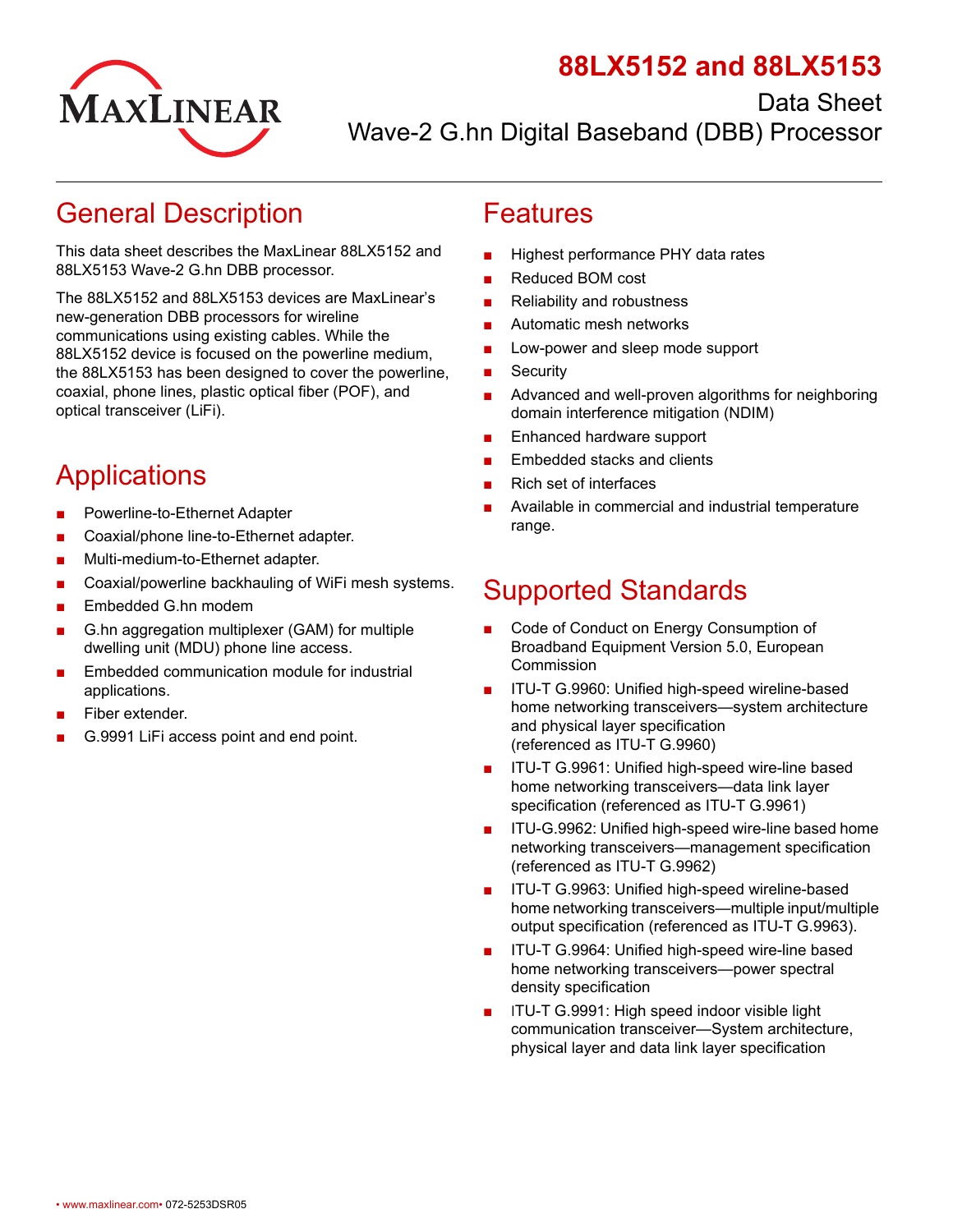# Revision History

| Document No.  | <b>Release Date</b> | <b>Change Description</b>                                                                                                  |
|---------------|---------------------|----------------------------------------------------------------------------------------------------------------------------|
| 072-5253DSR05 | July 14, 2020       | <b>Updated:</b>                                                                                                            |
|               |                     | Confidentiality protection removed.                                                                                        |
| 072-5253DSR04 | April 21, 2020      | <b>Updated:</b>                                                                                                            |
|               |                     | "General" section.                                                                                                         |
|               |                     | "Description" section.                                                                                                     |
|               |                     | "Applications" section.<br>$\blacksquare$                                                                                  |
|               |                     | "Supported Standards" section.<br>■                                                                                        |
|               |                     | "Introduction" section.<br>H                                                                                               |
|               |                     | "Chipset Combinations for Typical Applications" table.<br>$\blacksquare$                                                   |
|               |                     | "Required Operating Conditions" table.<br>$\blacksquare$                                                                   |
|               |                     | General document review.                                                                                                   |
|               |                     | Added:                                                                                                                     |
|               |                     | "G.9991 LiFi Access Point and End Point" section.                                                                          |
|               |                     | "Embedded Communication Module for Industrial Applications" section.<br>■                                                  |
| 072-5253DSR03 | August 28, 2020     | Added:<br>"Chipset Combinations for Typical Applications" table.<br>"88LX5153A Package Marking and Pin 1 Location" Figure. |
|               |                     | Updated:                                                                                                                   |
|               |                     | "Applications."                                                                                                            |
|               |                     | "Features."<br>П                                                                                                           |
|               |                     | "Introduction."<br>×                                                                                                       |
|               |                     | "Embedded G.hn Modem."<br>ш                                                                                                |
|               |                     | "88LX5152/5153 186-Pin TFBGA Package" figure.<br>$\blacksquare$                                                            |
|               |                     | "Signal Pin List Sorted Alphabetically" table.<br>■                                                                        |
|               |                     | "Power Pin List Sorted Alphabetically" table.<br>$\blacksquare$                                                            |
|               |                     | "RGMII/MII."<br>$\blacksquare$                                                                                             |
|               |                     | "Power and Ground" table.                                                                                                  |
|               |                     | "Other Pins" table.                                                                                                        |
|               |                     | "Power and Ground" table.<br>H                                                                                             |
|               |                     | "Required Operating Condition" table.                                                                                      |
|               |                     | "SerDes Specification" table.<br>$\blacksquare$                                                                            |
|               |                     | "88LX5152/5153 Part Order Options" table.                                                                                  |
|               |                     | "88LX515X Commercial Package Marking and Pin 1 Location" figure.                                                           |
| 053DSR02      | September 13, 2017  | Initial release.                                                                                                           |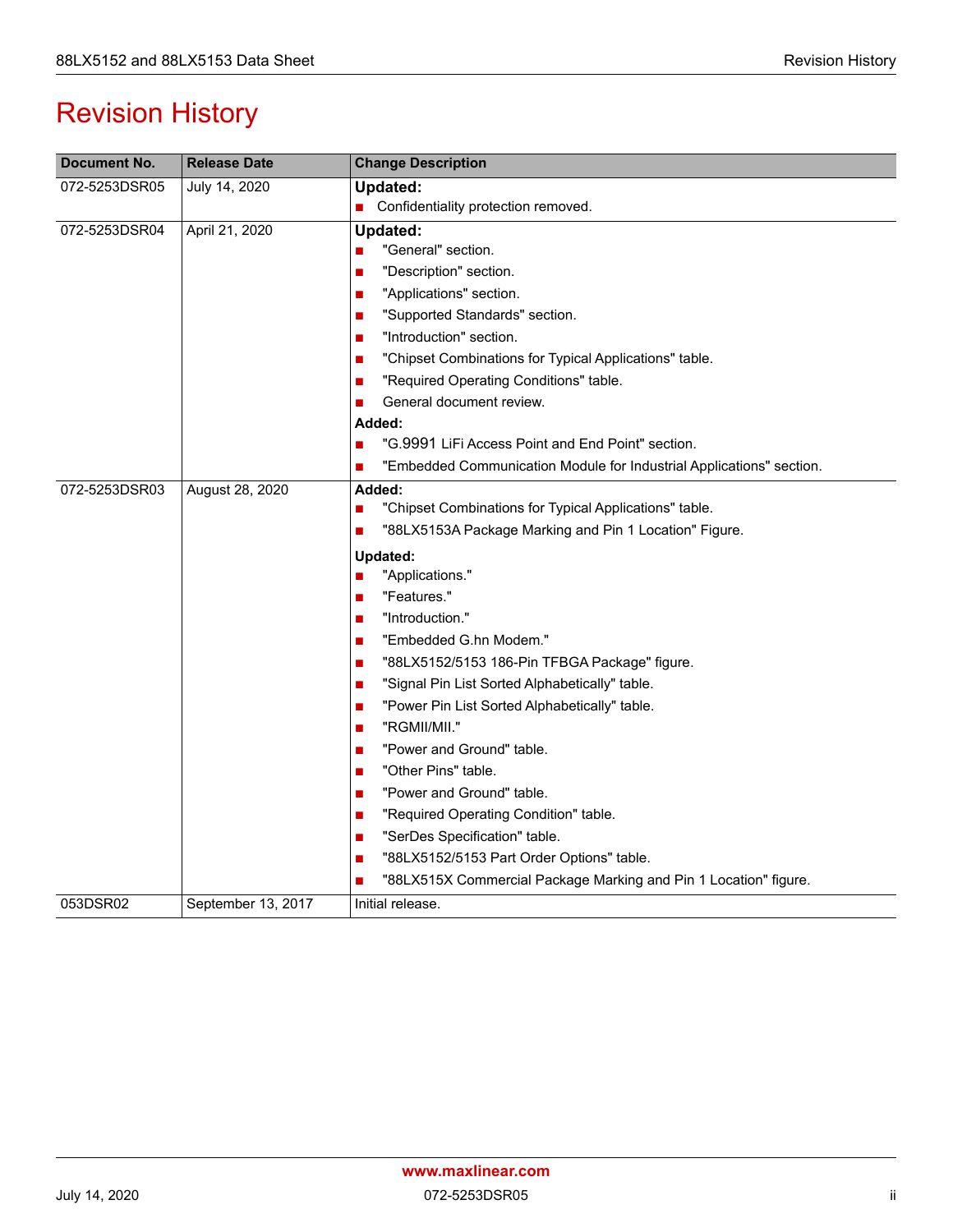# **Table of Contents**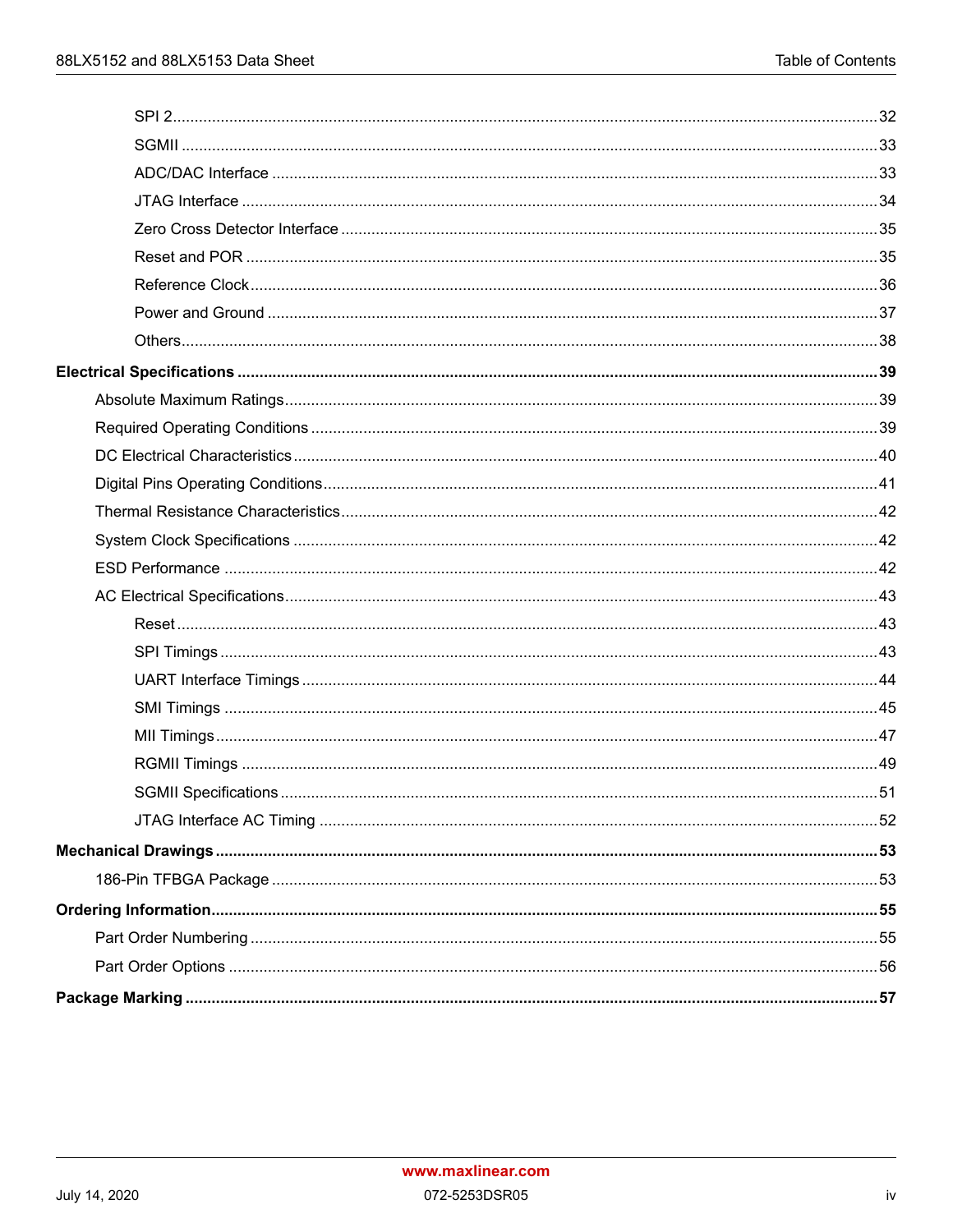# List of Figures

| . 48 |
|------|
|      |
|      |
|      |
|      |
|      |
|      |
|      |
|      |
|      |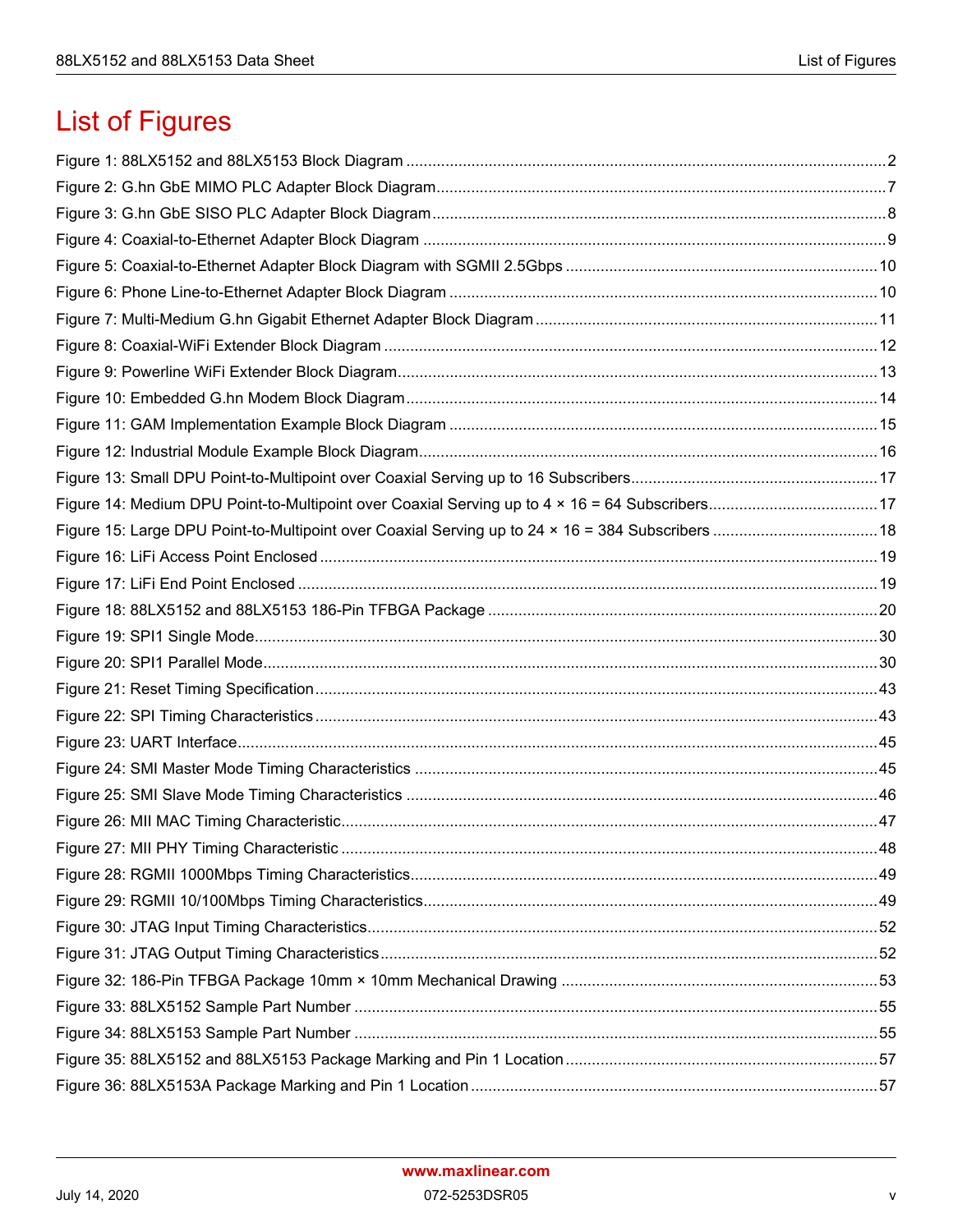# **List of Tables**

| Table $27 \cdot$ FSD Levels | 42 |
|-----------------------------|----|
|                             |    |
|                             |    |
|                             |    |
|                             |    |
|                             |    |
|                             |    |
|                             |    |
|                             |    |
|                             |    |
|                             |    |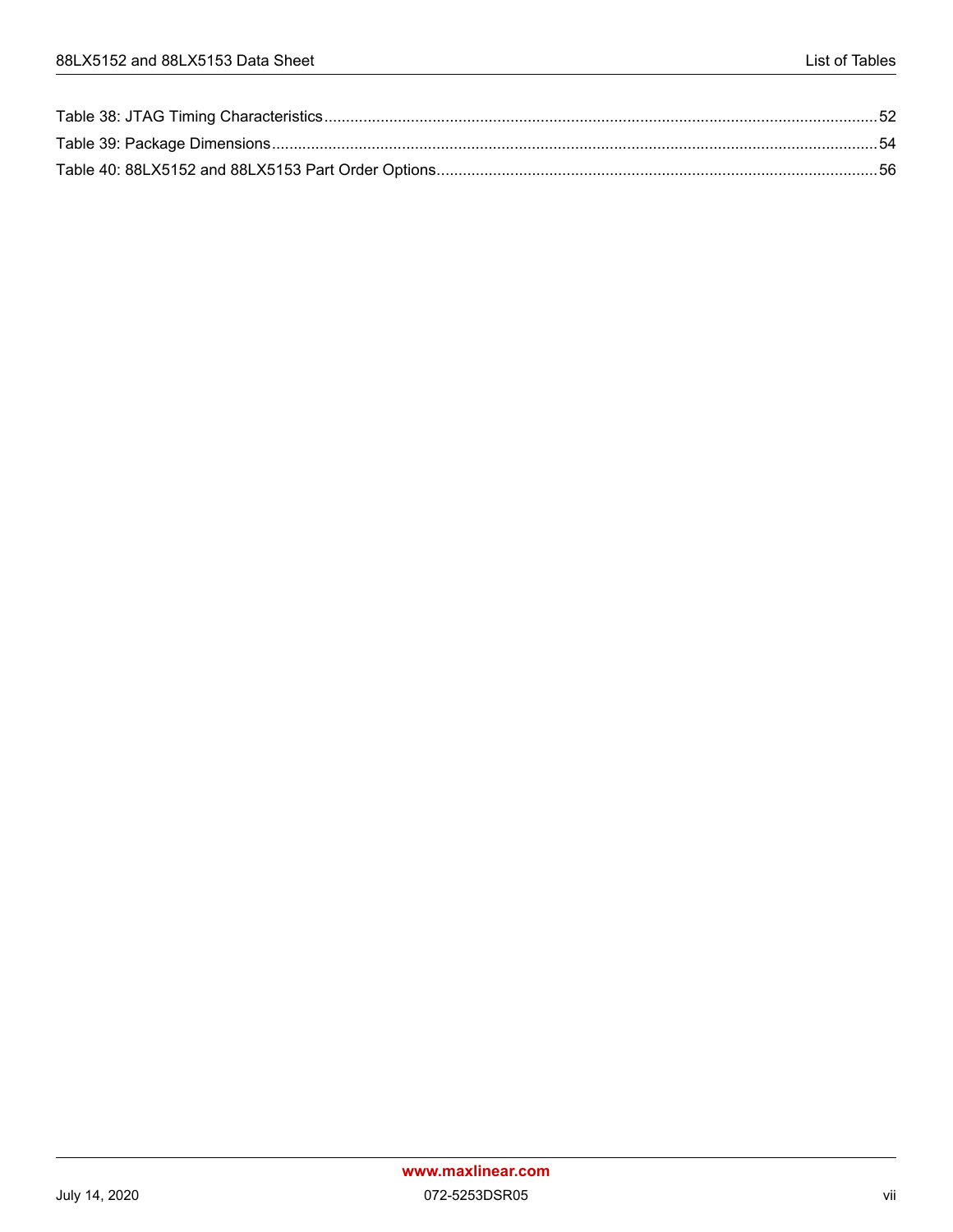# <span id="page-7-0"></span>Introduction

The MaxLinear 88LX5152 and 88LX5153 devices are second-generation G.hn DBB processors for wireline communications using existing cables. While the 88LX5152 device is focused on the powerline medium the 88LX5152 and 88LX5153 covers the powerline, coaxial, phone cables, POF, and LiFi.

The devices implement the ITU-T G.hn standard, doubling the speed achieved in the previous product generation by providing up to 2Gbps. The 88LX5152 and 88LX5153 devices include optimized MIMO (2 × 2) and advanced MIMO (3 × 2) technology for the powerline medium. The 88LX5152 and 88LX5153 devices provide enhanced 200MHz bandwidth modulation to support superior throughput in coaxial, phone lines, POF, and LiFi. The 88LX5153 also incorporates the possibility to bond two phone line channels when they are available to be used.

Both devices contain industry-leading features and best in-class security, directly interface to companion AFE devices (MaxLinear 88LX2720, 88LX2730, and 88LX2740), and are highly-integrated devices that are adapted to powerline, coaxial, phone line, POF, and LiFi media.

The 88LX5153A is a variant of the 88LX5153 that supports an industrial temperature range. The 88LX5153A is intended for infrastructure and smart grid applications such as G.hn aggregation multiplexers (GAMs), G.hn distribution point units (DPUs), smart meter modules, demand management units, and lighting control devices. In all of these cases the 88LX5153A requires the industrial 88LX2741.

The 88LX5152 and 88LX5153 devices are low-cost integrated circuits optimized to enable high-speed video and data communications over coaxial, phone, POF, LiFi, or powerlines. The devices' high performance and low-power consumption make them ideally suited for stand-alone GbE adapters and embedded communication solutions in devices such as gateways and STBs, as well as in combination with existing WiFi access points.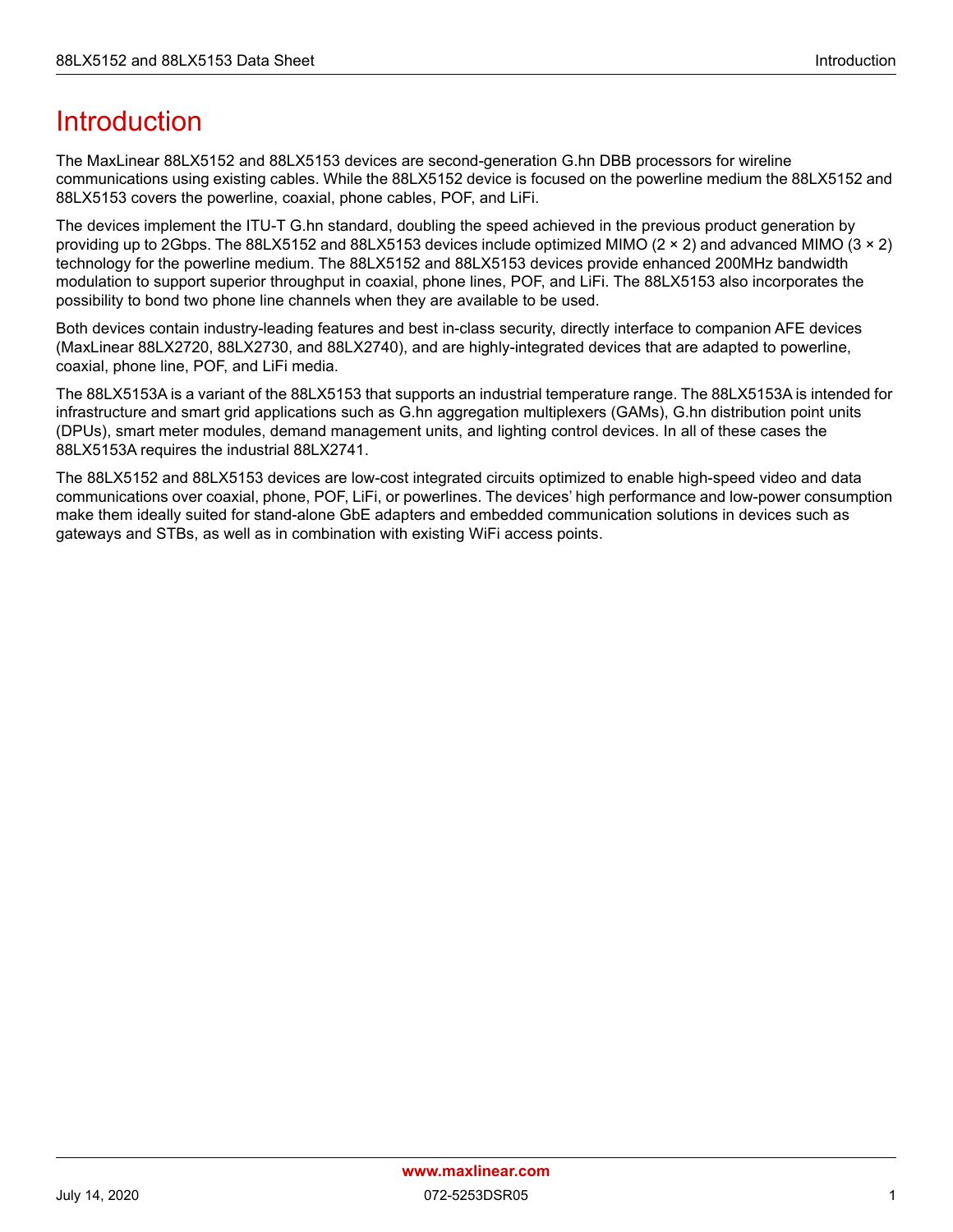# <span id="page-8-0"></span>IC Block Diagram

The following figure shows a functional block diagram of the 88LX5152 and 88LX5153 devices.



**Figure 1: 88LX5152 and 88LX5153 Block Diagram**

<span id="page-8-1"></span>The devices include:

- A G.hn data path, which implements a G.hn PHY as specified in ITU-T G.9960 and ITU-T G.9963.
- Hardware functions of the G.hn DLL layers specified in ITU-T G.9961, including the AES-128 encryption engine.

The external AFE devices are in charge of amplification, filtering, and driving the corresponding line signal.

The 88LX5152 and 88LX5153 G.hn DBB processors contain an embedded microcontroller subsystem to implement the software functions of the MAC and DLL layers, as well as management functions as specified by ITU-T G.9962. This subsystem includes peripherals such as timers, interrupt controller, and a set of serial UART and SPI controllers (in addition to the CPU and processor memory).

On one side of the data path, there are two GbE MACs that can be connected to external 10/100/1000Mbps PHYs using both the MII/RGMII and SGMII buses.

On the other side of the data path, the ADC and DAC converters act as the interface between the G.hn engine and the external MaxLinear AFE device.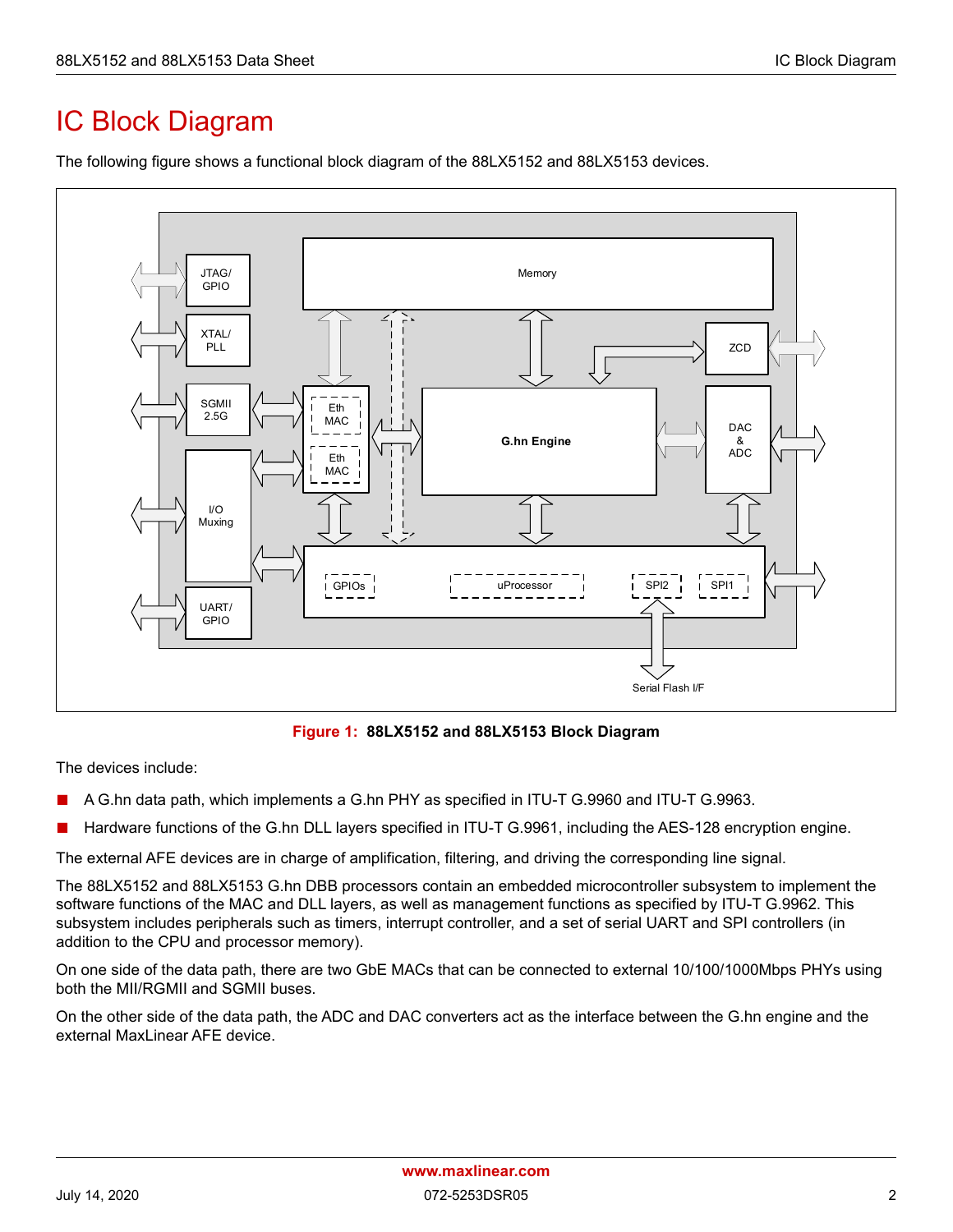For more information refer to the following documents:

- 88LX2720 Wave-2 G.hn AFE Data Sheet (073-2720DS)
- 88LX2730 Wave-2 G.hn AFE Data Sheet (073-2730DS).
- 88LX2740 Wave-2 G.hn AFE Data Sheet (073-2740DS).
- 88LX2741 Wave-2 G.hn Industrial AFE Data Sheet (073-2741DS).

Developers can use the microcontroller for value-adding applications. MaxLinear provides a rich set of communication and management applications with the Spirit firmware, as well as a flexible API that developers can use to build their own applications.

The 88LX5152 and 88LX5153 integrates a memory block to minimize BOM costs and complexity of the board where they are mounted. Access to the internal memory by all these elements is governed by an embedded memory controller.

## <span id="page-9-0"></span>Highest Performance PHY Data Rates

- Up to 2Gbps PHY rate.
- SISO, optimized  $(2 \times 2)$ , and advanced  $(3 \times 2)$  MIMO over powerlines.
- Two 100MHz channel bonding over phone lines (only 88LX5153).
- Support for all G.hn BB band plans:
	- 25MHz, 50MHz, and 100MHz for powerline.
	- Programmable notching and dynamic notching capability.
- Support for BB frequency of 200MHz for coaxial, phone lines, and POF (only 88LX5153).

### <span id="page-9-1"></span>Integrated DDR Memory

Memory block is integrated into the 88LX5152 and 88LX5153 to reduce board size, complexity, and cost.

### <span id="page-9-2"></span>Reliability and Robustness

- LDPC FEC provides enhanced FEC over all wire media.
- Enhanced selective repeat ARQ-based ACK for improved integrity in noisy channels.
- Robust Communication Mode (RCM) for high-noise environments.

### <span id="page-9-3"></span>Automatic Mesh Networks

Relaying between nodes that cannot connect directly (subject to enabling firmware availability).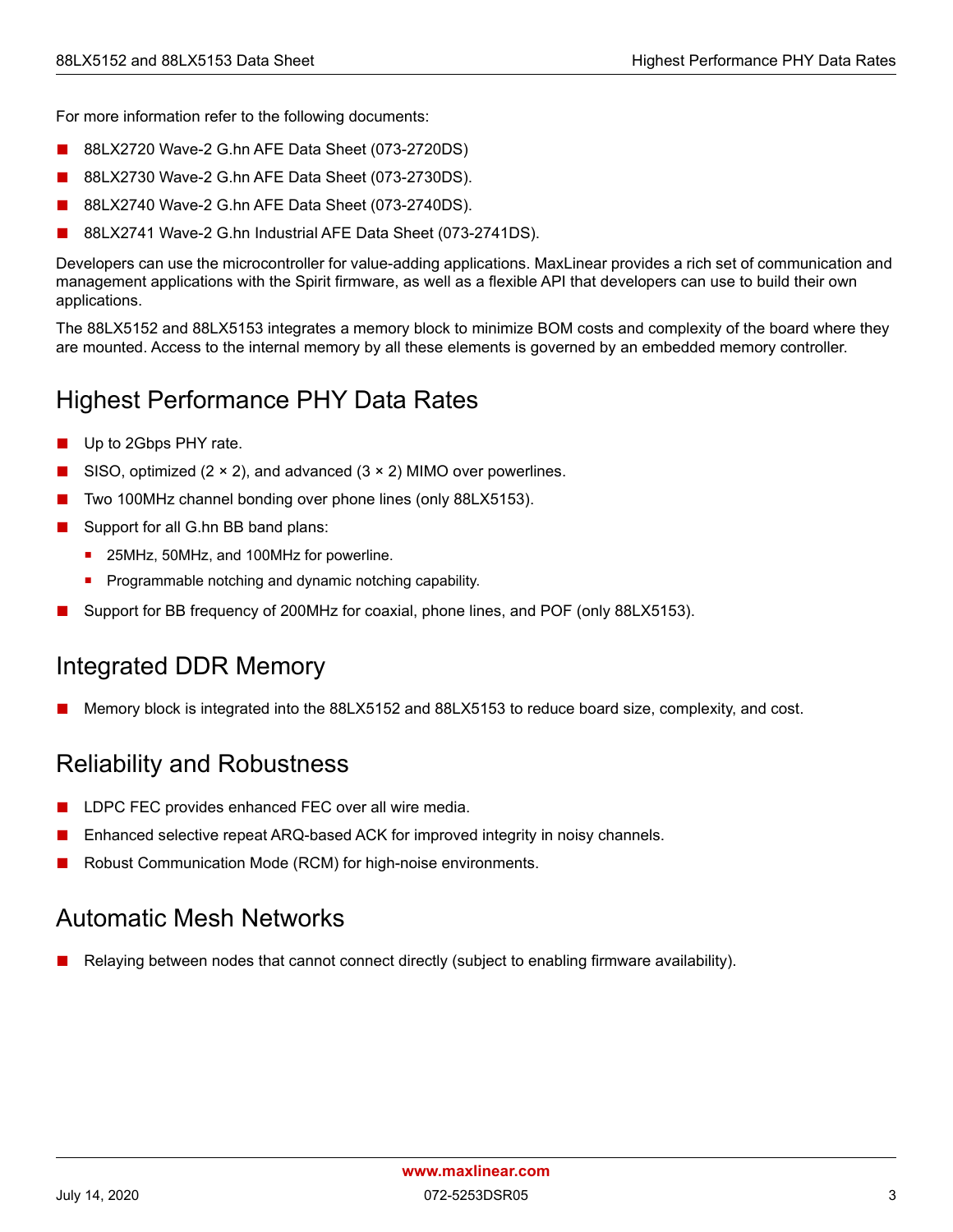## <span id="page-10-0"></span>Low-Power and Sleep Mode Support

Enables Energy-related Products (ErP) compliant standby mode devices with reactivation by an external button or Ethernet activity.

**Note:** Per the EU directive on the low-power mode for ErP.

■ Enables compliance with *European Code of Conduct on Energy Consumption of Broadband Equipment, Version 6.0.*

## <span id="page-10-1"></span>**Security**

- 128-bit AES CCMP encryption.
- End-to-end encryption pair-wise keys.
- Strict authentication rules.

## <span id="page-10-2"></span>Neighboring Domain Interference Mitigation (NDIM)

Isolate or coordinate neighboring networks in powerlines to optimize aggregated performance in multi-dwelling environments.

## <span id="page-10-3"></span>Enhanced Hardware Support

- Enhanced traffic handling:
	- Hardware-driven packet inspection for IPv4 IGMP snooping and IPv6 MLD.
	- Hardware-based bandwidth limitation.
	- Eight levels of packet-prioritized QoS.
	- Strict priority QoS
- Power management.
- Traffic generator for self-diagnostics.
- Line impedance sensing.

## <span id="page-10-4"></span>Embedded Stacks and Clients

- Dual TCP/IP with IPv4/IPv6 stacks built-in.
- Native TR-069 and TR-111 (part 1 and part 2) clients.
- HTTP server for remote configuration management.
- DHCP, DNS, NTP, and FTP clients for remote firmware management and access.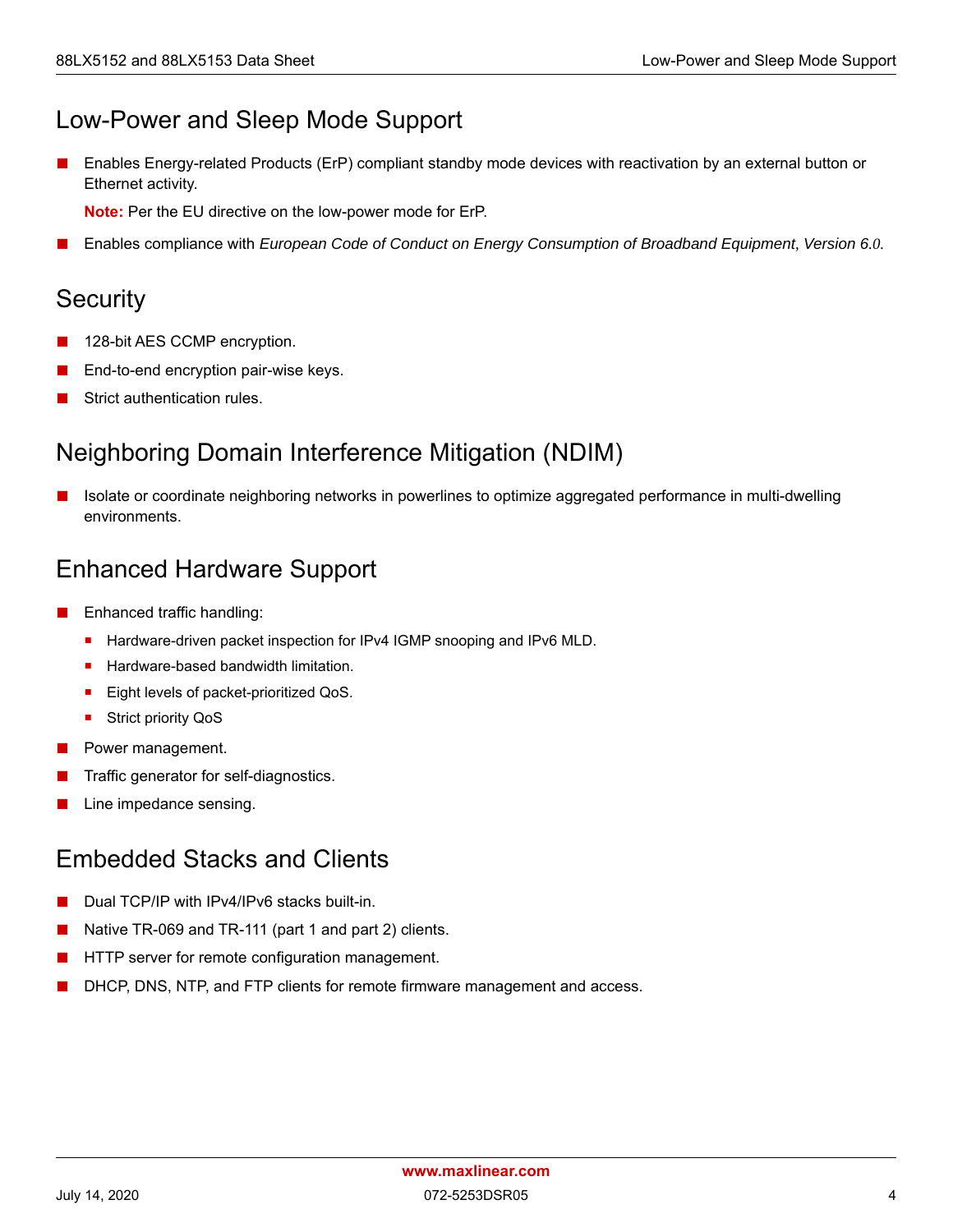## <span id="page-11-0"></span>Rich Set of Interfaces

- SGMII (1Gbps/2.5Gbps).
- MII/RGMII.
- $2 \times$  SPI.
- UART.
- JTAG.

#### **Note:**

- **The RGMII/MII and SGMII cannot be used simultaneously. Check with MaxLinear's Customer Technical Support if a** specific user case is supported.
- **The feature set may vary depending on the firmware version.**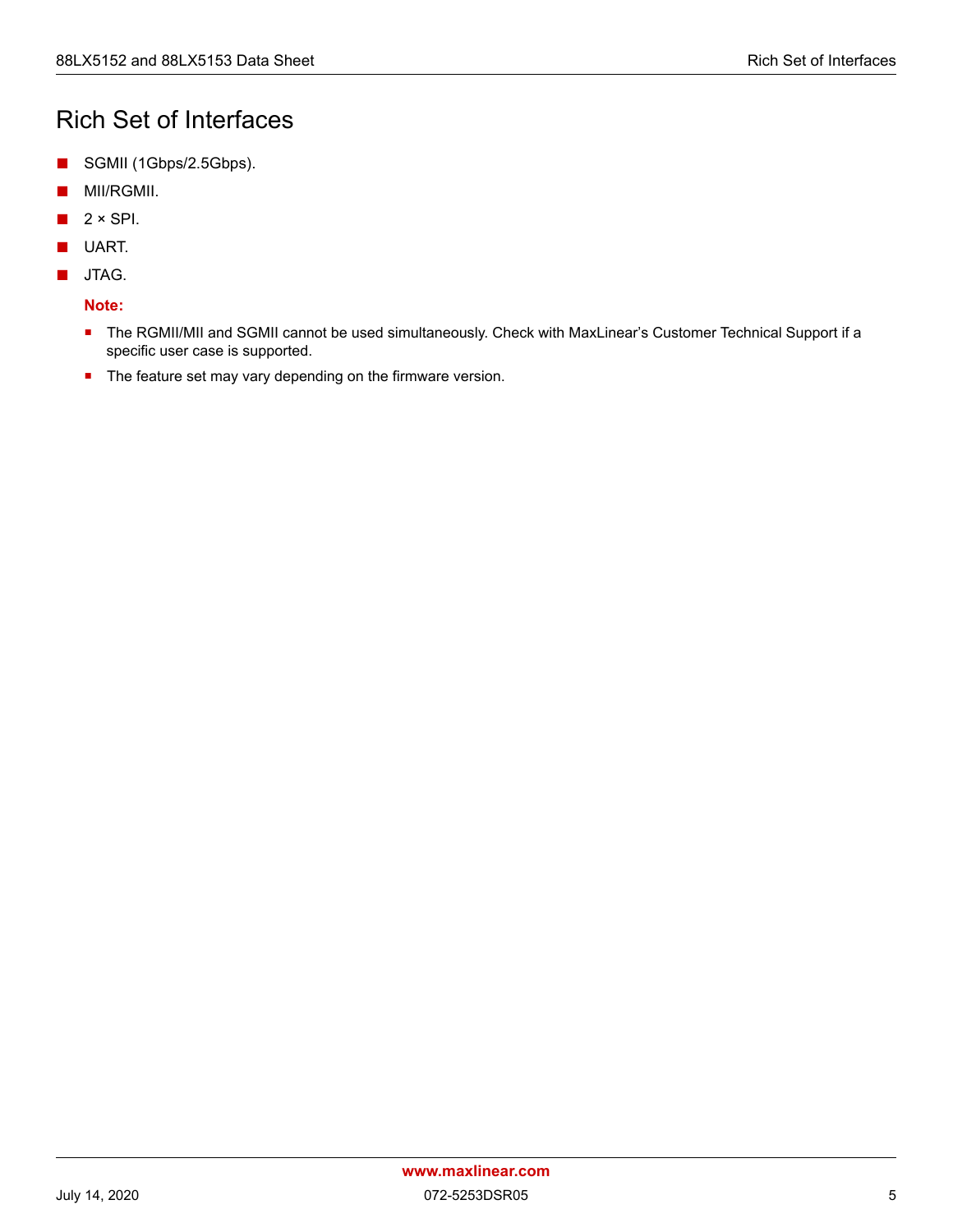# <span id="page-12-0"></span>Typical Applications

The G.hn chipset (88LX5152 and 88LX5153, and 88LX27x0) can be used in stand-alone or embedded applications. This section describes the typical applications.

#### <span id="page-12-1"></span>**Table 1: Chipset Combinations for Typical Applications**

| <b>Application</b>                                                                                | <b>BBP</b>    | <b>AFE</b>                        | <b>Reference Design</b>                                                                |
|---------------------------------------------------------------------------------------------------|---------------|-----------------------------------|----------------------------------------------------------------------------------------|
| MIMO PLC Home Networking                                                                          | 88LX5152      | 2 × 88LX2720                      | DW920                                                                                  |
| SISO PLC Home Networking                                                                          | 88LX5152      | 1 × 88LX2720                      |                                                                                        |
| Coaxial Home Networking                                                                           | 88LX5153      | 1 × 88LX2730                      | DCP962C                                                                                |
| MIMO Phone Line Home Networking                                                                   | 88LX5153      | 2 × 88LX2730                      | DCP962P                                                                                |
| Multi-Medium MIMO PLC and Coaxial Home Networking                                                 | 88LX5153      | 2 × 88LX2740                      | Refer to the Multi-Medium G.hn<br><b>Ethernet Adapter Application</b><br>Note (071AN). |
| N-channel MIMO Phone Line Aggregation Multiplexer for MDU                                         | N × 88LX5153  | $2 \times N \times 88$ LX2730   - |                                                                                        |
| N-channel Coaxial Line Aggregation Multiplexer for MDU                                            | N × 88LX5153  | $1 \times N \times 88$ LX2730     |                                                                                        |
| PLC Smart Grid Module with Industrial Temperature Range                                           | 88LX5153A     | 1 × 88LX2741                      | Refer to the G.hn Wave-2PLC<br>DE910 Embedded Module<br>Customer Notice (002CN)        |
| PLC Smart Grid Head End with Industrial Temperature Range                                         | 88LX5153A     | 2 × 88LX2741                      |                                                                                        |
| N-channel Coaxial/Phone Line Aggregation Multiplexer for<br>MDU with Industrial Temperature Range | N × 88LX5153A | $1 \times N \times 88$ LX2741   - |                                                                                        |
| G.9991 LiFi Access Point and End Point                                                            | × 88LX5153    | 1 × 88LX2730                      |                                                                                        |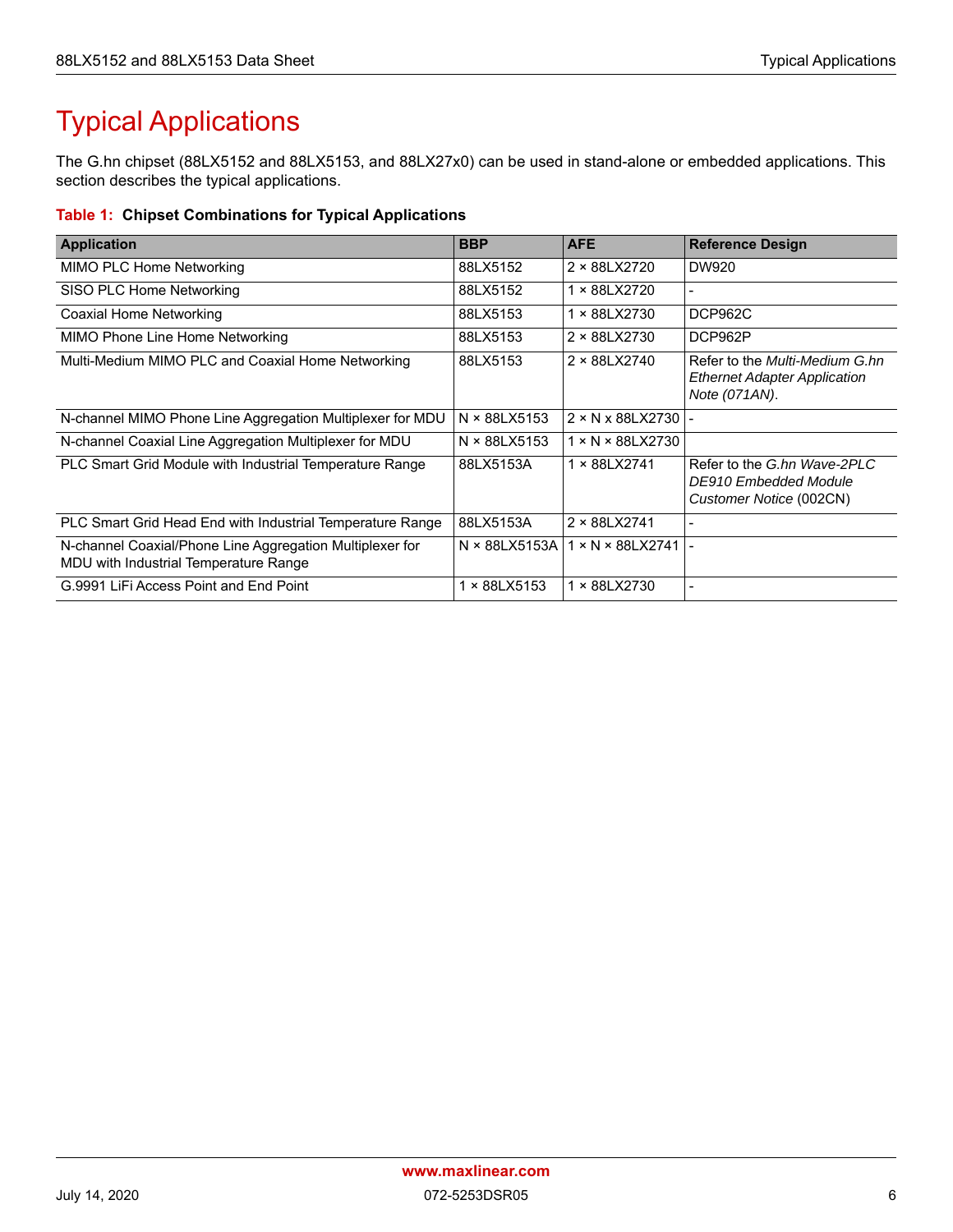## <span id="page-13-0"></span>Powerline-to-Ethernet Adapter

The powerline-to-Ethernet adapter is a stand-alone application containing the G.hn chipset (88LX5152 and 88LX5153, and 88LX2720), power supply, and Ethernet interface in a single wall-plug box. MaxLinear provides reference designs implementing this application, including GbE (Gigabit Ethernet) and PLC MIMO modes, in which two 88LX2720 devices are used. This design can also be modified to use SISO only. In this case only one 88LX2720 device is needed.

The following figure shows the block diagram of the powerline-to-Ethernet MIMO implementation.



<span id="page-13-1"></span>**Figure 2: G.hn GbE MIMO PLC Adapter Block Diagram**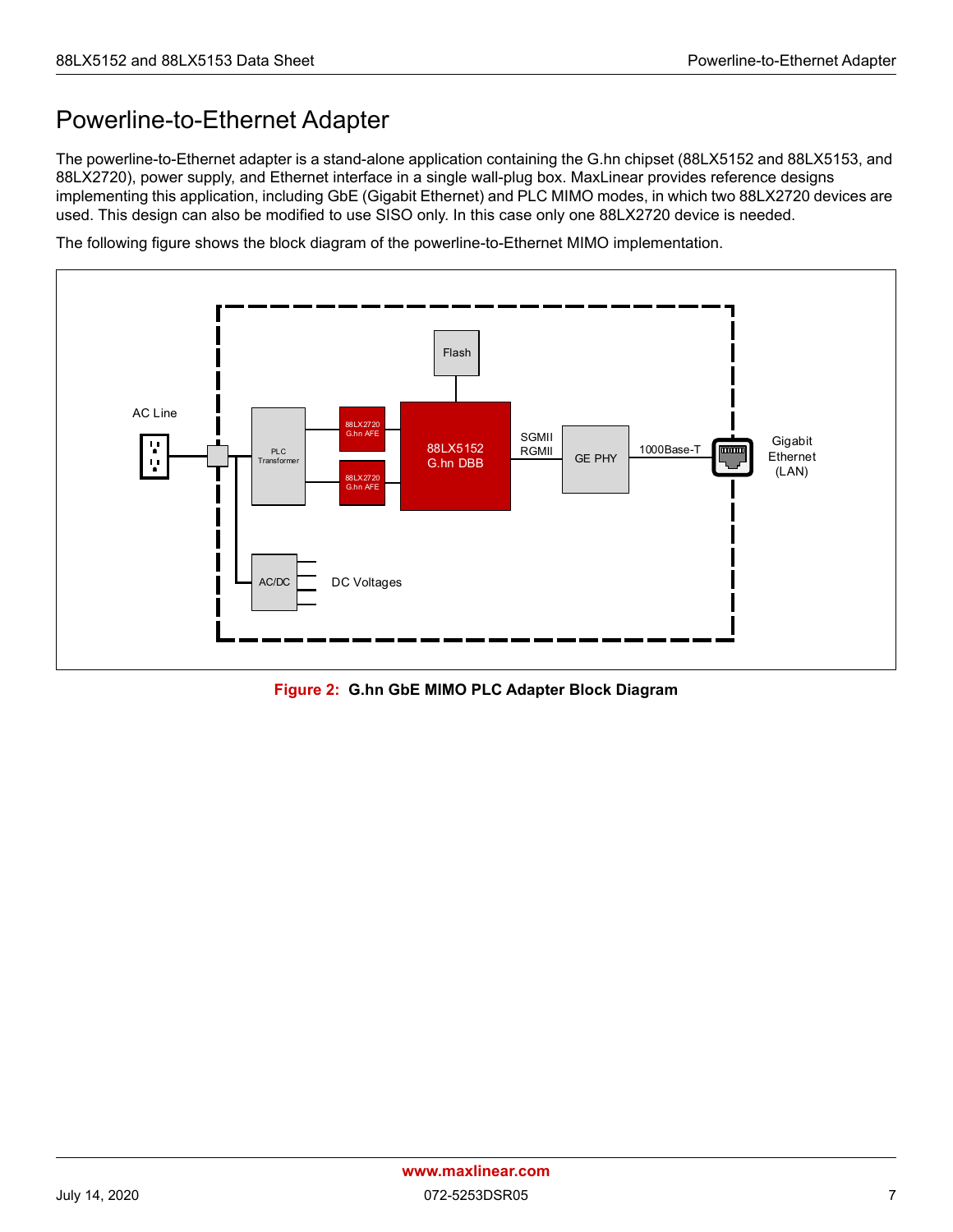The following figure shows the block diagram of the powerline-to-Ethernet SISO implementation.



#### **Figure 3: G.hn GbE SISO PLC Adapter Block Diagram**

<span id="page-14-0"></span>If an auxiliary-filtered AC outlet is required, guidelines on how to implement this feature are provided in the *GE-DW720 Auxiliary Filtered AC Outlet Application Note* (073AN).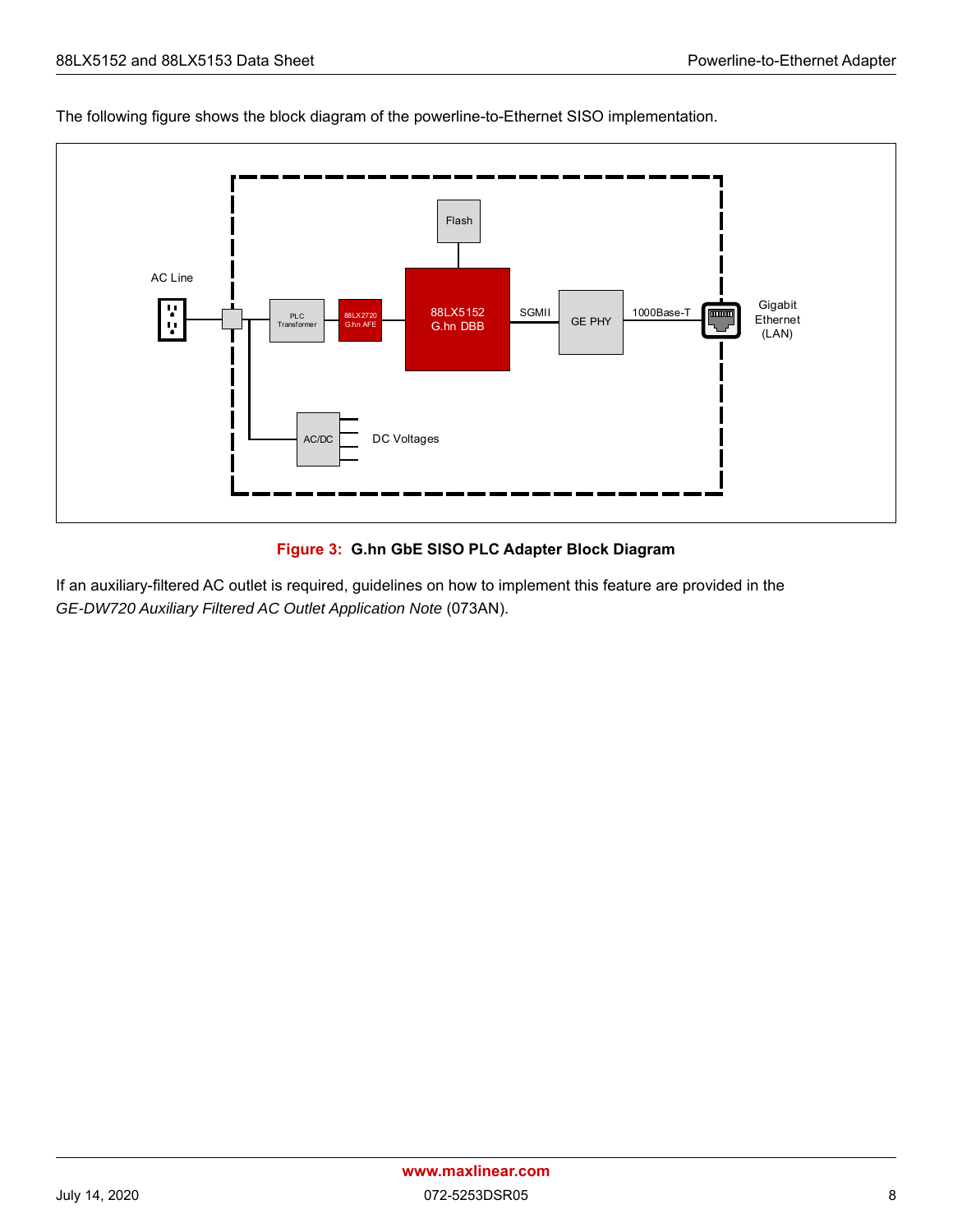## <span id="page-15-0"></span>Coaxial/Phone Line-to-Ethernet Adapter

The coaxial/phone line-to-Ethernet adapter is a stand-alone application containing the G.hn chipset (88LX5153 and 88LX2730) and Ethernet interface in a single desktop box. The design to cover this application can implement either the coaxial or the phone line interface, and can use an external AC/DC power supply.

If the phone line interface is implemented, the G.hn chipset can support the bonding of two 100MHz channels. In this case, two 88LX2730 devices are needed.

The following figure shows the block diagram of a coaxial-Ethernet adapter



<span id="page-15-1"></span>**Figure 4: Coaxial-to-Ethernet Adapter Block Diagram**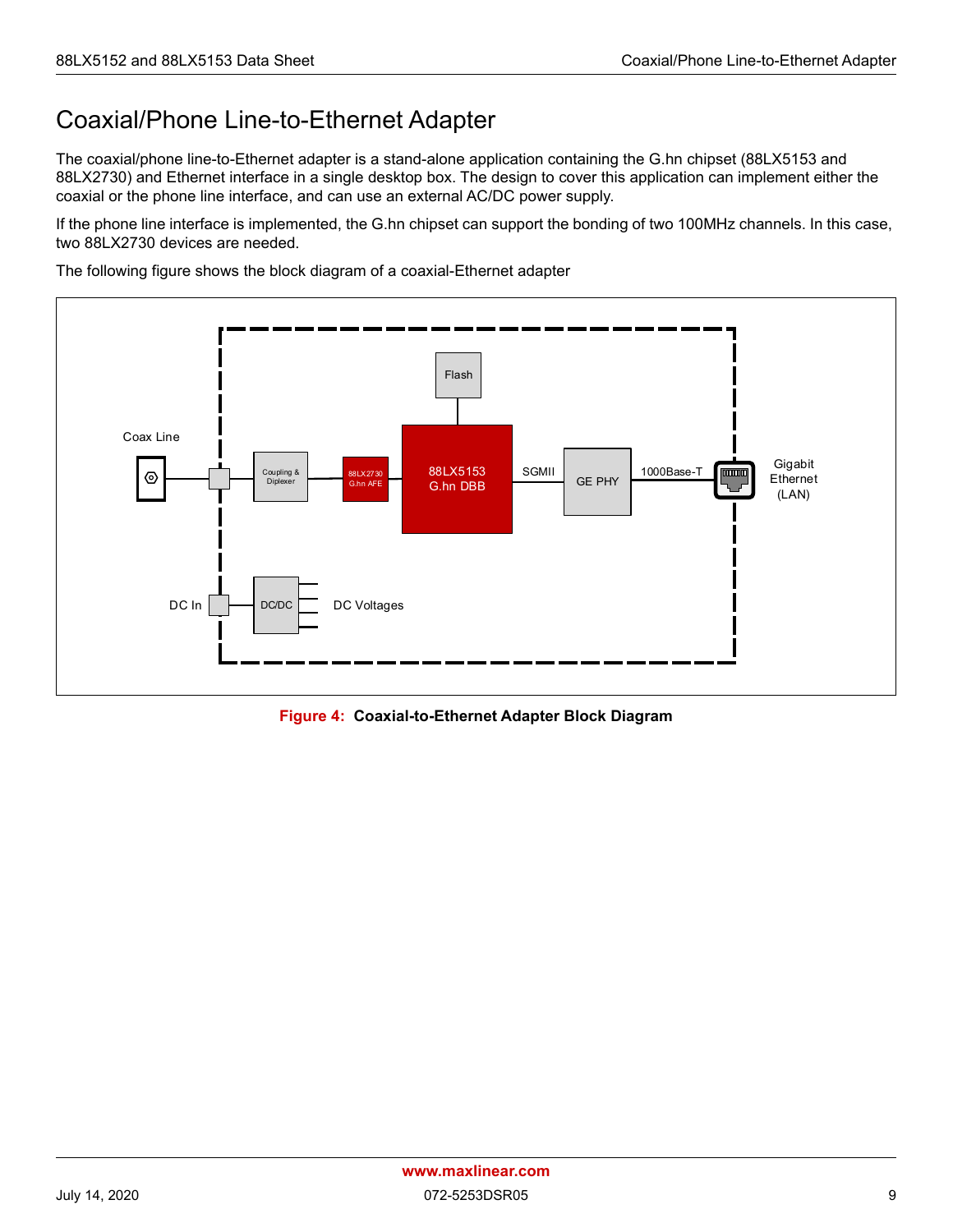The following figure shows the block diagram of a coaxial-Ethernet adapter with 4 × 1Gbps ports switch using SGMII 2.5Gbps.





<span id="page-16-0"></span>The following figure shows the block diagram of a phone line-to-Ethernet adapter supporting channel bonding.



<span id="page-16-1"></span>**Figure 6: Phone Line-to-Ethernet Adapter Block Diagram**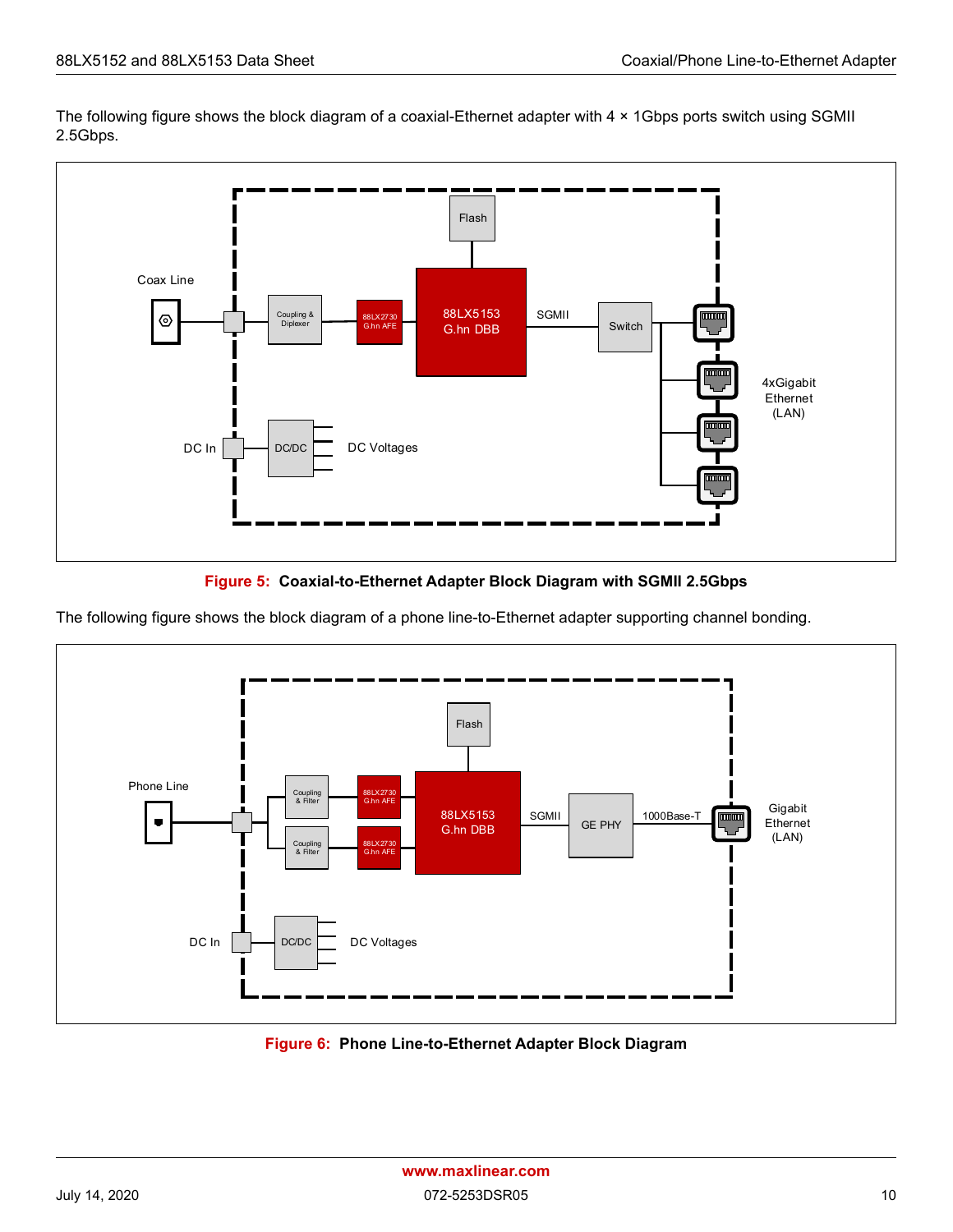## <span id="page-17-0"></span>Multi-Medium-to-Ethernet Adapter

The multi-medium-to-Ethernet adapter is a stand-alone design containing the Wave-2 G.hn chipset, power supply, and Ethernet interface in a single wall-plug box.

Depending on which path is active, the adapter can support a SISO/MIMO powerline, SISO/MIMO phone line, or SISO coaxial connectivity to ensure maximum flexibility in installation options due to the versatility of G.hn.

The following figure shows a block diagram of the multi-medium Ethernet adapter.



<span id="page-17-1"></span>**Figure 7: Multi-Medium G.hn Gigabit Ethernet Adapter Block Diagram**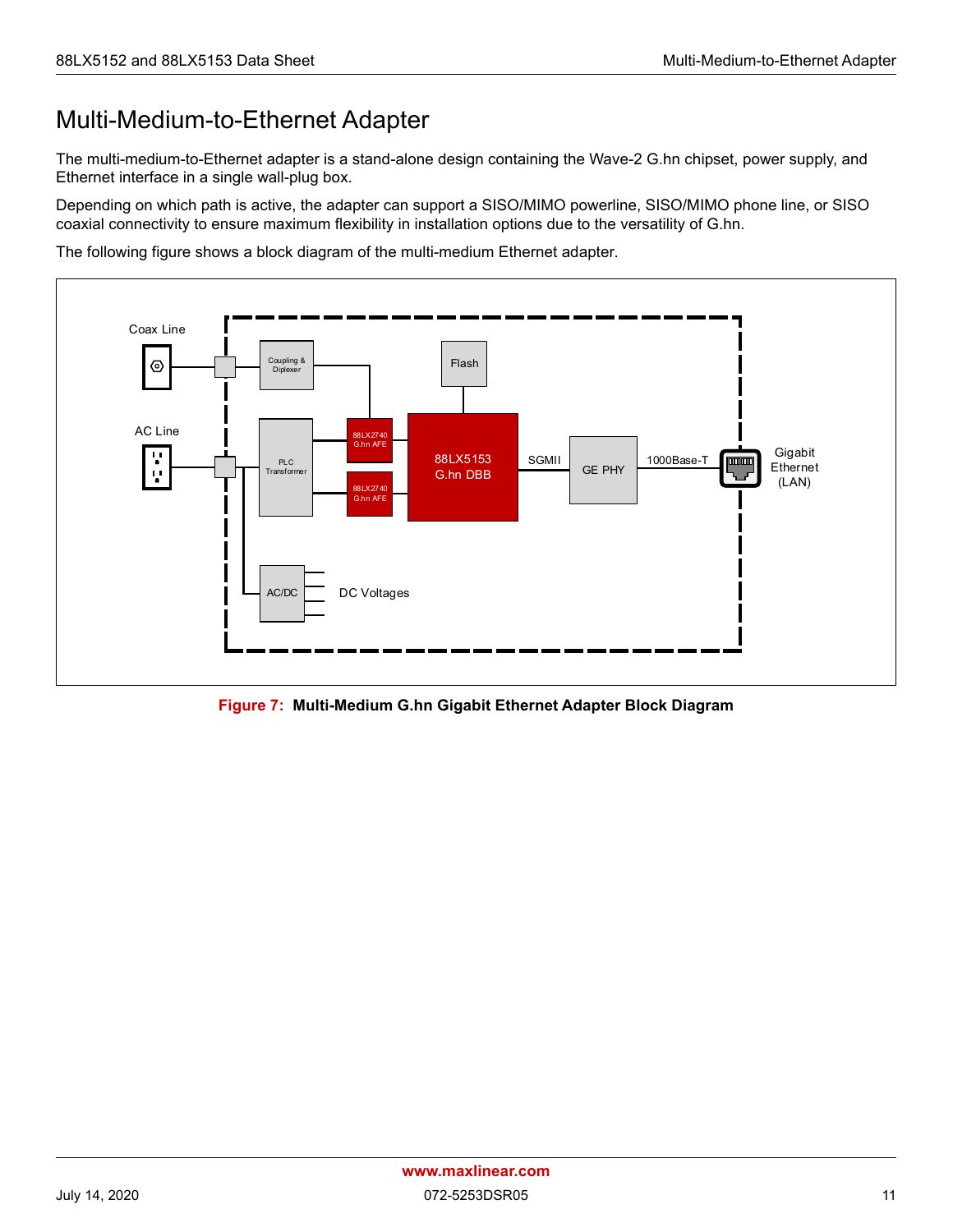## <span id="page-18-0"></span>Coaxial/Powerline Backhauling of WiFi Mesh Systems

The coaxial/powerline-WiFi extender is a stand-alone application containing the G.hn chipset, a CPU, the power supply, and a WiFi access point in a single platform, which is used to improve the coverage of wireless networks when the distance from a primary access point does not allow for an acceptable performance with the wireless end point. Placing this device, including a secondary access point nearer the end point using powerline as backbone, provides significant improvement in this wireless link.

This application can implement the GbE interface, PLC MIMO, and any kind of *IEEE 802.11*-based WiFi access point. The design can be modified to use SISO only to provide the backbone over coaxial or phone lines.



The following figure shows the block diagram of the coaxial-WiFi platform example.

<span id="page-18-1"></span>**Figure 8: Coaxial-WiFi Extender Block Diagram**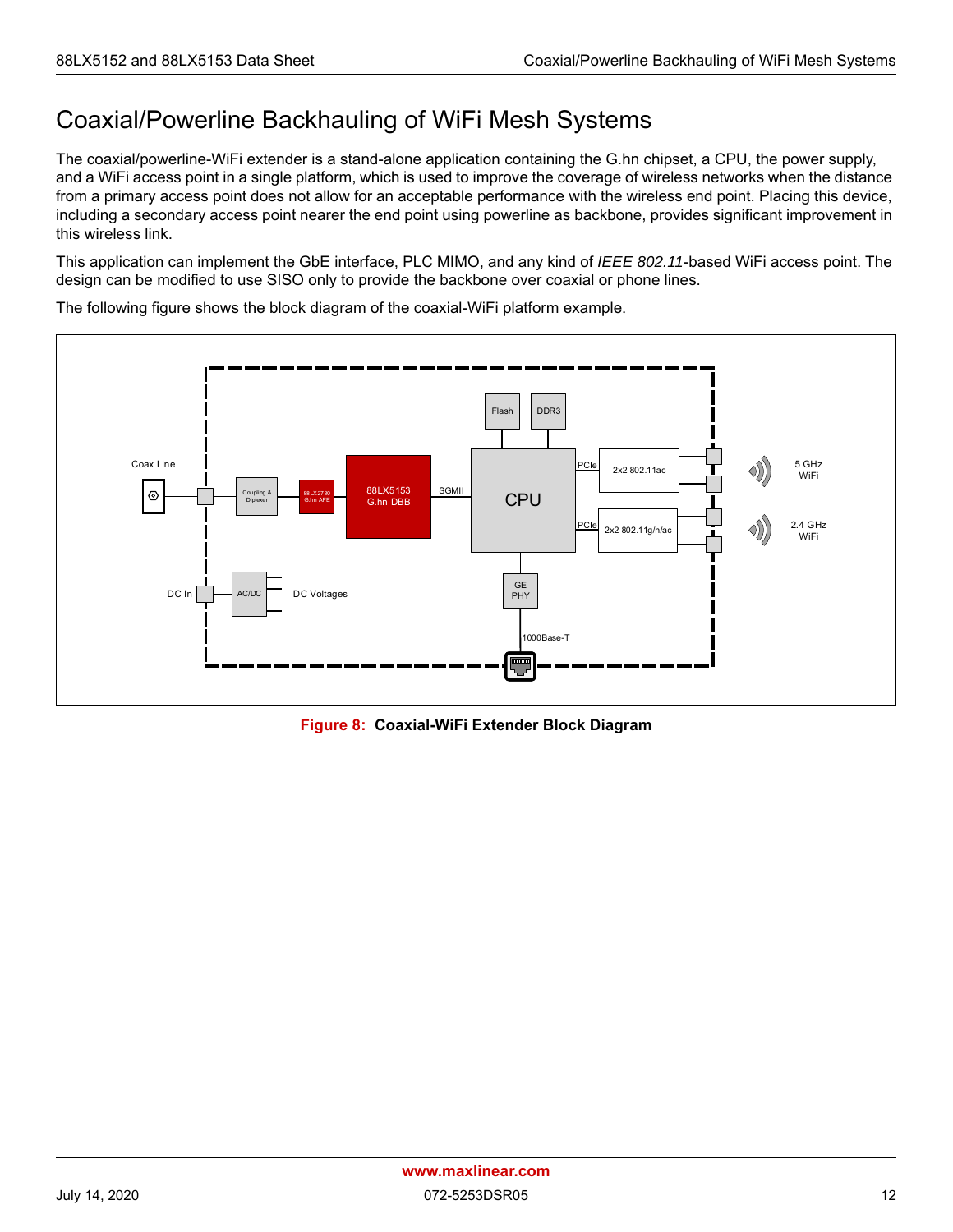



<span id="page-19-0"></span>**Figure 9: Powerline WiFi Extender Block Diagram**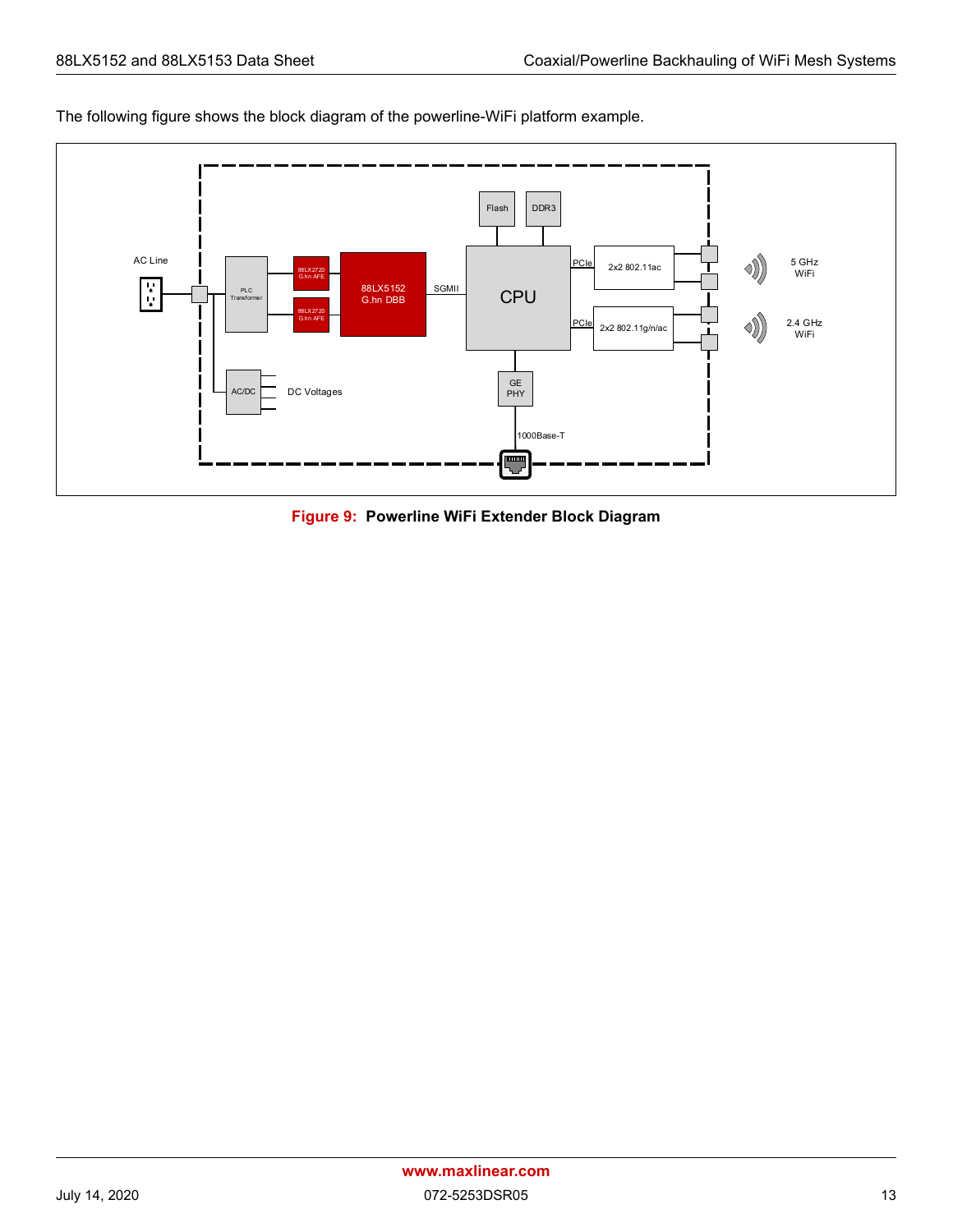## <span id="page-20-0"></span>Embedded G.hn Modem

The G.hn chipset can be embedded in other designs to provide a powerful networking capability on wired media other than Ethernet. There are two possible ways of interconnecting the 88LX5152 and 88LX5153 DBB processor to the host system:

- RGMII/MII: The device can operate as MAC or PHY depending on the strapping configuration defined in "Pin [Description" on page 21](#page-27-0). The delays for Tx and Rx clocks can be configured by strapping. Only full-duplex operation is supported.
- SGMII: The device can operate different modes depending on the strapping configuration defined in ["Pin Description" on page 21](#page-27-0). Only full-duplex operation is supported.

88LX2720 88LX5152 SGMII G.hn AFE 88LX5152 SGMII | Host CPU Flash (optional) PLC **Transforme** AC Line

The following figure shows the block diagram of an embedded G.hn modem.

#### **Figure 10: Embedded G.hn Modem Block Diagram**

<span id="page-20-1"></span>When the design is embedded in a larger system, two functions can be exported to the host CPU:

- Firmware loading: The G.hn DBB device can boot from the host CPU over the MII or RGMII instead of booting from a flash memory. In this case the host CPU must implement a daemon to detect the boot request message and download the firmware to the BB chipset.
- Centralized configuration: The configuration of the G.hn DBB device can be stored in the host instead of in the G.hn flash memory. In this case the host CPU must implement a method to transfer the G.hn configuration to the DBB device in addition to the GUI and the storage of the data.

The flash memory supporting the G.hn device can be saved only when both functions are fully implemented.

For hardware and software guidelines on how to embed the G.hn chipset refer to the *Device Embedding Kit (DEK) Description User Guide (*053UG*).*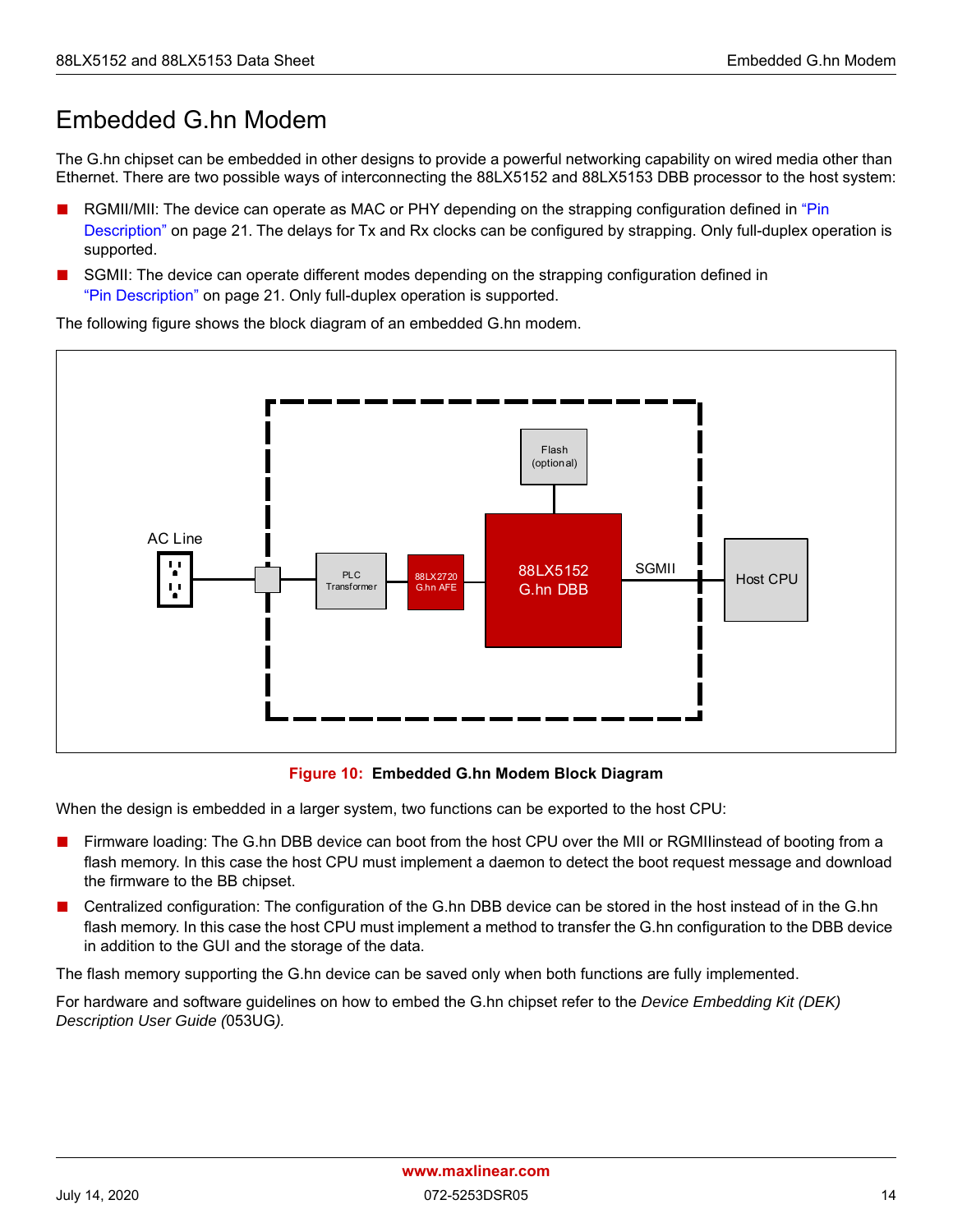## <span id="page-21-0"></span>G.hn Aggregation Multiplexer for MDU Phone Line Access

The G.hn aggregation multiplexer (GAM) application is a multi-port platform that includes the G.hn chipset, high-end switching, and a CPU to support MDU access scenarios over existing phone lines.

The following figure shows a block diagram of a GAM implementation example.



<span id="page-21-1"></span>**Figure 11: GAM Implementation Example Block Diagram**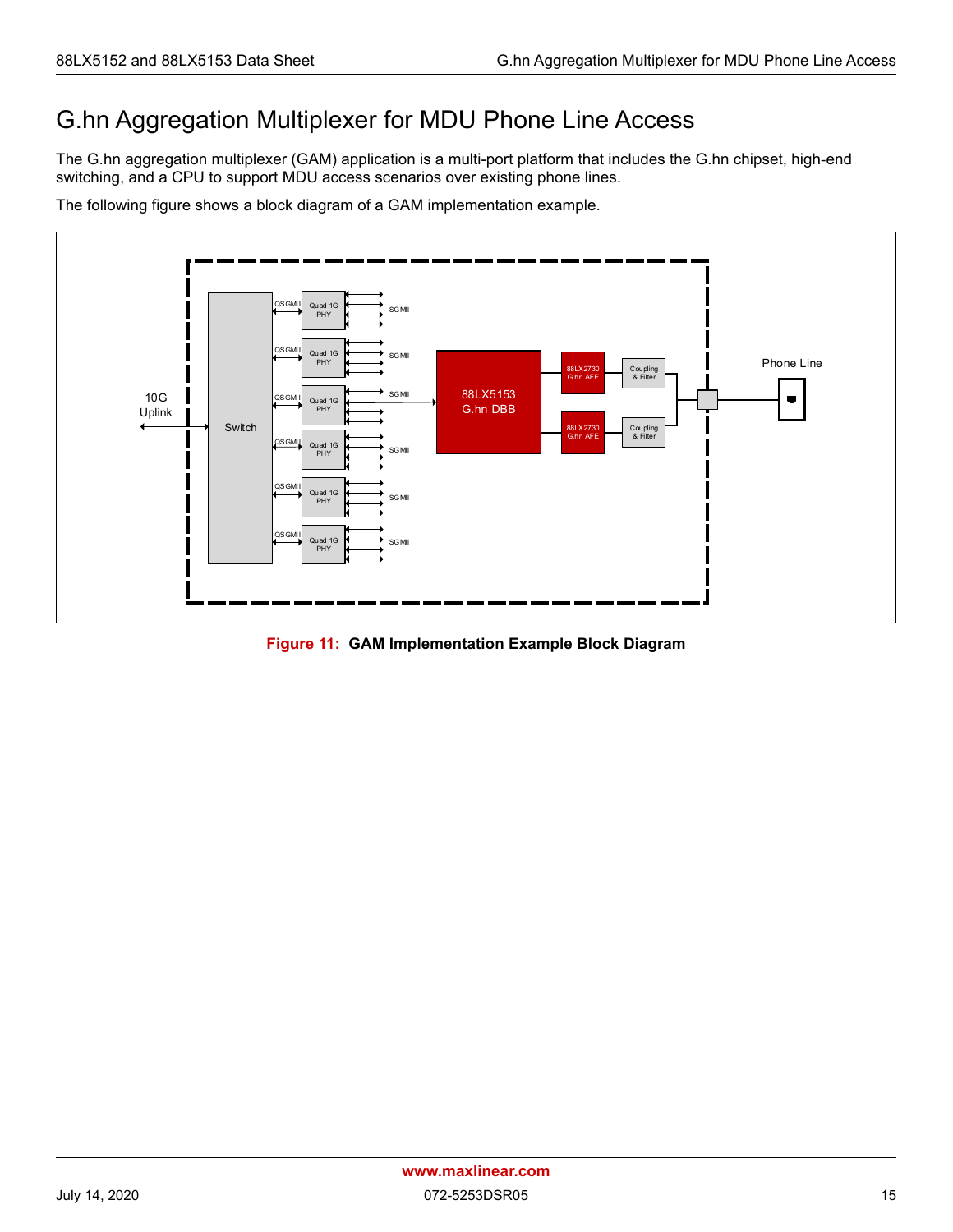## <span id="page-22-0"></span>Embedded Communication Module for Industrial Applications

The G.hn PLC smart grid application embeddable module is a SISO based design that uses the industrial temperature range chipset 88LX5153A and 88LX2741. It is suitable for industrial applications such as automatic metering reading (AMR), street lighting, smart elevators, or lighting control.

The following figure shows a block diagram of an industrial module example with internal power scheme that is based on Maxlinear's power management parts.



<span id="page-22-1"></span>**Figure 12: Industrial Module Example Block Diagram**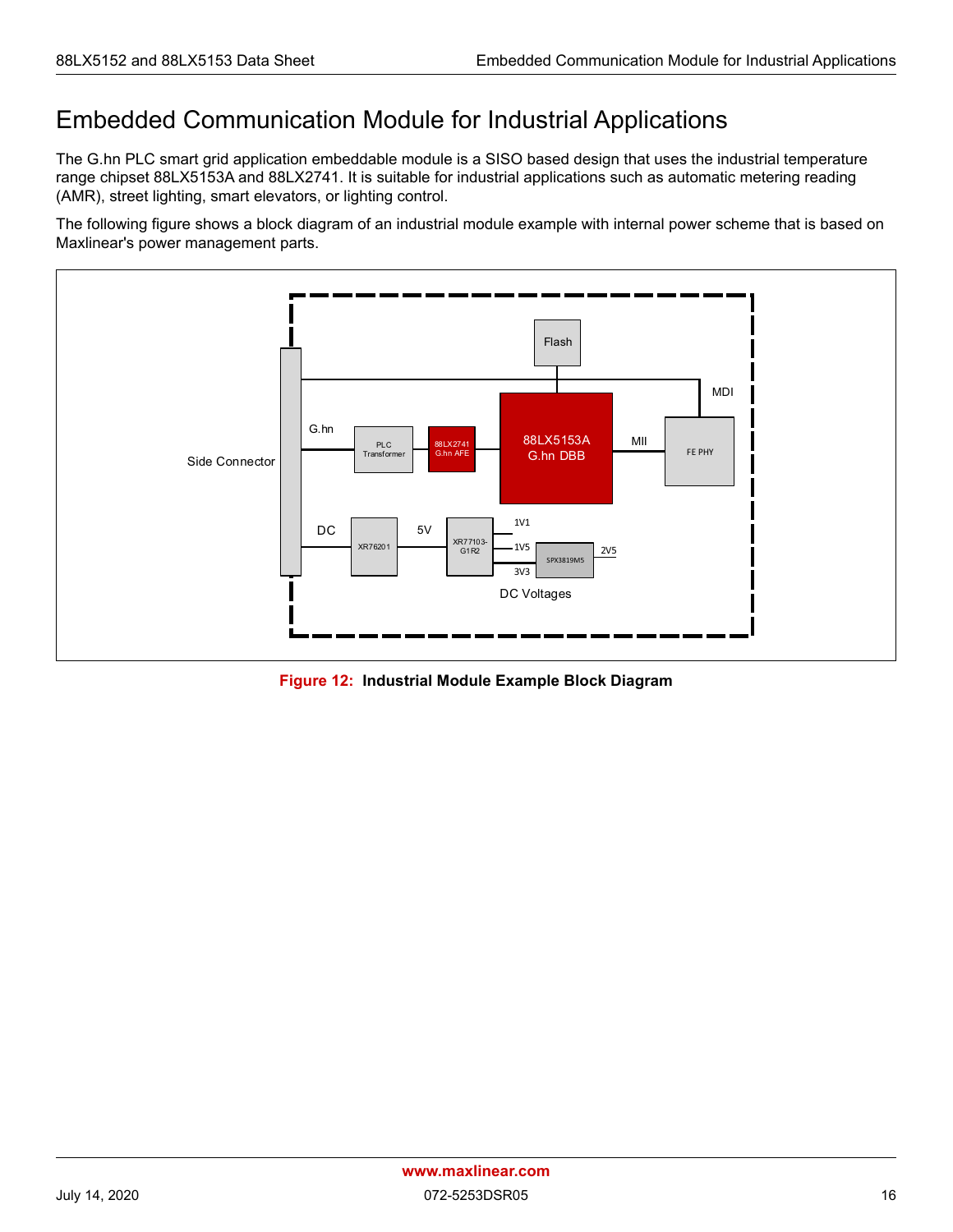## <span id="page-23-0"></span>G.hn Fiber Extenders

The G.hn DPU application is a flexible design to allow multiple FTT configurations including the G.hn chipset, high end switching, and a CPU to support MDU access scenarios over existing coaxial (point to point or point to multipoint scenarios) or phone lines (point to point connections in crosstalk scenario).

The following figures show examples of block diagrams of a DPU implementation.



**Figure 13: Small DPU Point-to-Multipoint over Coaxial Serving up to 16 Subscribers**

<span id="page-23-1"></span>

<span id="page-23-2"></span>**Figure 14: Medium DPU Point-to-Multipoint over Coaxial Serving up to 4 × 16 = 64 Subscribers**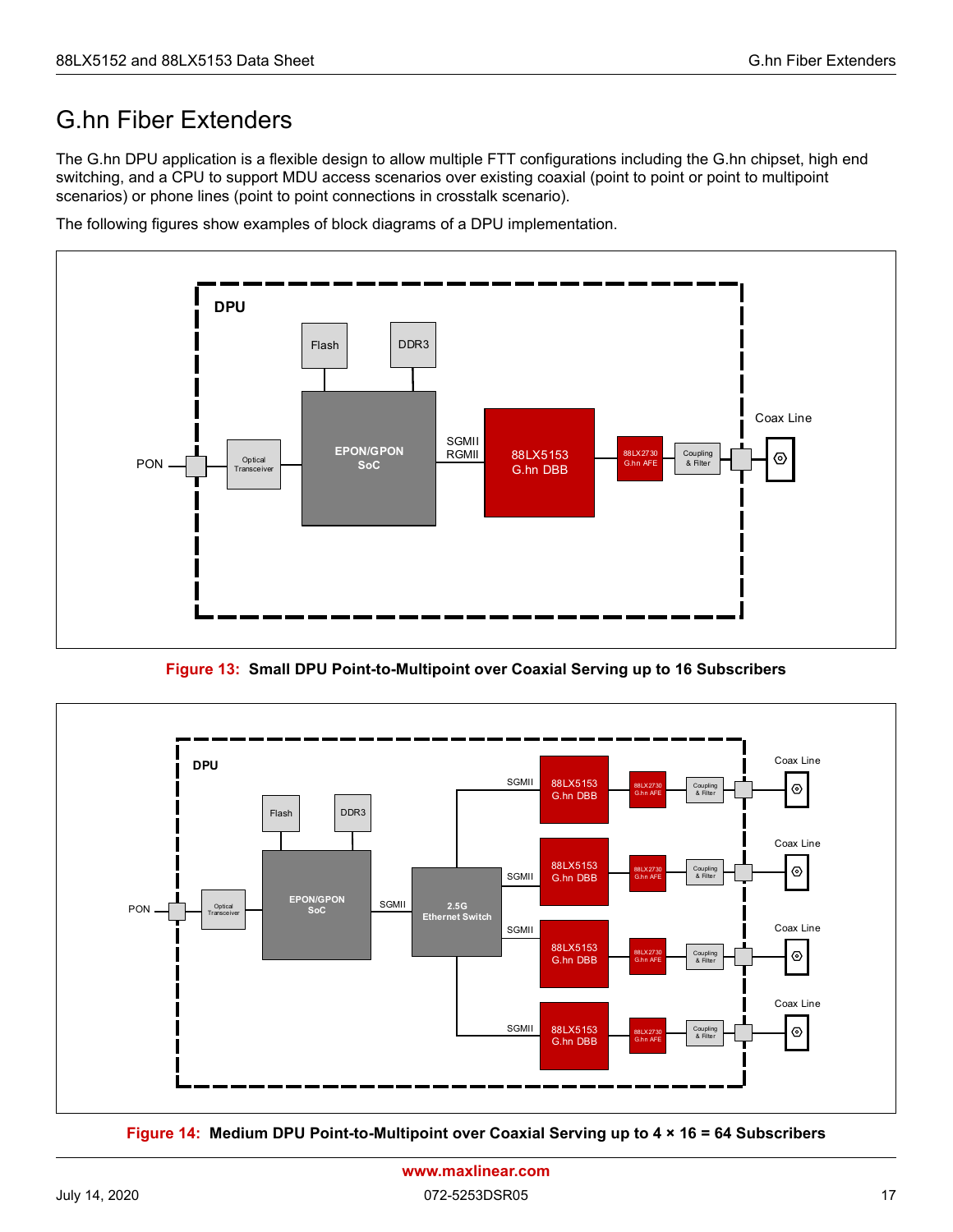

<span id="page-24-0"></span>**Figure 15: Large DPU Point-to-Multipoint over Coaxial Serving up to 24 × 16 = 384 Subscribers**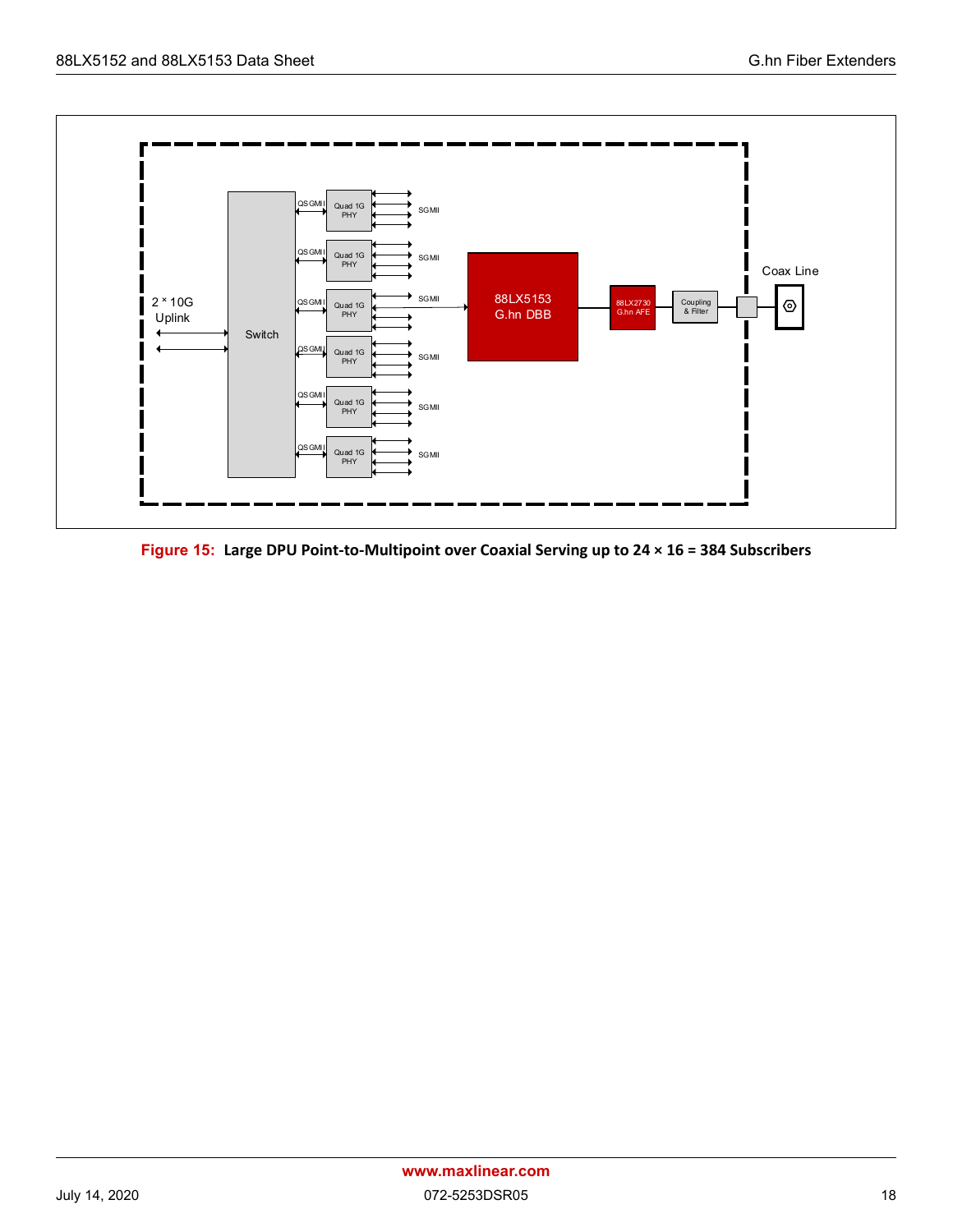## <span id="page-25-0"></span>G.9991 LiFi Access Point and End Point

The G.9991 LiFi access point and end point are a stand-alone application that contain the G.9991 chipset (88LX5153 and 88LX2730), a power supply, and an optical transceiver (for example, IR LED, visible light LED) in a single platform. It enables a wirelessly high speed secure network that uses infrared and/or visible light spectrum. For more information, refer to the *G.9991 ITU-T Recommendation*.

The access point is placed in a lightning device and connected to the backhaul through an Ethernet interface. The access point can communicate with up to 16 end points through LiFi communication.

The following figure shows a block diagram example of the G.9991 LiFi access point.



**Figure 16:** LiFi Access Point Enclosed

<span id="page-25-1"></span>The following figure shows a block diagram example of the G.9991 LiFi end point.



<span id="page-25-2"></span>**Figure 17:** LiFi End Point Enclosed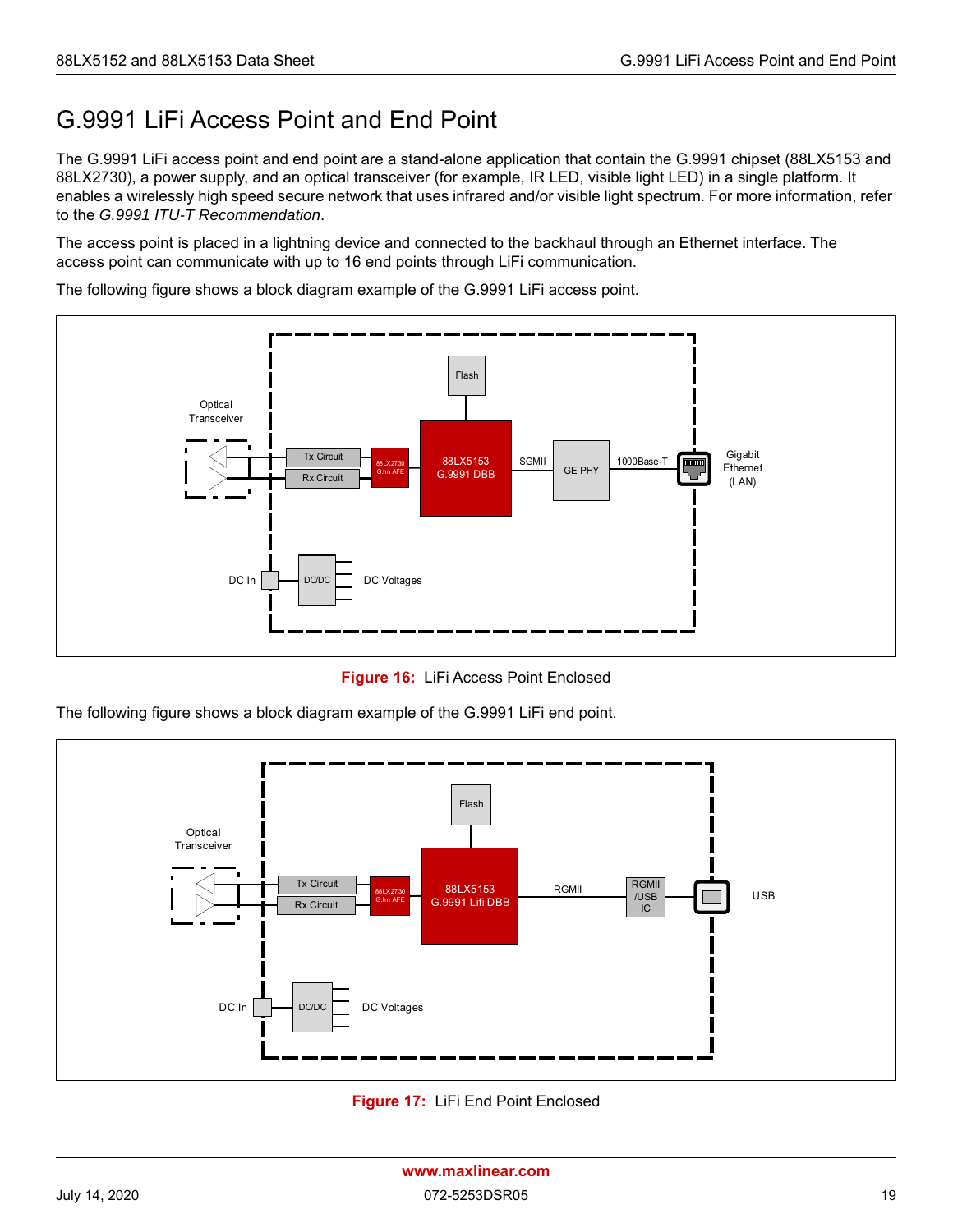# <span id="page-26-0"></span>Pin Information



<span id="page-26-1"></span>**Figure 18: 88LX5152 and 88LX5153 186-Pin TFBGA Package**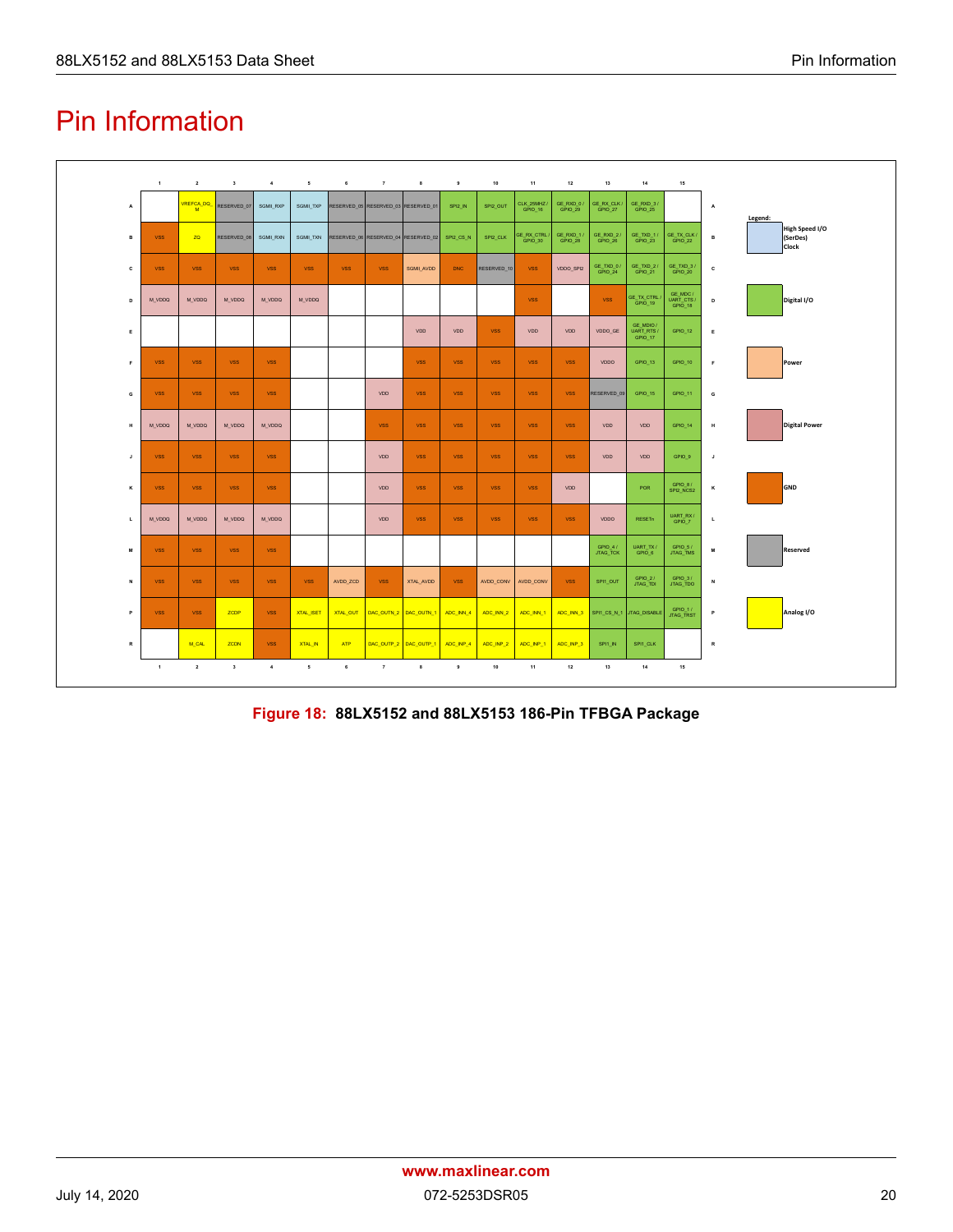# <span id="page-27-0"></span>Pin Description

### <span id="page-27-1"></span>**Table 2: Signal Pin List Sorted Alphabetically**

| Pin#            | <b>Signal Name</b>       | Pin#            | <b>Signal Name</b> |
|-----------------|--------------------------|-----------------|--------------------|
| P11             | ADC_INN_1                | N <sub>14</sub> | GPIO_2/JTAG_TDI    |
| P <sub>10</sub> | ADC_INN_2                | <b>N15</b>      | GPIO_3/JTAG_TDO    |
| P <sub>12</sub> | ADC_INN_3                | M13             | GPIO 4/JTAG TCK    |
| P <sub>9</sub>  | ADC_INN_4                | M15             | GPIO 5/JTAG TMS    |
| R <sub>11</sub> | ADC_INP_1                | K <sub>15</sub> | GPIO_8/SPI2_NCS2   |
| R <sub>10</sub> | ADC_INP_2                | J15             | GPIO 9             |
| R <sub>12</sub> | ADC INP 3                | P <sub>14</sub> | JTAG_DISABLE       |
| R <sub>9</sub>  | ADC_INP_4                | R2              | M_CAL              |
| R <sub>6</sub>  | <b>ATP</b>               | K14             | <b>POR</b>         |
| A11             | CLK 25MHZ/GPIO_16        | A <sub>8</sub>  | RESERVED_01        |
| P <sub>8</sub>  | DAC_OUTN_1               | B <sub>8</sub>  | RESERVED_02        |
| P7              | DAC_OUTN_2               | A7              | RESERVED_03        |
| R <sub>8</sub>  | DAC_OUTP_1               | <b>B7</b>       | RESERVED_04        |
| R7              | DAC_OUTP_2               | A <sub>6</sub>  | RESERVED_05        |
| C <sub>9</sub>  | <b>DNC</b>               | B <sub>6</sub>  | RESERVED_06        |
| D <sub>15</sub> | GE_MDC/UART_CTS/GPIO_18  | A <sub>3</sub>  | RESERVED_07        |
| E14             | GE_MDIO/UART_RTS/GPIO_17 | B <sub>3</sub>  | RESERVED 08        |
| A13             | GE_RX_CLK/GPIO_27        | G13             | RESERVED 09        |
| <b>B11</b>      | GE_RX_CTRL/GPIO_30       | C10             | RESERVED_10        |
| A12             | GE_RXD_0/GPIO_29         | L14             | <b>RESETn</b>      |
| <b>B12</b>      | GE_RXD_1/GPIO_28         | <b>B4</b>       | SGMII_RXN          |
| <b>B13</b>      | GE_RXD_2/GPIO_26         | A4              | SGMII_RXP          |
| A14             | GE_RXD_3/GPIO_25         | B <sub>5</sub>  | SGMII_TXN          |
| <b>B15</b>      | GE_TX_CLK/GPIO_22        | A <sub>5</sub>  | SGMII_TXP          |
| D14             | GE TX CTRL/GPIO 19       | R <sub>14</sub> | SPI1_CLK           |
| C <sub>13</sub> | GE_TXD_0/GPIO_24         | P <sub>13</sub> | SPI1_CS_N_1        |
| <b>B14</b>      | GE TXD 1/GPIO 23         | R <sub>13</sub> | SPI1 IN            |
| C14             | GE_TXD_2/GPIO_21         | N <sub>13</sub> | SPI1_OUT           |
| C <sub>15</sub> | GE_TXD_3/GPIO_20         | <b>B10</b>      | SPI2_CLK           |
| P <sub>15</sub> | GPIO_1/JTAG_TRST         | B <sub>9</sub>  | SPI2 CS N          |
| F <sub>15</sub> | GPIO_10                  | A <sub>9</sub>  | SPI2_IN            |
| G15             | GPIO_11                  | A10             | SPI2_OUT           |
| E15             | GPIO_12                  | L15             | UART_RX/GPIO_7     |
| F14             | GPIO_13                  | M14             | UART_TX/GPIO_6     |
| H15             | GPIO_14                  | A2              | VREFCA_DQ_M        |
| G14             | GPIO_15                  | R <sub>5</sub>  | XTAL_IN            |
| P <sub>5</sub>  | XTAL_ISET                | P <sub>3</sub>  | <b>ZCDP</b>        |

| GPIO 2/JTAG TDI<br>N <sub>14</sub><br>N <sub>15</sub><br>GPIO_3/JTAG_TDO<br>M <sub>13</sub><br>GPIO_4/JTAG_TCK<br>M15<br>GPIO 5/JTAG TMS<br>K <sub>15</sub><br>GPIO 8/SPI2 NCS2<br>J15<br>GPIO 9<br>P <sub>14</sub><br>JTAG DISABLE<br>R <sub>2</sub><br>M CAL<br>K14<br><b>POR</b><br>A <sub>8</sub><br>RESERVED_01<br>B <sub>8</sub><br>RESERVED <sub>02</sub><br>A7<br>RESERVED 03<br>RESERVED 04<br>B7<br>A6<br>RESERVED 05<br>RESERVED 06<br>B6<br>A <sub>3</sub><br>RESERVED_07<br>B <sub>3</sub><br>RESERVED 08<br>G13<br>RESERVED 09<br>C <sub>10</sub><br>RESERVED 10<br>L <sub>14</sub><br><b>RESET<sub>n</sub></b><br><b>SGMII RXN</b><br>B4<br>A <sub>4</sub><br><b>SGMII RXP</b><br>SGMII_TXN<br>B <sub>5</sub><br>A <sub>5</sub><br>SGMII_TXP<br>SPI1_CLK<br>R <sub>14</sub><br>SPI1_CS_N 1<br>P <sub>13</sub><br>SPI1 IN<br>R <sub>13</sub><br>SPI1 OUT<br>N <sub>13</sub><br><b>B10</b><br>SPI2 CLK<br>SPI2 CS N<br>B <sub>9</sub><br>A <sub>9</sub><br>SPI2 IN<br>A10<br>SPI2 OUT<br>L15<br><b>UART RX/GPIO 7</b><br>M14<br>UART TX/GPIO 6<br>A2<br>VREFCA DQ M<br>R <sub>5</sub><br>XTAL IN<br>P <sub>3</sub><br>ZCDP | Pin# | <b>Signal Name</b> |
|-----------------------------------------------------------------------------------------------------------------------------------------------------------------------------------------------------------------------------------------------------------------------------------------------------------------------------------------------------------------------------------------------------------------------------------------------------------------------------------------------------------------------------------------------------------------------------------------------------------------------------------------------------------------------------------------------------------------------------------------------------------------------------------------------------------------------------------------------------------------------------------------------------------------------------------------------------------------------------------------------------------------------------------------------------------------------------------------------------------------------------------------|------|--------------------|
|                                                                                                                                                                                                                                                                                                                                                                                                                                                                                                                                                                                                                                                                                                                                                                                                                                                                                                                                                                                                                                                                                                                                         |      |                    |
|                                                                                                                                                                                                                                                                                                                                                                                                                                                                                                                                                                                                                                                                                                                                                                                                                                                                                                                                                                                                                                                                                                                                         |      |                    |
|                                                                                                                                                                                                                                                                                                                                                                                                                                                                                                                                                                                                                                                                                                                                                                                                                                                                                                                                                                                                                                                                                                                                         |      |                    |
|                                                                                                                                                                                                                                                                                                                                                                                                                                                                                                                                                                                                                                                                                                                                                                                                                                                                                                                                                                                                                                                                                                                                         |      |                    |
|                                                                                                                                                                                                                                                                                                                                                                                                                                                                                                                                                                                                                                                                                                                                                                                                                                                                                                                                                                                                                                                                                                                                         |      |                    |
|                                                                                                                                                                                                                                                                                                                                                                                                                                                                                                                                                                                                                                                                                                                                                                                                                                                                                                                                                                                                                                                                                                                                         |      |                    |
|                                                                                                                                                                                                                                                                                                                                                                                                                                                                                                                                                                                                                                                                                                                                                                                                                                                                                                                                                                                                                                                                                                                                         |      |                    |
|                                                                                                                                                                                                                                                                                                                                                                                                                                                                                                                                                                                                                                                                                                                                                                                                                                                                                                                                                                                                                                                                                                                                         |      |                    |
|                                                                                                                                                                                                                                                                                                                                                                                                                                                                                                                                                                                                                                                                                                                                                                                                                                                                                                                                                                                                                                                                                                                                         |      |                    |
|                                                                                                                                                                                                                                                                                                                                                                                                                                                                                                                                                                                                                                                                                                                                                                                                                                                                                                                                                                                                                                                                                                                                         |      |                    |
|                                                                                                                                                                                                                                                                                                                                                                                                                                                                                                                                                                                                                                                                                                                                                                                                                                                                                                                                                                                                                                                                                                                                         |      |                    |
|                                                                                                                                                                                                                                                                                                                                                                                                                                                                                                                                                                                                                                                                                                                                                                                                                                                                                                                                                                                                                                                                                                                                         |      |                    |
|                                                                                                                                                                                                                                                                                                                                                                                                                                                                                                                                                                                                                                                                                                                                                                                                                                                                                                                                                                                                                                                                                                                                         |      |                    |
|                                                                                                                                                                                                                                                                                                                                                                                                                                                                                                                                                                                                                                                                                                                                                                                                                                                                                                                                                                                                                                                                                                                                         |      |                    |
|                                                                                                                                                                                                                                                                                                                                                                                                                                                                                                                                                                                                                                                                                                                                                                                                                                                                                                                                                                                                                                                                                                                                         |      |                    |
|                                                                                                                                                                                                                                                                                                                                                                                                                                                                                                                                                                                                                                                                                                                                                                                                                                                                                                                                                                                                                                                                                                                                         |      |                    |
|                                                                                                                                                                                                                                                                                                                                                                                                                                                                                                                                                                                                                                                                                                                                                                                                                                                                                                                                                                                                                                                                                                                                         |      |                    |
|                                                                                                                                                                                                                                                                                                                                                                                                                                                                                                                                                                                                                                                                                                                                                                                                                                                                                                                                                                                                                                                                                                                                         |      |                    |
|                                                                                                                                                                                                                                                                                                                                                                                                                                                                                                                                                                                                                                                                                                                                                                                                                                                                                                                                                                                                                                                                                                                                         |      |                    |
|                                                                                                                                                                                                                                                                                                                                                                                                                                                                                                                                                                                                                                                                                                                                                                                                                                                                                                                                                                                                                                                                                                                                         |      |                    |
|                                                                                                                                                                                                                                                                                                                                                                                                                                                                                                                                                                                                                                                                                                                                                                                                                                                                                                                                                                                                                                                                                                                                         |      |                    |
|                                                                                                                                                                                                                                                                                                                                                                                                                                                                                                                                                                                                                                                                                                                                                                                                                                                                                                                                                                                                                                                                                                                                         |      |                    |
|                                                                                                                                                                                                                                                                                                                                                                                                                                                                                                                                                                                                                                                                                                                                                                                                                                                                                                                                                                                                                                                                                                                                         |      |                    |
|                                                                                                                                                                                                                                                                                                                                                                                                                                                                                                                                                                                                                                                                                                                                                                                                                                                                                                                                                                                                                                                                                                                                         |      |                    |
|                                                                                                                                                                                                                                                                                                                                                                                                                                                                                                                                                                                                                                                                                                                                                                                                                                                                                                                                                                                                                                                                                                                                         |      |                    |
|                                                                                                                                                                                                                                                                                                                                                                                                                                                                                                                                                                                                                                                                                                                                                                                                                                                                                                                                                                                                                                                                                                                                         |      |                    |
|                                                                                                                                                                                                                                                                                                                                                                                                                                                                                                                                                                                                                                                                                                                                                                                                                                                                                                                                                                                                                                                                                                                                         |      |                    |
|                                                                                                                                                                                                                                                                                                                                                                                                                                                                                                                                                                                                                                                                                                                                                                                                                                                                                                                                                                                                                                                                                                                                         |      |                    |
|                                                                                                                                                                                                                                                                                                                                                                                                                                                                                                                                                                                                                                                                                                                                                                                                                                                                                                                                                                                                                                                                                                                                         |      |                    |
|                                                                                                                                                                                                                                                                                                                                                                                                                                                                                                                                                                                                                                                                                                                                                                                                                                                                                                                                                                                                                                                                                                                                         |      |                    |
|                                                                                                                                                                                                                                                                                                                                                                                                                                                                                                                                                                                                                                                                                                                                                                                                                                                                                                                                                                                                                                                                                                                                         |      |                    |
|                                                                                                                                                                                                                                                                                                                                                                                                                                                                                                                                                                                                                                                                                                                                                                                                                                                                                                                                                                                                                                                                                                                                         |      |                    |
|                                                                                                                                                                                                                                                                                                                                                                                                                                                                                                                                                                                                                                                                                                                                                                                                                                                                                                                                                                                                                                                                                                                                         |      |                    |
|                                                                                                                                                                                                                                                                                                                                                                                                                                                                                                                                                                                                                                                                                                                                                                                                                                                                                                                                                                                                                                                                                                                                         |      |                    |
|                                                                                                                                                                                                                                                                                                                                                                                                                                                                                                                                                                                                                                                                                                                                                                                                                                                                                                                                                                                                                                                                                                                                         |      |                    |
|                                                                                                                                                                                                                                                                                                                                                                                                                                                                                                                                                                                                                                                                                                                                                                                                                                                                                                                                                                                                                                                                                                                                         |      |                    |
|                                                                                                                                                                                                                                                                                                                                                                                                                                                                                                                                                                                                                                                                                                                                                                                                                                                                                                                                                                                                                                                                                                                                         |      |                    |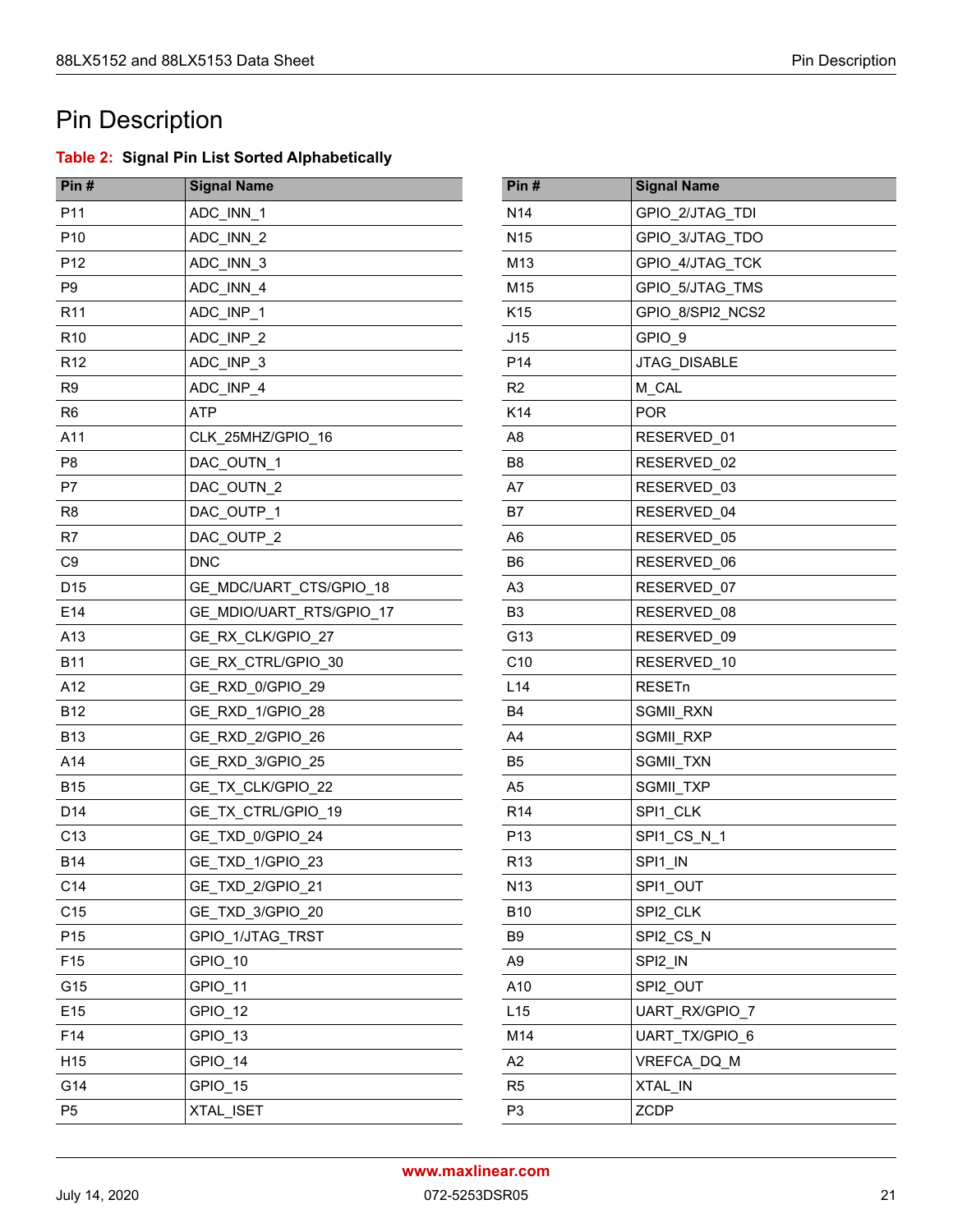#### **Table 2: Signal Pin List Sorted Alphabetically**

| Pin#           | <b>Signal Name</b> | Pin#           | <b>Signal Name</b>   |
|----------------|--------------------|----------------|----------------------|
| P <sub>6</sub> | OUT<br><b>XTAL</b> | B <sub>2</sub> | 7 <sup>c</sup><br>∠⊍ |
| R <sub>3</sub> | <b>ZCDN</b>        |                |                      |

#### <span id="page-28-0"></span>**Table 3: Power Pin List Sorted Alphabetically**

| Pin#                                                                                                                                                                                                                                                                                                                                                                                     | <b>Power Group</b> |
|------------------------------------------------------------------------------------------------------------------------------------------------------------------------------------------------------------------------------------------------------------------------------------------------------------------------------------------------------------------------------------------|--------------------|
| N <sub>10</sub> , N <sub>11</sub>                                                                                                                                                                                                                                                                                                                                                        | AVDD CONV          |
| N <sub>8</sub>                                                                                                                                                                                                                                                                                                                                                                           | AVDD PLL           |
| N <sub>6</sub>                                                                                                                                                                                                                                                                                                                                                                           | AVDD_ZCD           |
| D1, D2, D3, D4, D5, H1, H2, H3, H4, L1, L2, L3, L4                                                                                                                                                                                                                                                                                                                                       | M VDDQ             |
| C <sub>8</sub>                                                                                                                                                                                                                                                                                                                                                                           | SGMII AVDD         |
| E11, E12, E8, E9, G7, H13, H14, J13, J14, J7, K12, K7, L7                                                                                                                                                                                                                                                                                                                                | VDD                |
| F13. L13                                                                                                                                                                                                                                                                                                                                                                                 | <b>VDDO</b>        |
| E <sub>13</sub>                                                                                                                                                                                                                                                                                                                                                                          | VDDO GE            |
| C <sub>12</sub>                                                                                                                                                                                                                                                                                                                                                                          | VDDO SPI2          |
| B1, C1, C11, C2, C3, C4, C5, C6, C7, D11, D13, E10, F1, F10, F11, F12, F2, F3, F4, F8, F9, G1, G10,<br>G11, G12, G2, G3, G4, G8, G9, H10, H11, H12, H7, H8, H9, J1, J10, J11, J12, J2, J3, J4, J8, J9, K1,<br>K10, K11, K2, K3, K4, K8, K9, L10, L11, L12, L8, L9, M1, M2, M3, M4, N1, N12, N2, N3, N4, N5, N7, N9,<br>P <sub>1</sub> , P <sub>2</sub> , P <sub>4</sub> , R <sub>4</sub> | <b>VSS</b>         |

### Chip Configuration Pins

The following table lists the pins used to configure the device's operating mode, which are sampled on the rising edge of RESETn.

- Internal weak pull-up resistors: Set the default mode of operation to *high*.
- External pull-down resistors: Required to change the default mode to *low* (use recommended 4.7kΩ resistor connected to VSS).

The I/O pins must remain pulled up or pulled down until RESETn de-assertion.

**Caution:** Do not connect drivers to any of the listed device configuration pins. The drivers can affect the level of the pin at the time the reset is de-asserted, which can cause unexpected behavior of the device. The feature set can vary depending on the firmware version.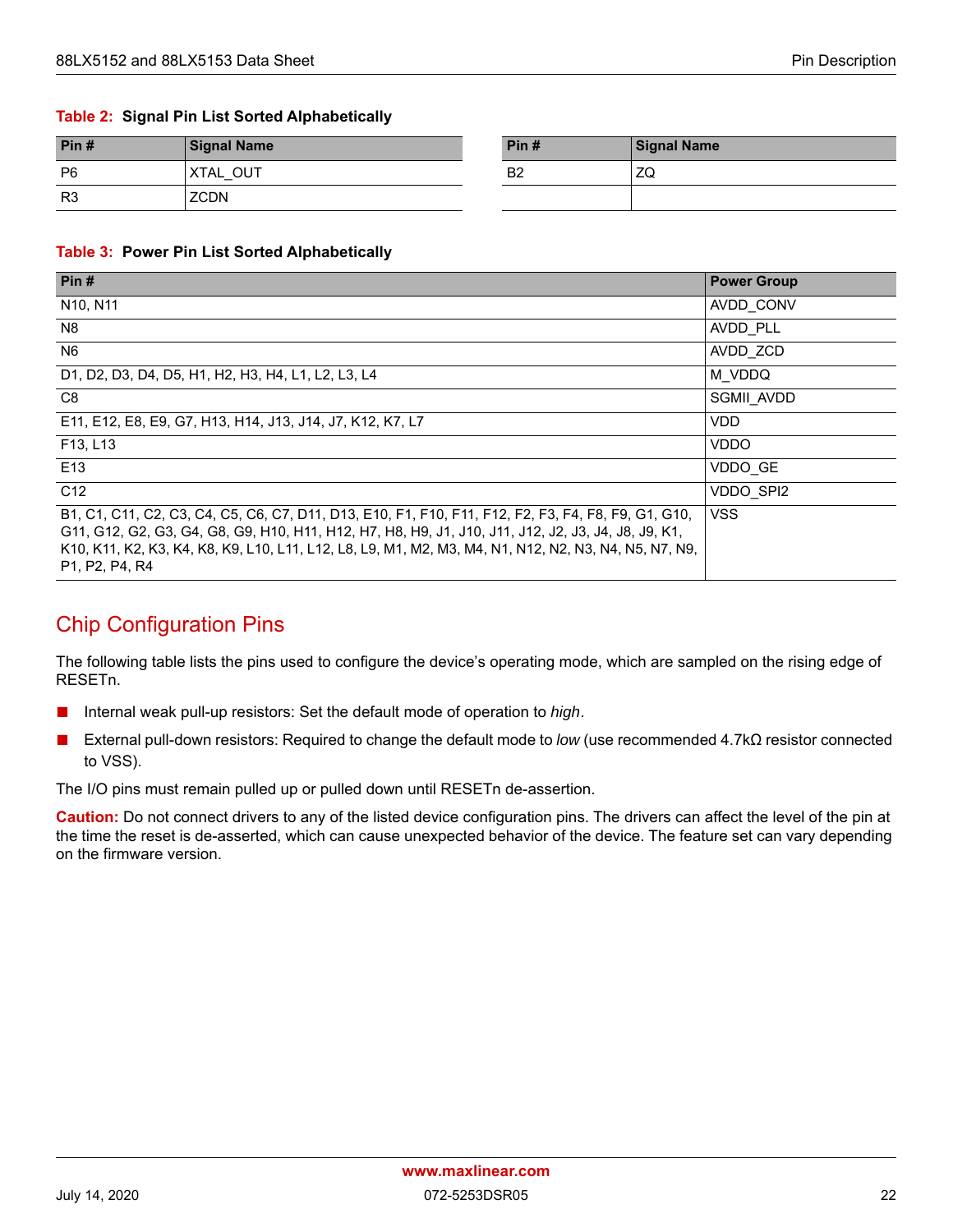### <span id="page-29-0"></span>**Table 4: Chip Configuration Pins**

| <b>Pin Name</b>               | <b>Description</b>  | <b>Description</b>                                                                                     |  |
|-------------------------------|---------------------|--------------------------------------------------------------------------------------------------------|--|
| GE_TXD_0/GPIO_24 MII_CONF_0   |                     | Configures the Ethernet boot mode.<br>$\mathbb{R}^n$                                                   |  |
| GE_TXD_1/GPIO_23   MII_CONF_1 |                     | One connectionless port for registration.<br>$\blacksquare$                                            |  |
| GE_TXD_2/GPIO_21   MII_CONF_2 |                     | MII CONF[3:0]:<br>■                                                                                    |  |
| GE_TXD_3/GPIO_20   MII_CONF_3 |                     | · 0b0000: Reserved.                                                                                    |  |
|                               |                     | • 0b0001: SGMII media, with auto-negotiation (Cisco specification).                                    |  |
|                               |                     | • 0b0010: MAC mode with external PHY on MII, with auto-negotiation.                                    |  |
|                               |                     | • 0b0011: PHY mode on RGMII, 1000Mbps full-duplex, delay of 0 always<br>without auto-negotiation.      |  |
|                               |                     | • 0b0100: PHY mode on MII, 100Mbps full-duplex, without<br>auto-negotiation.                           |  |
|                               |                     | • 0b0101: PHY mode on RGMII, 1000Mbps full-duplex, delay of 1 always<br>without auto-negotiation.      |  |
|                               |                     | • 0b0110: Reserved.                                                                                    |  |
|                               |                     | • 0b0111: MAC mode with external PHY on RGMII, 100Mbps,                                                |  |
|                               |                     | delay of 1, with auto-negotiation.                                                                     |  |
|                               |                     | • 0b1000: Reserved.                                                                                    |  |
|                               |                     | • 0b1001: SGMII mode 2500BASE-X.                                                                       |  |
|                               |                     | • 0b1010: MAC mode with external PHY on RGMII, 100/1000Mbps, delay of 0,<br>with auto-negotiation.     |  |
|                               |                     | • 0b1011: SGMII mode system (PHY) 1000Mbps                                                             |  |
|                               |                     | • 0b1100: PHY mode on RGMII, 100Mbps full-duplex, delay of 0 always<br>without auto-negotiation.       |  |
|                               |                     | • 0b1101: SGMII mode 1000BASE-X.                                                                       |  |
|                               |                     | • 0b1110: PHY mode on RGMII, 100Mbps full-duplex, delay of 1, always<br>without auto-negotiation.      |  |
|                               |                     | • 0b1111: SGMII mode for 88E1514.                                                                      |  |
| GPIO_9                        | SPI_BOOT_ENABLE     | Enables/disables the boot from the SPI flash memory.                                                   |  |
|                               |                     | High: Boot from the flash memory.<br>$\mathbb{R}^n$                                                    |  |
|                               |                     | Low: Boot from the Ethernet interface by using the mode that is configured<br>with the strapping pins. |  |
| SPI2_OUT                      | RGMII_POWER_LEVEL_1 | Configures the RGMII pins' voltage level.                                                              |  |
| SPI2_CLK                      | RGMII_POWER_LEVEL_2 | RGMII_POWER_LEVEL_[2:1]:                                                                               |  |
|                               |                     | $0b01 = 2V5$<br>$\mathcal{L}_{\mathcal{A}}$                                                            |  |
|                               |                     | $0b10 = 1V8$                                                                                           |  |
| SPI1_OUT                      | HALT_ON_RESETn      | Enables/disables the CPU being stopped after reset.                                                    |  |
|                               |                     | High: Disable (default).<br>$\blacksquare$                                                             |  |
|                               |                     | Low: Enable (used for debugging).                                                                      |  |
| SPI1_CLK                      | JTAG_TAP_CPU        | Enables/disables the CPU JTAG.                                                                         |  |
|                               |                     | High: Enable (default)<br>$\mathcal{L}_{\mathcal{A}}$                                                  |  |
|                               |                     | Low: Disable (the boundary scan TAP JTAG)                                                              |  |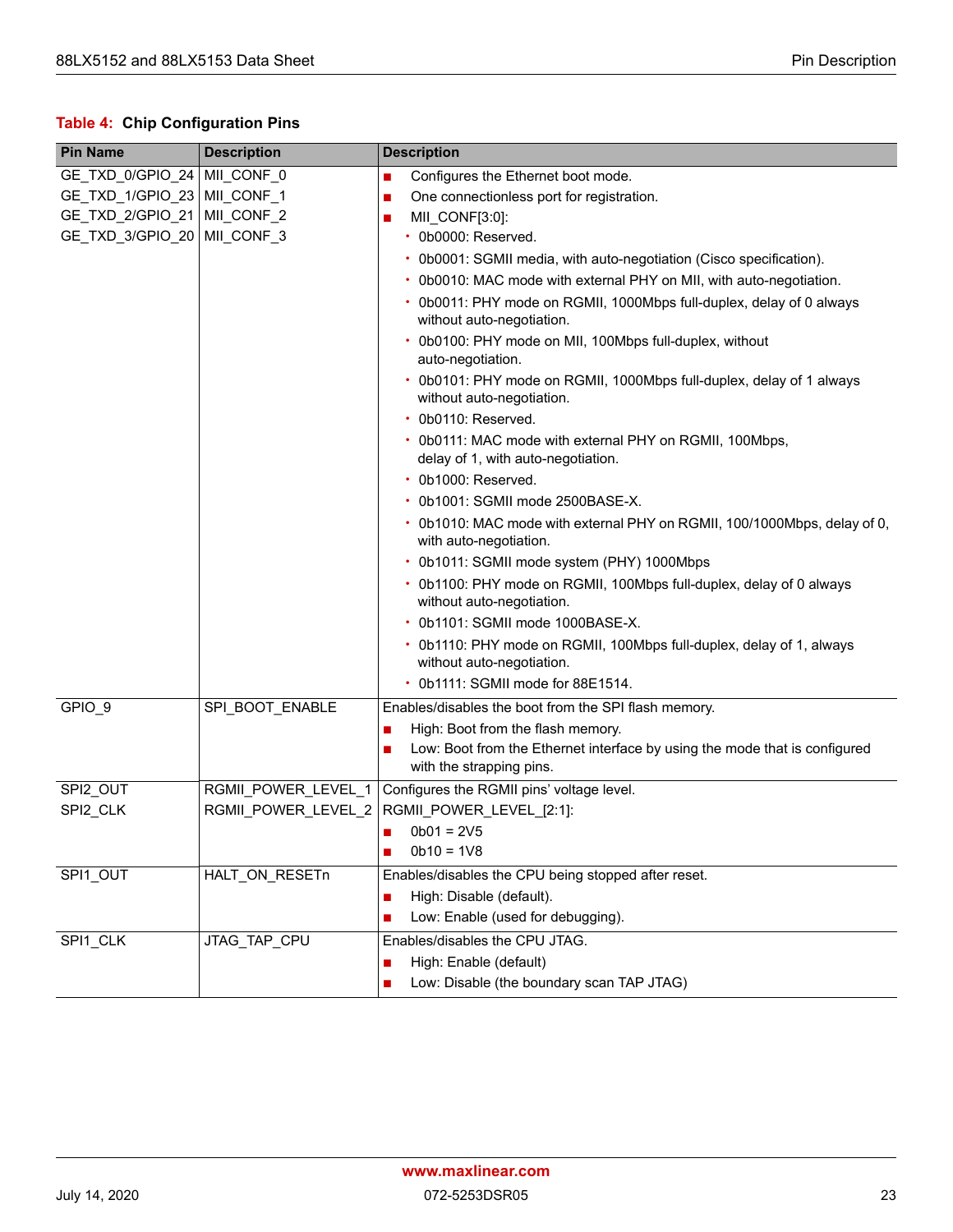# <span id="page-30-0"></span>Pinout and Signal Description

### <span id="page-30-1"></span>**Overview**

This section describes the signals and pins of the 88LX5152 and 88LX5153. The pins can be divided into the following categories:

- Power pins.
- Dedicated I/O pins.
- Multifunction I/O pins.

## <span id="page-30-2"></span>Signal Description

This section describes the signals of the 88LX5152 and 88LX5153. Signals can either have dedicated pins or are available only as alternate function of a multifunction pin. The functionality of the multifunction pins is configured by firmware. The power pins are also described as signals in this section. The following table lists the signal types of the 88LX5152 and 88LX5153.

#### <span id="page-30-3"></span>**Table 5: Signal Types**

| <b>Pin Type</b> | <b>Definition</b>     |
|-----------------|-----------------------|
| A, I            | Analog Input          |
| A, O            | Analog Output         |
| A, IO           | Analog Input/Output   |
| <b>DNC</b>      | Do not Connect        |
| GND             | Ground                |
| $\mathbf{I}$    | Digital Input         |
| I/O             | Digital I/O           |
| N               | Active Low            |
| $\circ$         | <b>Digital Output</b> |
| OD              | Open Drain            |
| PD              | Internal Pull-Down    |
| PU              | Internal Pull-Up      |
| <b>PWR</b>      | Power Supply          |
| Z               | Tri-state Output      |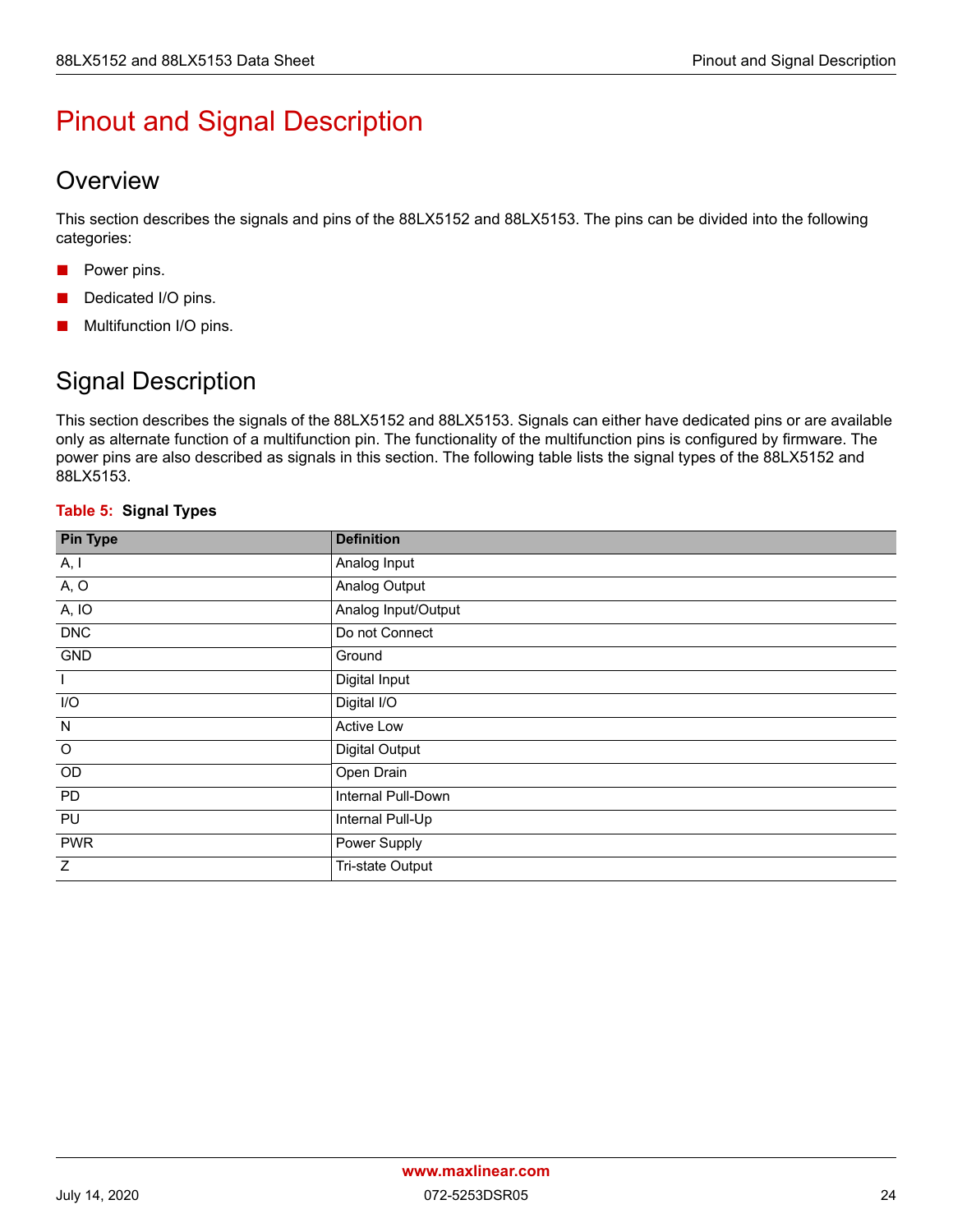### <span id="page-31-0"></span>GPIO Interface

#### <span id="page-31-1"></span>**Table 6: GPIO Interface**

| Pin#            | <b>Pin Name</b>                            | <b>Power</b><br>Group | <b>Type</b> | <b>Description</b>                                                                                                           |
|-----------------|--------------------------------------------|-----------------------|-------------|------------------------------------------------------------------------------------------------------------------------------|
| P <sub>15</sub> | GPIO_1/JTAG_TRST                           | <b>VDDO</b>           | I/O, PD     |                                                                                                                              |
| M14             | UART_TX/GPIO_6                             |                       |             |                                                                                                                              |
| K <sub>15</sub> | GPIO_8/SPI NCS2                            |                       |             |                                                                                                                              |
| F <sub>15</sub> | GPIO 10                                    |                       |             |                                                                                                                              |
| G15             | GPIO 11                                    | <b>VDDO</b>           | I/O         |                                                                                                                              |
| E <sub>15</sub> | GPIO 12                                    |                       |             |                                                                                                                              |
| F <sub>14</sub> | GPIO 13                                    |                       |             |                                                                                                                              |
| H <sub>15</sub> | GPIO 14                                    |                       |             |                                                                                                                              |
| G14             | GPIO 15                                    |                       |             |                                                                                                                              |
| N <sub>14</sub> | GPIO_2/JTAG_TDI                            |                       |             |                                                                                                                              |
| N <sub>15</sub> | GPIO_3/JTAG TDO                            |                       |             |                                                                                                                              |
| M <sub>13</sub> | GPIO_4/JTAG TCK                            | <b>VDDO</b>           | I/O, PU     |                                                                                                                              |
| M <sub>15</sub> | GPIO_5/JTAG TMS                            |                       |             | <b>GPIO.</b> Can be defined individually as either input or output, and is                                                   |
| L15             | UART_RX/GPIO_7                             |                       |             | multiplexed with other functions.                                                                                            |
| A11             | CLK 25MHZ/GPIO_16                          |                       |             |                                                                                                                              |
| D <sub>14</sub> | GE TX CTRL/GPIO_19                         | VDDO GE               | 1/O         |                                                                                                                              |
| <b>B15</b>      | GE TX CLK/GPIO_22                          |                       |             |                                                                                                                              |
| E14             | <b>GE MDIO/UART RTS/</b><br><b>GPIO_17</b> |                       |             |                                                                                                                              |
| D <sub>15</sub> | GE MDC/UART_CTS/<br>GPIO_18                |                       |             |                                                                                                                              |
| A14             | GE RXD3/GPIO_25                            |                       |             |                                                                                                                              |
| <b>B13</b>      | GE RXD2/GPIO_26                            | VDDO GE   I/O, PU     |             |                                                                                                                              |
| A <sub>13</sub> | GE_RX_CLK/GPIO_27                          |                       |             |                                                                                                                              |
| <b>B12</b>      | GE RXD1/GPIO_28                            |                       |             |                                                                                                                              |
| A12             | GE RXD0/GPIO_29                            |                       |             |                                                                                                                              |
| <b>B11</b>      | GE RX CTRL/GPIO 30                         |                       |             |                                                                                                                              |
| J15             | GPIO 9                                     | <b>VDDO</b>           | I/O, PU     | GPIO. Can be defined individually as either input or output.                                                                 |
| C <sub>15</sub> | GE TXD3/GPIO_20                            |                       |             | Theses pins are used to configure the device at start-up.                                                                    |
| C <sub>14</sub> | GE TXD2/GPIO_21                            |                       |             | When the RESETn pin is asserted, it becomes input, and<br>configuration information is latched on the rising edge of RESETn. |
| <b>B14</b>      | GE TXD1/GPIO_23                            | VDDO GE   I/O, PU     |             | MaxLinear does not recommend connecting a driver to this pin.                                                                |
| C <sub>13</sub> | GE_TXD0/GPIO_24                            |                       |             | For more information about the use at reset, see "Pin Description"<br>on page 21.                                            |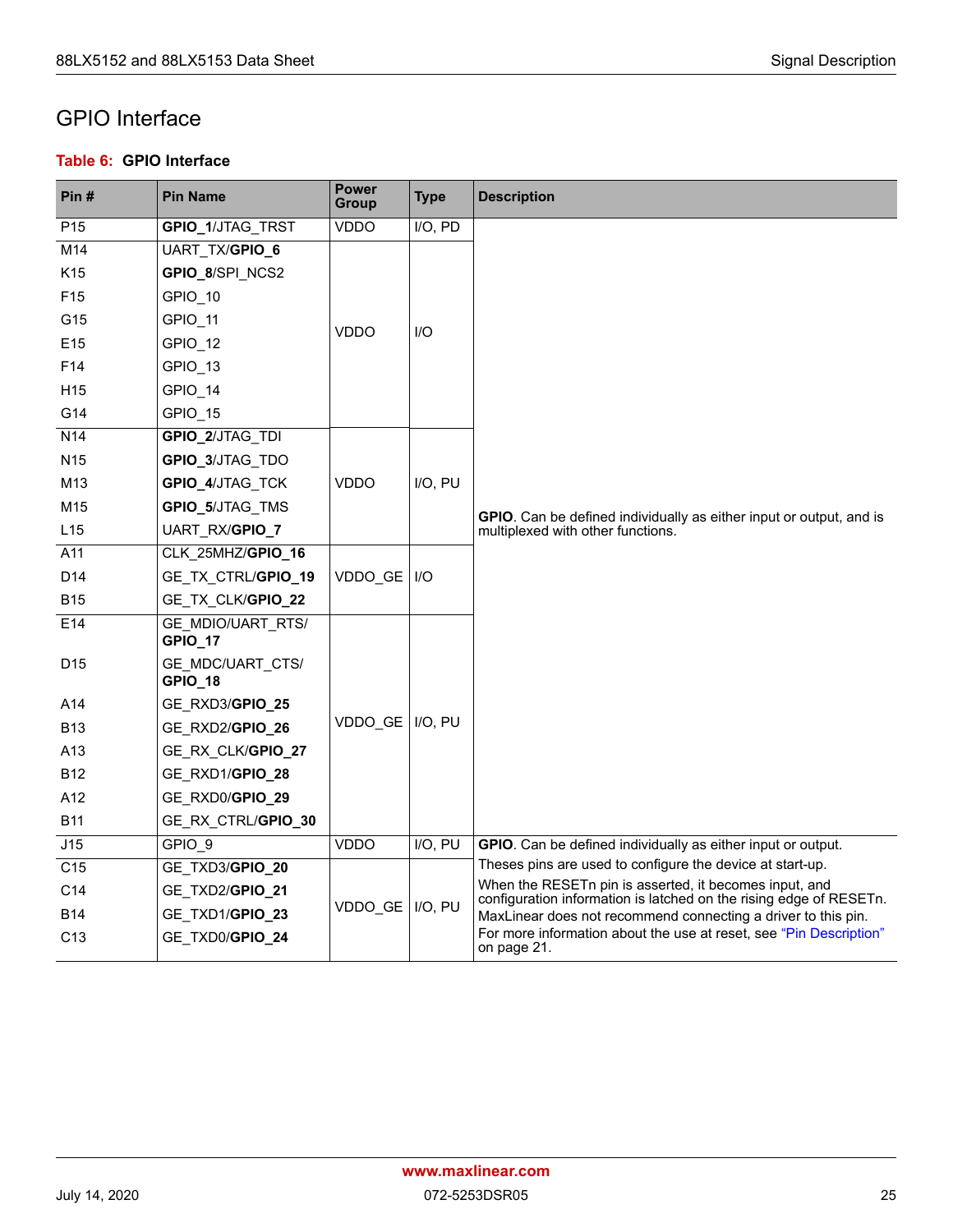### <span id="page-32-0"></span>UART Interface

#### <span id="page-32-1"></span>**Table 7: UART Interface**

| Pin#            | <b>Pin Name</b>                     | <b>Power Group</b> | <b>Type</b> | <b>Description</b>                                                                                                             |
|-----------------|-------------------------------------|--------------------|-------------|--------------------------------------------------------------------------------------------------------------------------------|
| D <sub>15</sub> | <b>UART_CTS/GE MDC/</b><br>GPIO 18  | VDDO GE            | I, PU       | <b>UART CTS Input.</b> The input control signal to the<br>extended UART.                                                       |
|                 |                                     |                    |             | This pin can be used as GE_MDC or GPIO if the UART is<br>not needed or not extended. The default functionality is<br>GE_MDC.   |
|                 |                                     |                    |             | This pin is internally pulled high, so it can be left<br>unconnected if not used.                                              |
| E14             | <b>UART_RTS/GE_MDIO/</b><br>GPIO 17 | VDDO GE            | O, PU       | <b>UART RTS Output.</b> The output control signal from the<br>extended UART.                                                   |
|                 |                                     |                    |             | This pin can be used as GE MDIO or GPIO if the UART<br>is not needed or not extended. The default functionality is<br>GE MDIO. |
|                 |                                     |                    |             | This pin is internally pulled high, so it can be left<br>unconnected if not used.                                              |
| L15             | <b>UART_RX/GPIO 7</b>               | VDDO               | I, PU       | <b>UART Rx Input.</b> The input to the general purpose UART.                                                                   |
|                 |                                     |                    |             | This pin can be used as GPIO if the UART is not needed.<br>The default functionality is UART RX.                               |
|                 |                                     |                    |             | This pin is internally pulled high, so it can be left<br>unconnected if not used.                                              |
| M14             | <b>UART_TX/GPIO 6</b>               | VDDO               | O           | <b>UART Tx Output.</b> The output from the general purpose<br>UART.                                                            |
|                 |                                     |                    |             | This pin can be used as GPIO if the UART is not needed.<br>The default functionality is UART RX.                               |

**Note:** UART\_CTS and UART\_RTS are supplied from VDDO\_GE power group that is shared with the RGMII bus.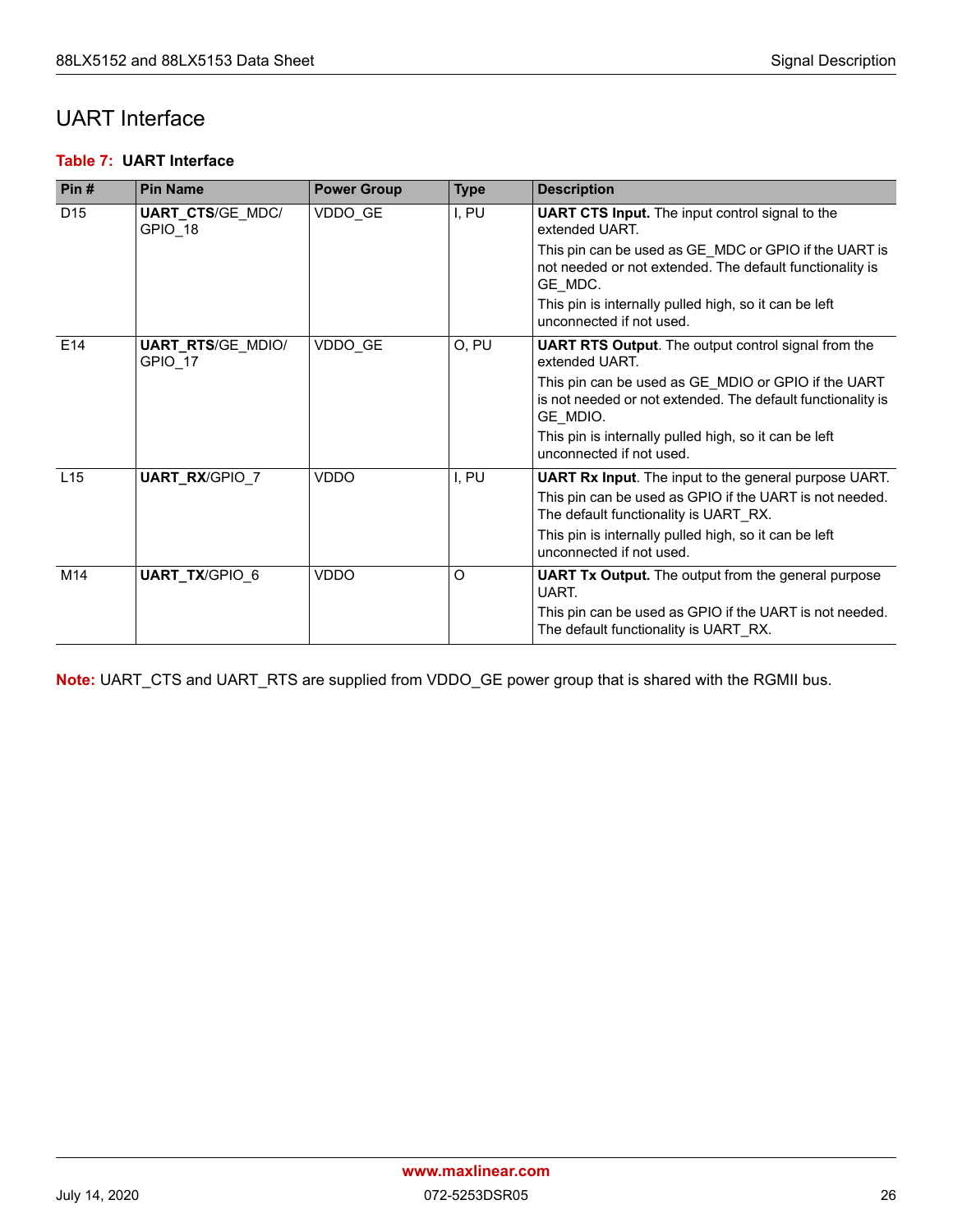### <span id="page-33-0"></span>SMI

The SMI is a serial synchronous interface.

#### <span id="page-33-1"></span>**Table 8: SMI for RGMII/MII**

| Pin#            | <b>Pin Name</b>                     | <b>Type</b>                                                                                                  | <b>Description</b>                                                                                                     |
|-----------------|-------------------------------------|--------------------------------------------------------------------------------------------------------------|------------------------------------------------------------------------------------------------------------------------|
| D <sub>15</sub> | <b>GE_MDC/UART CTS/</b>             | I/O, PU                                                                                                      | Management Data Clock for the SMI. The SMI works as a:                                                                 |
|                 | GPIO 18                             |                                                                                                              | Master: Pin is the output reference clock for GE MDIO                                                                  |
|                 |                                     |                                                                                                              | Slave: Pin is input reference clock for GE MDIO                                                                        |
|                 |                                     | This pin can be used as a UART CTS or GPIO if the SMI is not needed. The<br>default functionality is GE MDC. |                                                                                                                        |
|                 |                                     |                                                                                                              | This pin is internally pulled high, so it can be left unconnected if not used.                                         |
| E <sub>14</sub> | <b>GE MDIO/UART RTS/</b><br>GPIO 17 | I/O. PU                                                                                                      | Management Data I/O for the SMI. Used to transfer management data in and out<br>of the device synchronously to GE MDC. |
|                 |                                     |                                                                                                              | This pin can be used a UART RTS or GPIO if the SMI is not needed. The default<br>functionality is GE MDIO.             |
|                 |                                     |                                                                                                              | This pin is internally pulled high, so it can be left unconnected if not used.                                         |

**Note:** At boot time:

- The SMI bus works as master when the RGMII/MII is in MAC mode.
- The SMI bus works as slave when the RGMII/MII is in PHY mode following the configuration defined with the strapping pins.

After the firmware starts, the SMI can be configured independently of the RGMII/MII mode.

When the SMI bus operates as slave, the device responds on address 0. When the firmware is started, the address can be changed.

The SMI only supports Clause 22 addressing.

The SMI pins are supplied from VDDO\_GE power pins and have the same voltage level as GPIO 19-30 corresponding to RGMII interface. When using an Ethernet transceiver connected to the SGMII bus make sure that VDDO\_GE has a voltage level that is suitable for such transceiver. If GPIO 19-30 are used for other purposes, make sure that the voltage level is suitable for both purposes.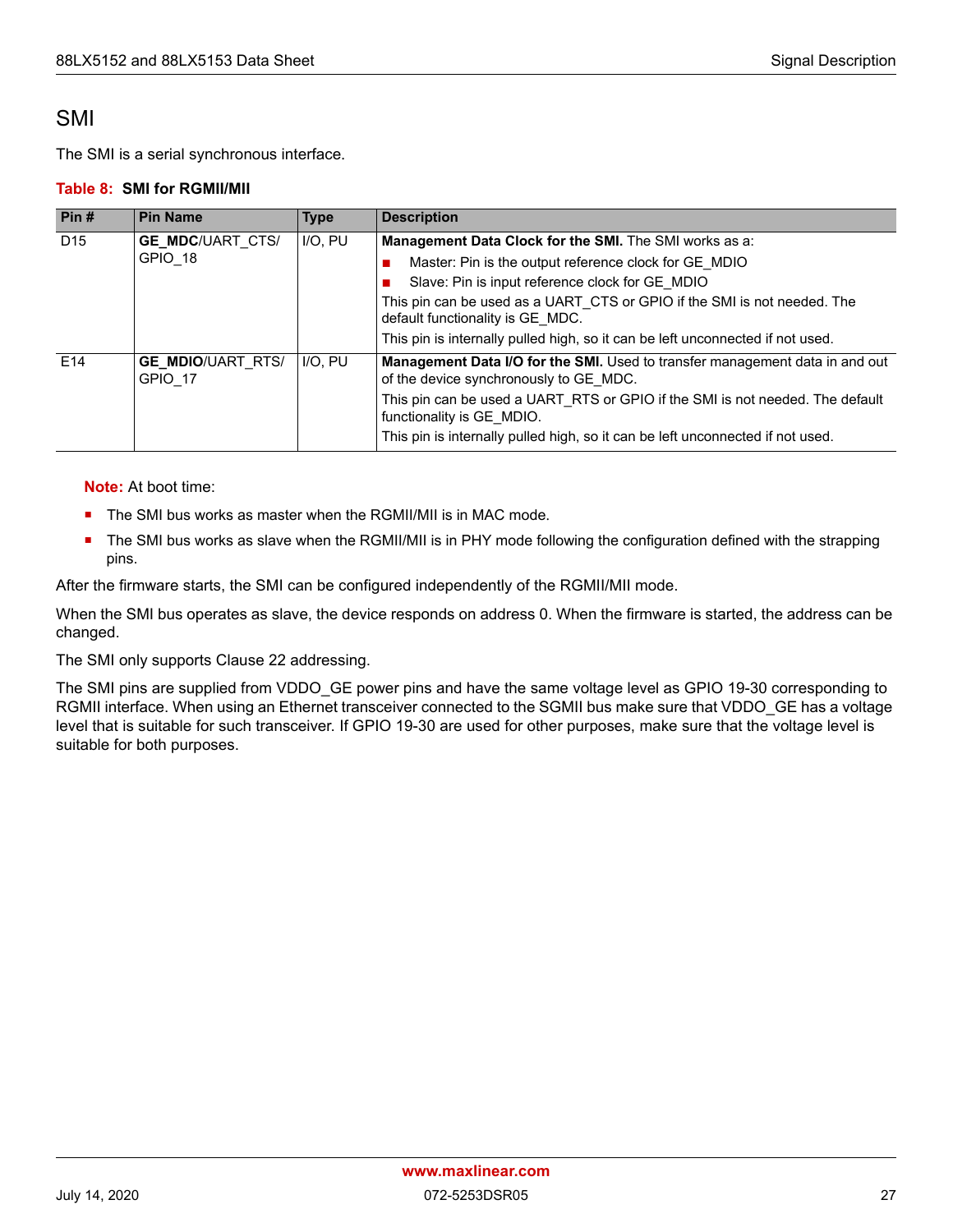### <span id="page-34-0"></span>RGMII/MII

The RGMII/MII has the following characteristics:

- MII mode: 2.5MHz/25MHz single data rate. The clock is driven by the PHY.
- RGMII mode: 125MHz double data rate or 2.5MHz/25MHz single data rate. The clock is driven by the data source.
- Optional 2ns skew on clock signals in RGMII mode. Configurable by strapping pins.
- Half-duplex mode not supported.

#### **Note:**

■ For all of the RGMII/MII multifunction pins, the default functionality is RGMII/MII.If you need to use the RGMII/MII and SGMII interfaces simultaneously, contact MaxLinear's Customer Technical Support to evaluate the specific user case.

These pins are supplied from power group VDDO\_GE.

| Pin#            | <b>Pin Name</b>           | <b>Type</b> | <b>Description</b>                                                                                                                                    |
|-----------------|---------------------------|-------------|-------------------------------------------------------------------------------------------------------------------------------------------------------|
| A12             | GE_RXD_0/GPIO 29          | I, PU       | RGMII Rx Data. The input data pins are synchronous to GE RX CLK.                                                                                      |
| <b>B12</b>      | GE_RXD_1/GPIO 28          |             | This pin can also be used as GPIO.                                                                                                                    |
| <b>B13</b>      | GE_RXD_2/GPIO 26          |             | These pins are internally pulled high, so they can be left unconnected if                                                                             |
| A14             | GE_RXD_3/GPIO 25          |             | not used.                                                                                                                                             |
| A13             | GE_RX_CLK/GPIO 27         | I, PU       | RGMII Rx Clock. Continuous clock input to the device. The clock                                                                                       |
|                 |                           |             | frequency can be 125MHz,                                                                                                                              |
|                 |                           |             | 25MHz, or 2.5MHz, depending on Ethernet speed.                                                                                                        |
|                 |                           |             | This pin can also be used as a GPIO.<br>This pin is internally pulled high, so it can be left unconnected if not                                      |
|                 |                           |             | used.                                                                                                                                                 |
| <b>B11</b>      | <b>GE_RX_CTRL/GPIO 30</b> | I, PU       | RGMII Rx Control. Input Ethernet data control signal.                                                                                                 |
|                 |                           |             | This pin can also be used as a GPIO.                                                                                                                  |
|                 |                           |             | This pin is internally pulled high, so it can be left unconnected if not<br>used.                                                                     |
| <b>B14</b>      | GE_TXD_1/GPIO 23          | O, PU       | RGMII Tx Data. Output data pins that are synchronous to GE TX CLK.                                                                                    |
| C <sub>13</sub> | GE_TXD_0/GPIO 24          |             | This pin can also be used as GPIO.                                                                                                                    |
| C <sub>14</sub> | GE_TXD_2/GPIO 21          |             | These pins are internally pulled high, so they can be left unconnected if<br>not used.                                                                |
| C <sub>15</sub> | GE_TXD_3/GPIO 20          |             | These pins are used to configure the device at start-up. When the                                                                                     |
|                 |                           |             | RESETn pin is asserted, they become input and the configuration<br>information is latched on the rising edge of RESETn.                               |
|                 |                           |             | MaxLinear does not recommend connecting a driver on these lines.                                                                                      |
|                 |                           |             | For more information about the use of these pins at reset, see "Pin<br>Description" on page 21.                                                       |
| <b>B15</b>      | GE_TX_CLK/GPIO 22         | O           | RGMII Tx Clock. Continuous clock output driven by the device. The<br>clock frequency can be 125MHz, 25MHz, or 2.5MHz, depending on<br>Ethernet speed. |
|                 |                           |             | This pin can also be used as a GPIO.                                                                                                                  |
| D <sub>14</sub> | <b>GE TX CTRL/GPIO 19</b> | O           | RGMII Tx Control. Output Ethernet data control signal.                                                                                                |
|                 |                           |             | This pin can also be used as a GPIO.                                                                                                                  |

#### <span id="page-34-1"></span>**Table 9: RGMII**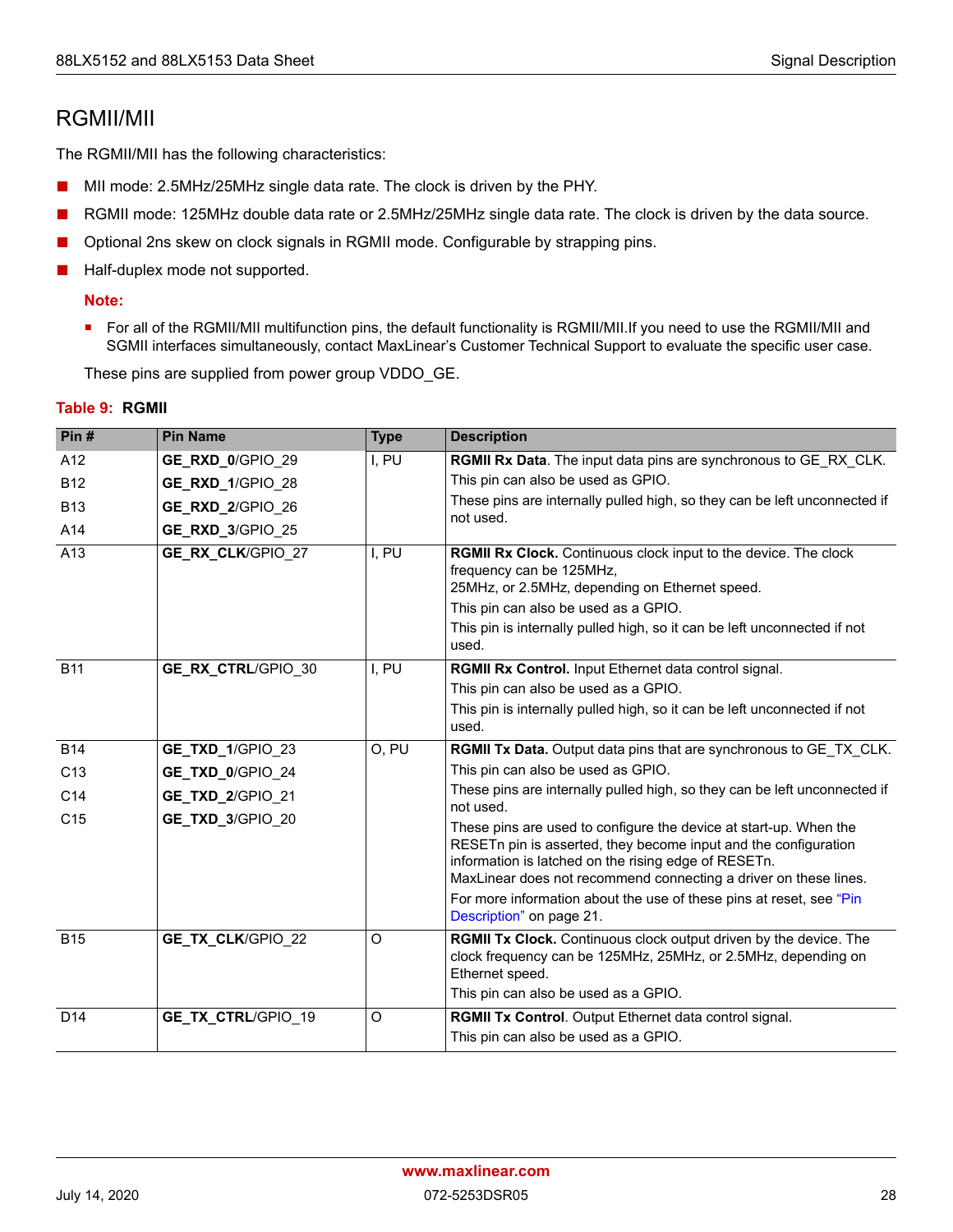#### <span id="page-35-0"></span>**Table 10: MII**

| Pin#            | <b>Pin Name</b>           | <b>Type</b> | <b>Description</b>                                                                                                                                                                                |
|-----------------|---------------------------|-------------|---------------------------------------------------------------------------------------------------------------------------------------------------------------------------------------------------|
| A12             | GE_RXD_0/GPIO_29          | I, PU       | MII MAC Rx Data. These four pins represent the data transmitted by the PHY to                                                                                                                     |
| <b>B12</b>      | GE_RXD_1/GPIO_28          |             | the device, and are synchronous with GE RX CLK.                                                                                                                                                   |
| <b>B13</b>      | GE_RXD_2/GPIO_26          |             | MII PHY Tx Data. These four pins represent the data transmitted by the MAC to                                                                                                                     |
| A14             | GE_RXD_3/GPIO 25          |             | the device, and are synchronous with GE_RX_CLK.                                                                                                                                                   |
|                 |                           |             | These pins can also be used as GPIO.                                                                                                                                                              |
|                 |                           |             | These pins are internally pulled high, so they can be left unconnected if not used.                                                                                                               |
| A13             | GE_RX_CLK/GPIO 27         | I/O, PU     | MII MAC Rx Clock. A continuous clock input driven by the external PHY. The<br>clock's frequency can be 25MHz for 100Mbps or 2.5MHz for 10Mbps.                                                    |
|                 |                           |             | MII PHY Tx Clock. A continuous clock output driven by the device. The clock's<br>frequency can be 25MHz for 100Mbps or 2.5MHz for 10Mbps.                                                         |
|                 |                           |             | This pin can also be used as a GPIO.                                                                                                                                                              |
|                 |                           |             | This pin is internally pulled high, so it can be left unconnected if not used.                                                                                                                    |
| <b>B11</b>      | <b>GE_RX_CTRL/GPIO 30</b> | I, PU       | MII MAC Rx Data Valid. An active-high input. When active, this pin indicates valid<br>data on GE_RXD_[3:0]. This pin is synchronous with GE_RX CLK.                                               |
|                 |                           |             | MII PHY Tx Enable. An active-high input. When active, this pin indicates valid<br>data on GE_RXD_[3:0]. This pin is synchronous with GE_RX_CLK.                                                   |
|                 |                           |             | This pin can also be used as a GPIO.                                                                                                                                                              |
|                 |                           |             | This pin is internally pulled high, so it can be left unconnected if not used.                                                                                                                    |
| <b>B14</b>      | GE TXD 1/GPIO 23          | O, PU       | MAC Tx Data. These four pins represent the data transmitted by the device to the<br>PHY, and are synchronous with GE_TX_CLK.                                                                      |
| C <sub>13</sub> | GE TXD 0/GPIO 24          |             | MII PHY Rx Data. These four pins represent the data transmitted by the device to                                                                                                                  |
| C14             | GE TXD 2/GPIO 21          |             | the MAC, and are synchronous with GE_TX_CLK.                                                                                                                                                      |
| C15             | GE_TXD_3/GPIO_20          |             | These pins can also be used as GPIO.                                                                                                                                                              |
|                 |                           |             | These pins are used to configure the device at start-up. When the RESETn pin is<br>asserted, this pin becomes input and the configuration information is latched on<br>the rising edge of RESETn. |
|                 |                           |             | For more information, see "Pin Description" on page 21.                                                                                                                                           |
|                 |                           |             | These pins are internally pulled high, so they can be left unconnected if not used                                                                                                                |
| <b>B15</b>      | GE_TX_CLK/GPIO 22         | I/O         | MII MAC Tx Clock. A continuous clock input driven by the external PHY. The<br>clock's frequency can be 25MHz for 100Mbps or 2.5MHz for 10Mbps.                                                    |
|                 |                           |             | <b>MII PHY Rx Clock.</b> A continuous clock output driven by the device. The clock's<br>frequency can be 25MHz for 100Mbps or 2.5MHz for 10Mbps.                                                  |
|                 |                           |             | This pin can also be used as a GPIO.                                                                                                                                                              |
| D14             | GE_TX_CTRL/GPIO_19        | O           | MII MAC Tx Enable. An active-high output. When active, it indicates valid data on<br>GE_TXD_[3:0]. This pin is synchronous with GE_TX_CLK.                                                        |
|                 |                           |             | MII PHY Rx Data Valid. An active-high output. When active, it indicates valid data<br>on GE_TXD_[3:0]. This pin is synchronous with GE_TX_CLK.                                                    |
|                 |                           |             | This pin can also be used as a GPIO.                                                                                                                                                              |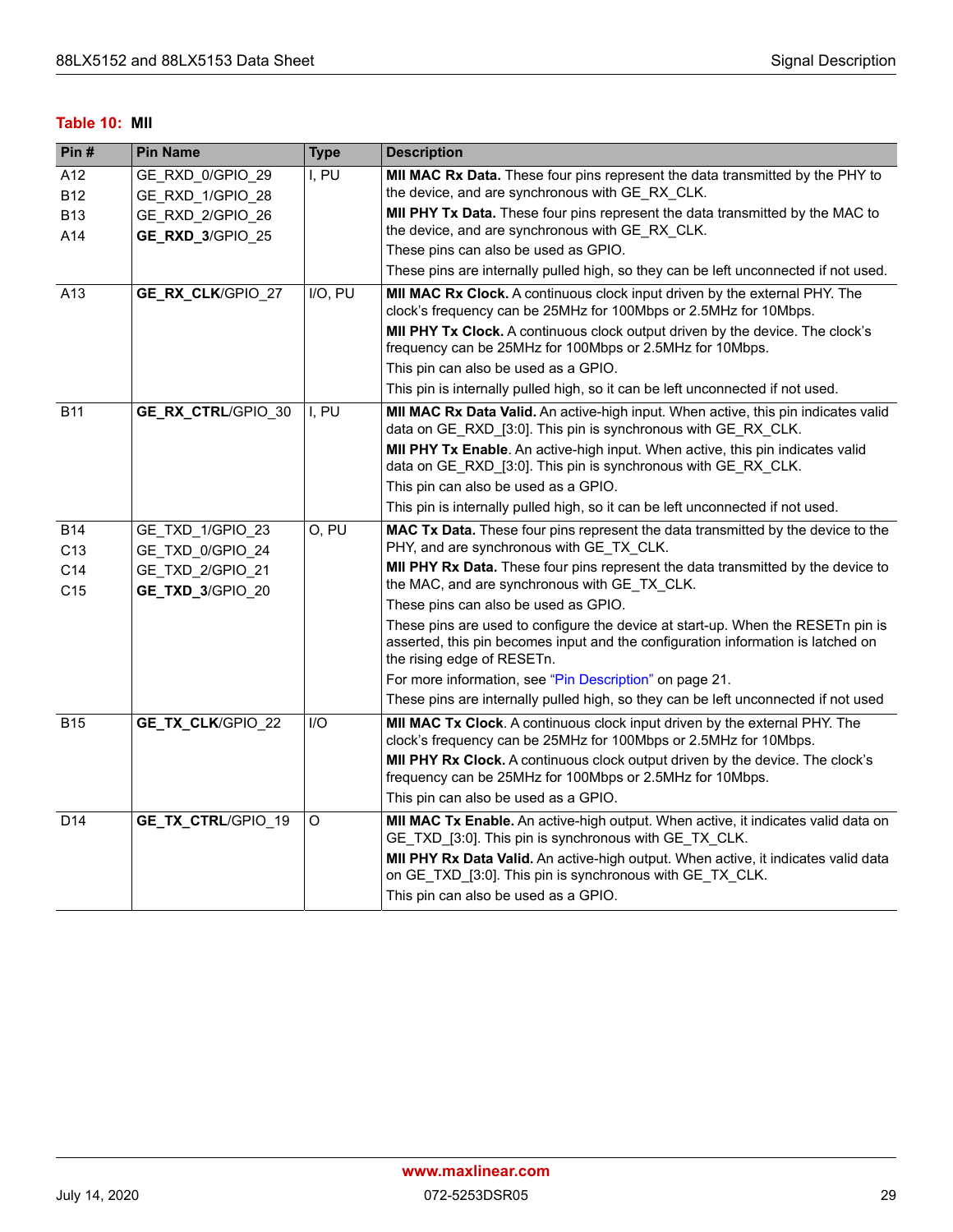### <span id="page-36-0"></span>SPIs

The 88LX5152 and 88LX5153 has two SPIs:

- SPI 1: For AFE (88LX27x0) control.
- SPI 2: For serial flash memory and general purpose.

#### *SPI 1*

SPI 1 is a four-wire serial interface similar to SPI. This interface is specifically designed to work with 88LX27x0 AFEs.

The information provided in this section is only informative and not intended to explain the use of this bus for other SPI devices. This bus has the following characteristics:

- The 88LX5152 and 88LX5153 acts as the master and drives the clock line always.
- Clock frequency for write operations is 100MHz.
- Clock frequency for read operations is 25MHz.

Two operating modes supported:

Single mode: In this mode only the SPI\_OUT pin is used to send information to the AFE device. The SPI1\_IN pin remains in high impedance during write operations inputs data during read operations. This mode is equivalent to the standard SPI mode 3 (CPOL=1, CPHA=1).



#### **Figure 19: SPI1 Single Mode**

<span id="page-36-1"></span>Parallel mode: In this mode the SPI\_IN pin becomes an output and works in parallel with SPI\_OUT, doubling the data rate and reducing the duration of the frame by half. The change to parallel mode is configured in one of the AFE registers during a previous single mode transaction.

<span id="page-36-2"></span>

**Figure 20: SPI1 Parallel Mode**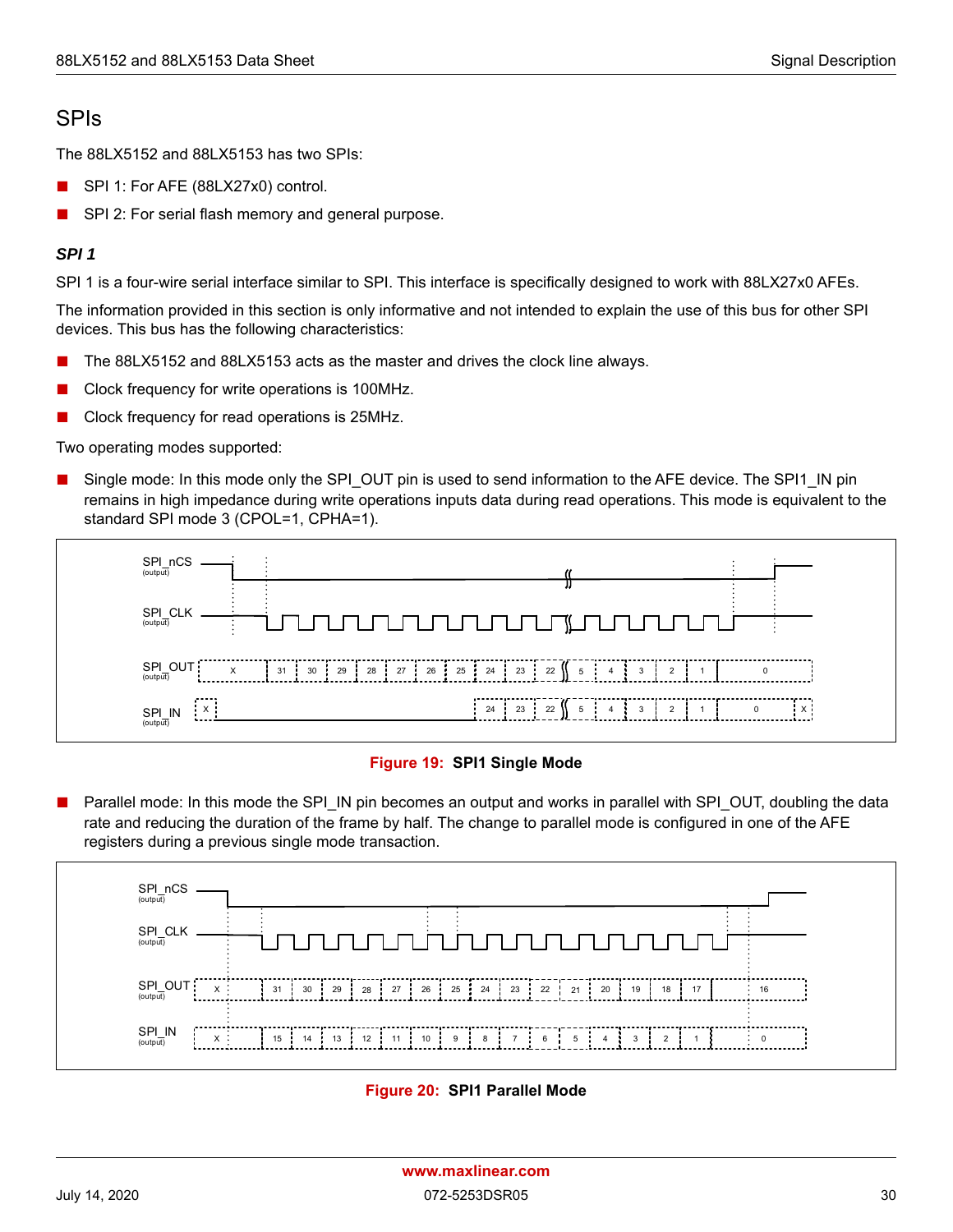SPI1\_IN remains in high impedance when SPI1\_CS\_N\_1 is not asserted. The biasing of the line is assured by the internal pull-up resistors of the AFE and the DBB devices.

When more than one AFE is used in a product, the SPI lines should be routed in a T shape with the branches reaching each chip having the same length.

SPI1 lines are supplied from VDDO power group. This bus is used to interface to 88LX27x0 AFE exclusively and VDDO voltage must be 3.3V.

#### <span id="page-37-0"></span>**Table 11: SPI 1**

| Pin#            | <b>Pin Name</b> | <b>Type</b>     | <b>Description</b>                                                                                                                                                                                                                                     |
|-----------------|-----------------|-----------------|--------------------------------------------------------------------------------------------------------------------------------------------------------------------------------------------------------------------------------------------------------|
| N <sub>13</sub> | SPI1 OUT        | O, PU           | <b>SPI Data Output.</b> Used to transfer data serially out of the device.                                                                                                                                                                              |
|                 |                 |                 | This pin is used to configure the device at start-up. When the RESETn pin is asserted, this pin<br>becomes input and the configuration information is latched on the rising edge of RESETn.                                                            |
|                 |                 |                 | For more information, see "Pin Description" on page 21.                                                                                                                                                                                                |
|                 |                 |                 | This pin is internally pulled high, so it can be left floating for a configuration high.                                                                                                                                                               |
| R <sub>13</sub> | SPI1 IN         | $I/O$ , $PU$    | <b>SPI Data Input.</b> Used to transfer data serially into the device.                                                                                                                                                                                 |
|                 |                 |                 | Used as an output when the SPI works in parallel mode.                                                                                                                                                                                                 |
|                 |                 |                 | This pin is internally pulled high.                                                                                                                                                                                                                    |
| P <sub>13</sub> | SPI1 CS N 1     | <b>O, PU, N</b> | SPI Chip Select. Provides the active-low chip select for the AFE.                                                                                                                                                                                      |
|                 |                 |                 | This pin is internally pulled high. An external pull-down is not allowed.                                                                                                                                                                              |
| R <sub>14</sub> | SPI1 CLK        | O, PU           | SPI Clock. Provides the non-continuous timing reference for the first serial interface.                                                                                                                                                                |
|                 |                 |                 | This pin is used to configure the device at start-up. When the RESET npin is asserted, this pin<br>becomes input and the configuration information is latched on the rising edge of RESETn.<br>For more information, see "Pin Description" on page 21. |
|                 |                 |                 | This pin is internally pulled high, so it can be left floating for a configuration high.                                                                                                                                                               |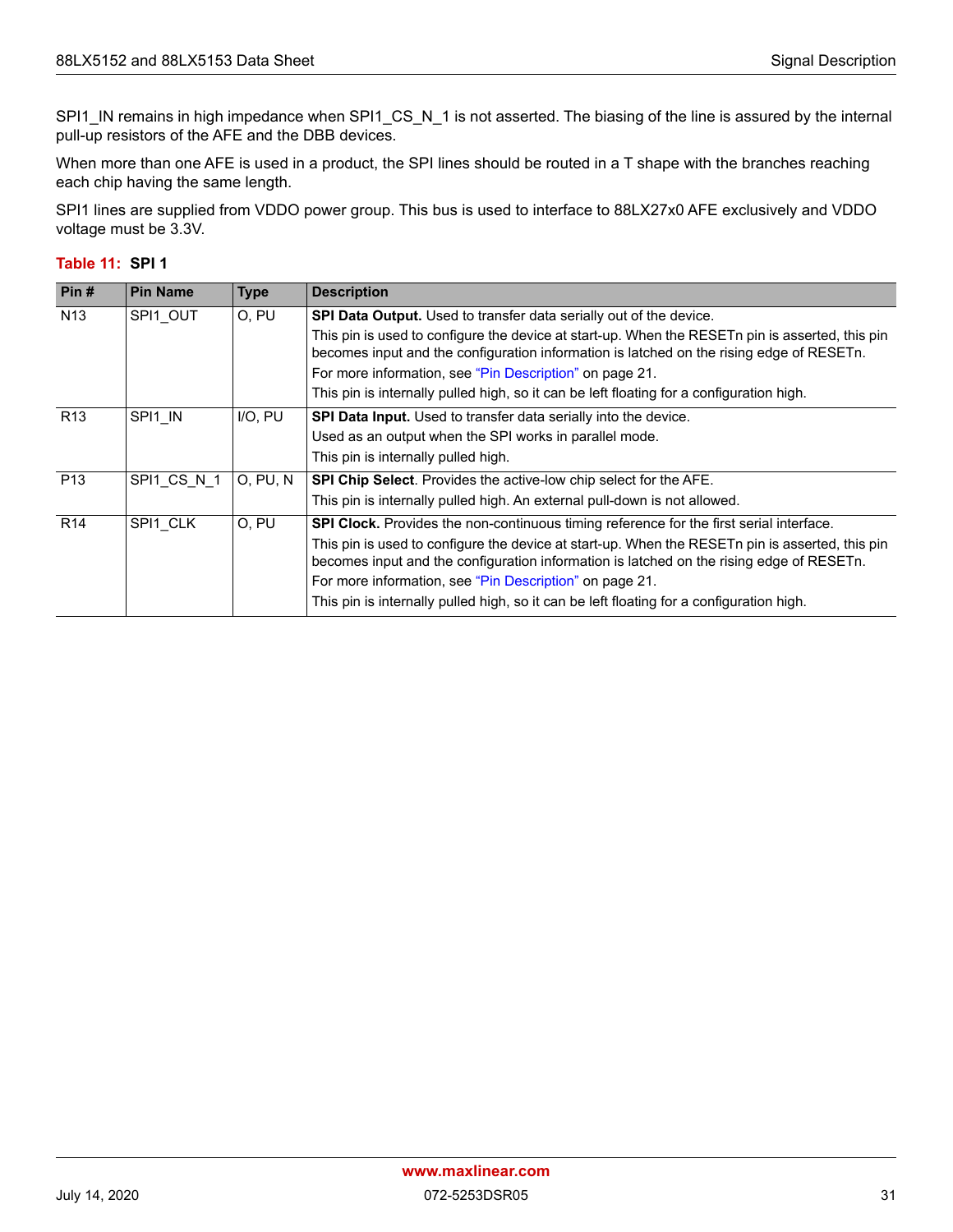### <span id="page-38-0"></span>SPI 2

SPI 2 is a fully compatible SPI bus supporting the four operating modes. This bus has the following characteristics:

- Clock frequency up to 50MHz.
- Optional chip select pin; can also be used with other peripherals.
- 88LX5152 and 88LX5153 acts as the master only.
- Clock is driven by the88LX5152 and 88LX5153.

#### <span id="page-38-1"></span>**Table 12: SPI 2**

| Pin#            | <b>Pin Name</b>  | <b>Type</b> | <b>Description</b>                                                                                                                                                                          |
|-----------------|------------------|-------------|---------------------------------------------------------------------------------------------------------------------------------------------------------------------------------------------|
| A9              | SPI2 IN          | I, PU       | <b>SPI Data Input.</b> Used to transfer data serially into the device.                                                                                                                      |
|                 |                  |             | This pin is internally pulled high.                                                                                                                                                         |
| A10             | SPI2 OUT         | O, PU       | <b>SPI Data Output.</b> Used to transfer data serially out of the device.                                                                                                                   |
|                 |                  |             | This pin is used to configure the device at start-up. When the RESETn pin is asserted, this pin<br>becomes input and the configuration information is latched on the rising edge of RESETn. |
|                 |                  |             | For more information, see "Pin Description" on page 21.                                                                                                                                     |
|                 |                  |             | This pin is internally pulled high, so it can be left floating for a configuration high.                                                                                                    |
| <b>B</b> 9      | SPI2 CS N        | O, PU,<br>N | SPI Chip Select. Provides the active-low chip select for the external device (typically used for<br>a serial flash memory).                                                                 |
|                 |                  |             | This pin is internally pulled high. An external pull-down is not allowed.                                                                                                                   |
| <b>B10</b>      | SPI2 CLK         | O, PU       | SPI Clock. Provides the non-continuous timing reference for the second serial interface.                                                                                                    |
|                 |                  |             | This pin is used to configure the device at start-up. When the RESET npin is asserted, this pin<br>becomes input and the configuration information is latched on the rising edge of RESETn. |
|                 |                  |             | For more information, see "Pin Description" on page 21.                                                                                                                                     |
|                 |                  |             | This pin is internally pulled high, so it can be left floating for a configuration high.                                                                                                    |
| K <sub>15</sub> | GPIO 8/SPI2 NCS2 | I/O, PU     | Secondary SPI Chip Select. Can also be used as GPIO. The default functionality is GPIO.                                                                                                     |

SPI 2 bus is supplied from VDDO\_SPI2 power group.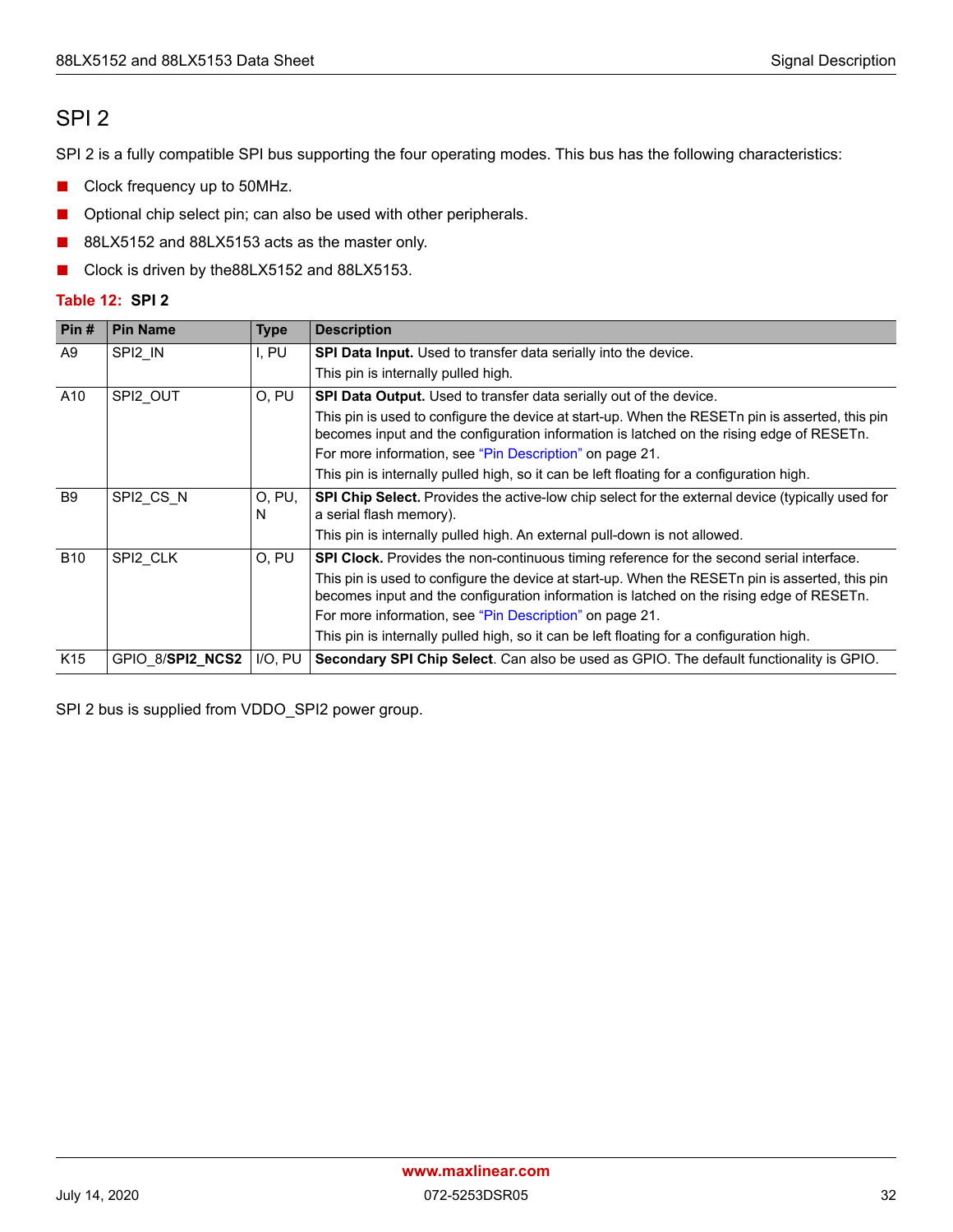### <span id="page-39-0"></span>SGMII

The SGMII has the following characteristics:

- Serial Ethernet interface, up to 2.5Gbps, full duplex.
- Clock encoded (for example, no dedicated signal).
- One differential pair for each Tx and Rx.
- Supports auto-negotiation.

#### <span id="page-39-2"></span>**Table 13: SGMII**

| Pin#           | l Pin Name       | <b>Type</b> | <b>Description</b>                                                                       |
|----------------|------------------|-------------|------------------------------------------------------------------------------------------|
| A4             | <b>SGMII RXP</b> |             | <b>SGMII Rx.</b> Differential pair of positive and negative bi-directional signal lines. |
| <b>B4</b>      | SGMII RXN        |             |                                                                                          |
| A5             | SGMII TXP        | C           | <b>SGMII Tx.</b> Differential pair of positive and negative bi-directional signal lines. |
| B <sub>5</sub> | SGMII TXN        | C           |                                                                                          |

**Note:** RGMII/MII interface and SGMII interface cannot be used simultaneously. For further information contact MaxLinear's Customer Technical Support.

SGMII interface is supplied from SGMII\_AVDD power group. This power supply must be decoupled down to 300kHz.

### <span id="page-39-1"></span>ADC/DAC Interface

The 88LX5152 and 88LX5153 has two ADC interfaces and one DAC interface with the following characteristics:

- DAC interface: Differential current output.
- ADC interfaces: DC coupled differential voltage inputs.
- 1.5V power supply.

#### <span id="page-39-3"></span>**Table 14: ADC/DAC Interface**

| Pin $#$         | <b>Pin Name</b> | <b>Type</b> | <b>Description</b>   |
|-----------------|-----------------|-------------|----------------------|
| P <sub>9</sub>  | ADC INN 4       |             |                      |
| P <sub>10</sub> | ADC INN 2       |             |                      |
| P <sub>11</sub> | ADC INN 1       | A, I        | ADC negative input.  |
| P <sub>12</sub> | ADC INN 3       |             |                      |
| R <sub>9</sub>  | ADC INP 4       |             |                      |
| <b>R11</b>      | ADC INP 1       |             |                      |
| R <sub>12</sub> | ADC INP 3       | A, I        | ADC positive input.  |
| R <sub>10</sub> | ADC INP 2       |             |                      |
| P7              | DAC OUTN 2      | A, O        | DAC negative output. |
| P <sub>8</sub>  | DAC OUTN 1      |             |                      |
| R7              | DAC OUTP 2      | A, O        | DAC positive output. |
| R <sub>8</sub>  | DAC OUTP 1      |             |                      |

ADC and DAC converters are supplied from AVDD\_CONV power group. This power supply must be decoupled in the band of the G.hn signal.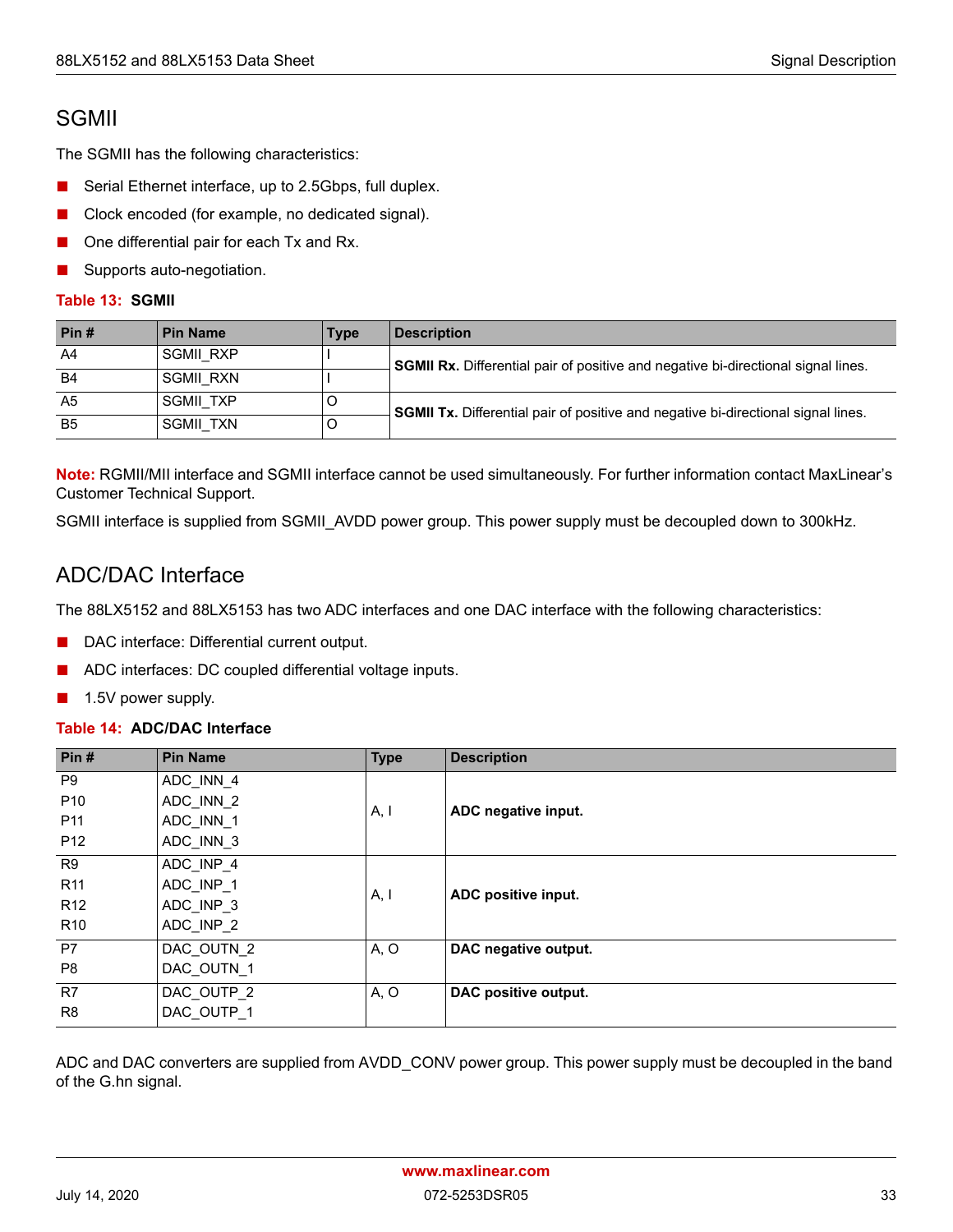### <span id="page-40-0"></span>JTAG Interface

The JTAG interface has the following characteristics:

- Two different JTAG modes:
	- Boundary scan mode.
	- **CPU debug port mode.**
- Mode selection is performed during the reset release with a strapping pin (also see ["Pin Description" on page 21\)](#page-27-0).

#### <span id="page-40-1"></span>**Table 15: JTAG Interface**

| Pin#            | <b>Pin Name</b>  | <b>Type</b> | <b>Description</b>                                                                                                                                                                                                          |
|-----------------|------------------|-------------|-----------------------------------------------------------------------------------------------------------------------------------------------------------------------------------------------------------------------------|
| M13             | GPIO 4/JTAG TCK  | I, PU       | JTAG Test Clock. In debug mode, this pin is the input clock timing reference for the<br>JTAG test logic.                                                                                                                    |
|                 |                  |             | This pin can also be used as GPIO. The default functionality is GPIO.                                                                                                                                                       |
|                 |                  |             | This pin is internally pulled high, so it can be left unconnected if not used.                                                                                                                                              |
| M15             | GPIO 5/JTAG_TMS  | I, PU       | JTAG Test Mode Select. In debug mode, this pin is the JTAG test mode select input<br>used by the TAP controller to control test operations.                                                                                 |
|                 |                  |             | This pin can also be used as GPIO. The default functionality is GPIO.                                                                                                                                                       |
|                 |                  |             | This pin is internally pulled high, so it can be left unconnected if not used.                                                                                                                                              |
| N <sub>14</sub> | GPIO 2/JTAG_TDI  | I, PU       | JTAG Test Data Input or GPIO. In debug mode, this pin is the JTAG test serial data<br>input, which is sampled on the rising edge of JTAG_TCK to receive the serial test<br>instructions and data.                           |
|                 |                  |             | This pin can also be used as GPIO. The default functionality is GPIO.                                                                                                                                                       |
|                 |                  |             | This pin is internally pulled high, so it can be left unconnected if not used.                                                                                                                                              |
| N <sub>15</sub> | GPIO 3/JTAG_TDO  | O, PU       | JTAG Test Data Output. In debug mode, this pin is the JTAG test reset serial data<br>output, which is sampled on the rising edge of JTAG_TCK to transmit the serial test<br>instructions and data as set by the test logic. |
|                 |                  |             | This pin can also be used as GPIO. The default functionality is GPIO.                                                                                                                                                       |
|                 |                  |             | This pin is internally pulled high, so it can be left unconnected if not used.                                                                                                                                              |
| P <sub>14</sub> | JTAG DISABLE     | I, PU       | JTAG Disable. Used to disable JTAG functionality while the JTAG interface is not<br>connected.                                                                                                                              |
|                 |                  |             | This pin can also be used as GPIO. The default functionality is JTAG DISABLE.                                                                                                                                               |
|                 |                  |             | This pin must be tied low when the JTAG connector is plugged in, and kept tied high<br>externally when the JTAG connector is unplugged.                                                                                     |
| P <sub>15</sub> | GPIO 1/JTAG TRST | O, PD       | <b>JTAG Test Reset.</b> In debug mode, this pin is the JTAG test reset input.                                                                                                                                               |
|                 |                  |             | This pin can also be used as GPIO. The default functionality is GPIO.                                                                                                                                                       |
|                 |                  |             | If the JTAG interface is enabled, this pin must be driven low to reset the internal TAP<br>(if the JTAG interface is disabled, the TAP reset is internally forced).                                                         |
|                 |                  |             | This pin is internally pulled down, so it can be left unconnected if not used.                                                                                                                                              |

This interface is supplied from VDDO power group.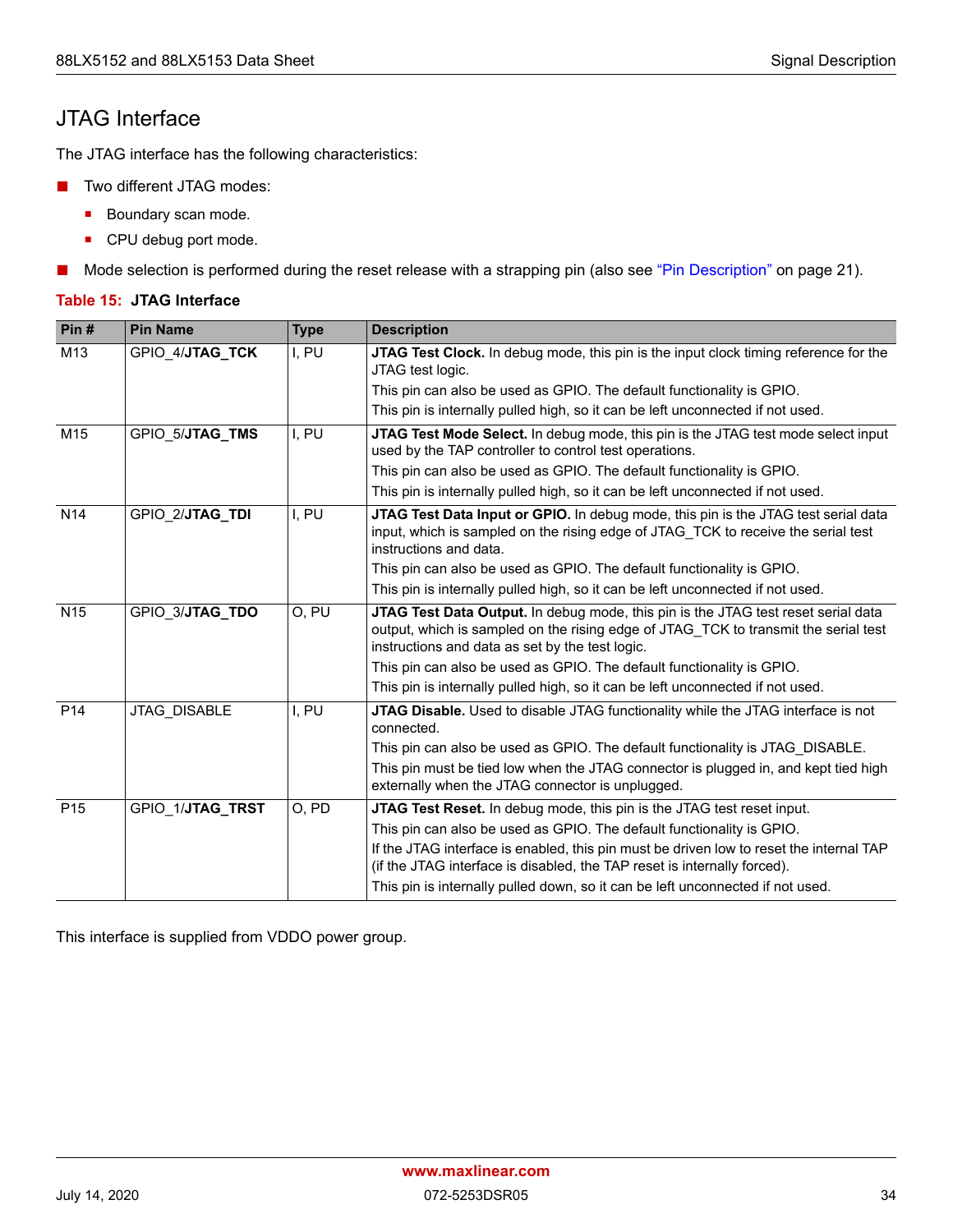### <span id="page-41-0"></span>Zero Cross Detector Interface

The Zero-Cross Detector (ZCD) interface is used to:

- Determine the frequency and the phase of the AC supply voltage with high accuracy, which is required for PLC communication.
- Align the MAC cycle among several masters in G.now applications.

The ZCD interface can be configured as a single-ended digital input or an analog differential input.

#### <span id="page-41-2"></span>**Table 16: ZCD Interface**

| Pin#           | l Pin Name | <b>Type</b> | <b>Description</b>                                                                                                                             |
|----------------|------------|-------------|------------------------------------------------------------------------------------------------------------------------------------------------|
| P <sub>3</sub> | ZCDP       |             | <b>ZCD Differential Input (Positive).</b> If the ZCD differential N input is not used, then this<br>pin can be used as ZCD single-ended input. |
| R <sub>3</sub> | ZCDN       |             | <b>ZCD Differential Input (Negative).</b>                                                                                                      |

**Note:** The operating mode of the ZCD (single-ended or differential) is pre-configured in the firmware per reference design. In case the design is modified, the operating mode can be changed using a configuration tool (PCK).

This interface is supplied from AVDD\_ZCD power group. This supply must be decoupled down to 300kHz.

### <span id="page-41-1"></span>Reset and POR

- RESETn: The reset input for all digital circuits of the device.
- POR: This pin is used to generate a system reset signal during the power-up of the device. This signal has the following characteristics:
	- **•** Open-drain output.
	- **Monitors.**
	- Core voltage supply.
	- Assertion lasts for 20ms typically after core voltage is over threshold.

To use the POR feature, the line must be pulled-up externally and connected to the RESETn pin.

#### <span id="page-41-3"></span>**Table 17: POR**

| Pin#            | <b>Pin Name</b> | Type      | <b>Description</b>                                                                                                                                                                                                     |
|-----------------|-----------------|-----------|------------------------------------------------------------------------------------------------------------------------------------------------------------------------------------------------------------------------|
| K <sub>14</sub> | <b>POR</b>      | <b>OD</b> | POR.                                                                                                                                                                                                                   |
| L14             | l RESETn        | I, PU, N  | <b>System Reset.</b> The active-low, asynchronous system reset for the device. A reset pulse of<br>at least 10ms is required.<br>Configuration pins must have the correct voltage level at the end of the reset pulse. |

The RESETn and POR pins are referred to the VDDO power group.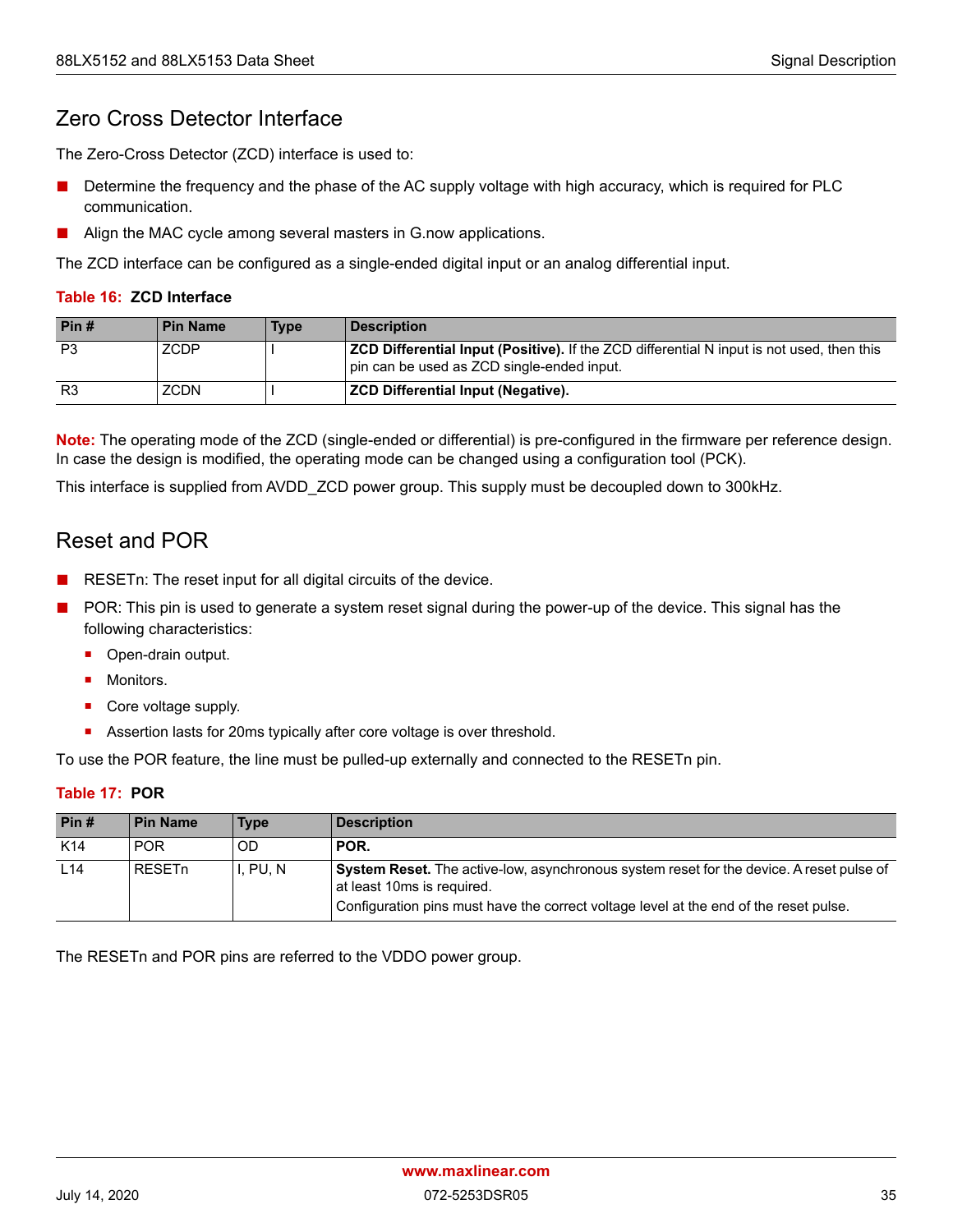### <span id="page-42-0"></span>Reference Clock

The nominal reference clock to use has a frequency of 25MHz.

The 88LX5152 and 88LX5153 boots with the Xtal oscillator enabled (for example, the XTAL\_OUT pin is active).

#### <span id="page-42-1"></span>**Table 18: Reference Clock**

|                | Pin #   Pin Name  | Power Group   Type |   | <b>Description</b>                                                                                                |
|----------------|-------------------|--------------------|---|-------------------------------------------------------------------------------------------------------------------|
| P <sub>6</sub> | XTAL OUT          | AVDD PLL           | A | PLL Crystal Output. Provides the output for the 25MHz system clock crystal.                                       |
|                |                   |                    |   | If an oscillator is used, this pin must be left unconnected.                                                      |
| R <sub>5</sub> | XTAL IN           | AVDD PLL           | A | PLL Crystal Input. Provides the input for the 25MHz system clock crystal.                                         |
|                |                   |                    |   | If an oscillator is used, it must be connected to this pin.                                                       |
| A11            | CLK 25MHZ/GPIO 16 | VDDO GE            | O | 25MHz output clock. Commonly used by the external RGMII PHY.                                                      |
|                |                   |                    |   | This pin can be used as GPIO if the output clock is not needed.                                                   |
|                |                   |                    |   | The 25MHz clock is output on this pin at boot time and remains active until<br>disabled by firmware, if required. |

**Note:** When using CLK\_25MHZ/GPIO\_16 pin to drive the clock input of another device use a capacitor divider to adapt the voltage level.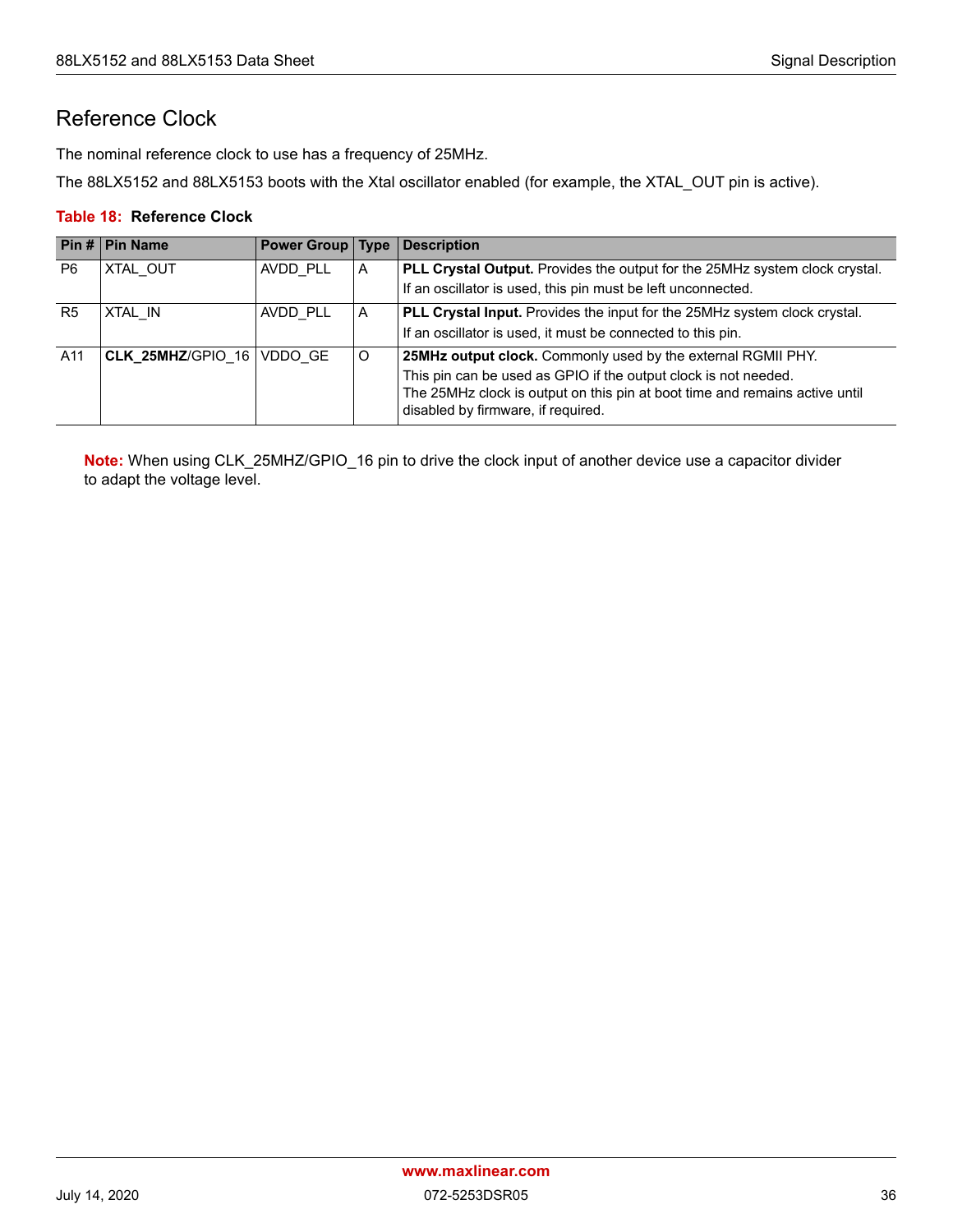### <span id="page-43-0"></span>Power and Ground

#### <span id="page-43-1"></span>**Table 19: Power and Ground**

| Pin#                                                                                                                                                                                                                                                                                                                                                                         | <b>Pin Name</b> | <b>Type</b> | <b>Typical Voltage</b> | <b>Description</b>                                                                                                                                                                 |
|------------------------------------------------------------------------------------------------------------------------------------------------------------------------------------------------------------------------------------------------------------------------------------------------------------------------------------------------------------------------------|-----------------|-------------|------------------------|------------------------------------------------------------------------------------------------------------------------------------------------------------------------------------|
| N10, N11                                                                                                                                                                                                                                                                                                                                                                     | AVDD CONV       | <b>PWR</b>  | 1.5V                   | Analog supply for DAC and ADCs.                                                                                                                                                    |
| N <sub>6</sub>                                                                                                                                                                                                                                                                                                                                                               | AVDD ZCD        | <b>PWR</b>  | 1.5V                   | Analog supply ZCD.                                                                                                                                                                 |
| N <sub>8</sub>                                                                                                                                                                                                                                                                                                                                                               | XTAL AVDD       | <b>PWR</b>  | 1.5V                   | Analog supply for Xtal and PLL.                                                                                                                                                    |
| C <sub>8</sub>                                                                                                                                                                                                                                                                                                                                                               | SGMII AVDD      | <b>PWR</b>  | 1.5V                   | Analog supply for SGMII.                                                                                                                                                           |
| E8, E9, E11, E12, G7, H14,<br>J7, J14, K7, K12, L7, H13,<br>J13                                                                                                                                                                                                                                                                                                              | <b>VDD</b>      | <b>PWR</b>  | 1.1V                   | Digital core power supply.                                                                                                                                                         |
| L13, F13                                                                                                                                                                                                                                                                                                                                                                     | <b>VDDO</b>     | <b>PWR</b>  | 3.3V                   | General digital I/O power supply.                                                                                                                                                  |
| E13                                                                                                                                                                                                                                                                                                                                                                          | VDDO GE         | <b>PWR</b>  | 2.5V<br>3.3V           | Digital I/O power supply for:<br>RGMII/MII<br>п<br>CLK 25MHZ/GPIO 16<br>GE MDC/UART CTS/GPIO 18<br>GE_MDIO/UART_RTS/GPIO_17<br>Digital I/O power supply for the same pins as GPIO. |
| C <sub>12</sub>                                                                                                                                                                                                                                                                                                                                                              | VDDO SPI2       | <b>PWR</b>  | 3.3V                   | Digital I/O power supply for SPI 2.                                                                                                                                                |
| D1, D2, D3, D4, D5, H1,<br>H <sub>2</sub> , H <sub>3</sub> , H <sub>4</sub> , L <sub>1</sub> , L <sub>2</sub> , L <sub>3</sub> , L <sub>4</sub>                                                                                                                                                                                                                              | M VDDQ          | <b>PWR</b>  | 1.5V                   | Power supply for DDR.                                                                                                                                                              |
| B1, C1, C11, C2, C3, C4,<br>C5, C6, C7, D11, D13, E10,<br>F1, F10, F11, F12, F2, F3,<br>F4, F8, F9, G1, G10, G11,<br>G12, G2, G3, G4, G8, G9,<br>H10, H11, H12, H7, H8, H9,<br>J1, J10, J11, J12, J2, J3,<br>J4, J8, J9, K1, K10, K11,<br>K2, K3, K4, K8, K9, L10,<br>L11, L12, L8, L9, M1, M2,<br>M3, M4, N1, N12, N2, N3,<br>N4, N5, N7, N9, P1, P2, P4,<br>R <sub>4</sub> | <b>VSS</b>      | <b>GND</b>  | 0V                     | Ground.                                                                                                                                                                            |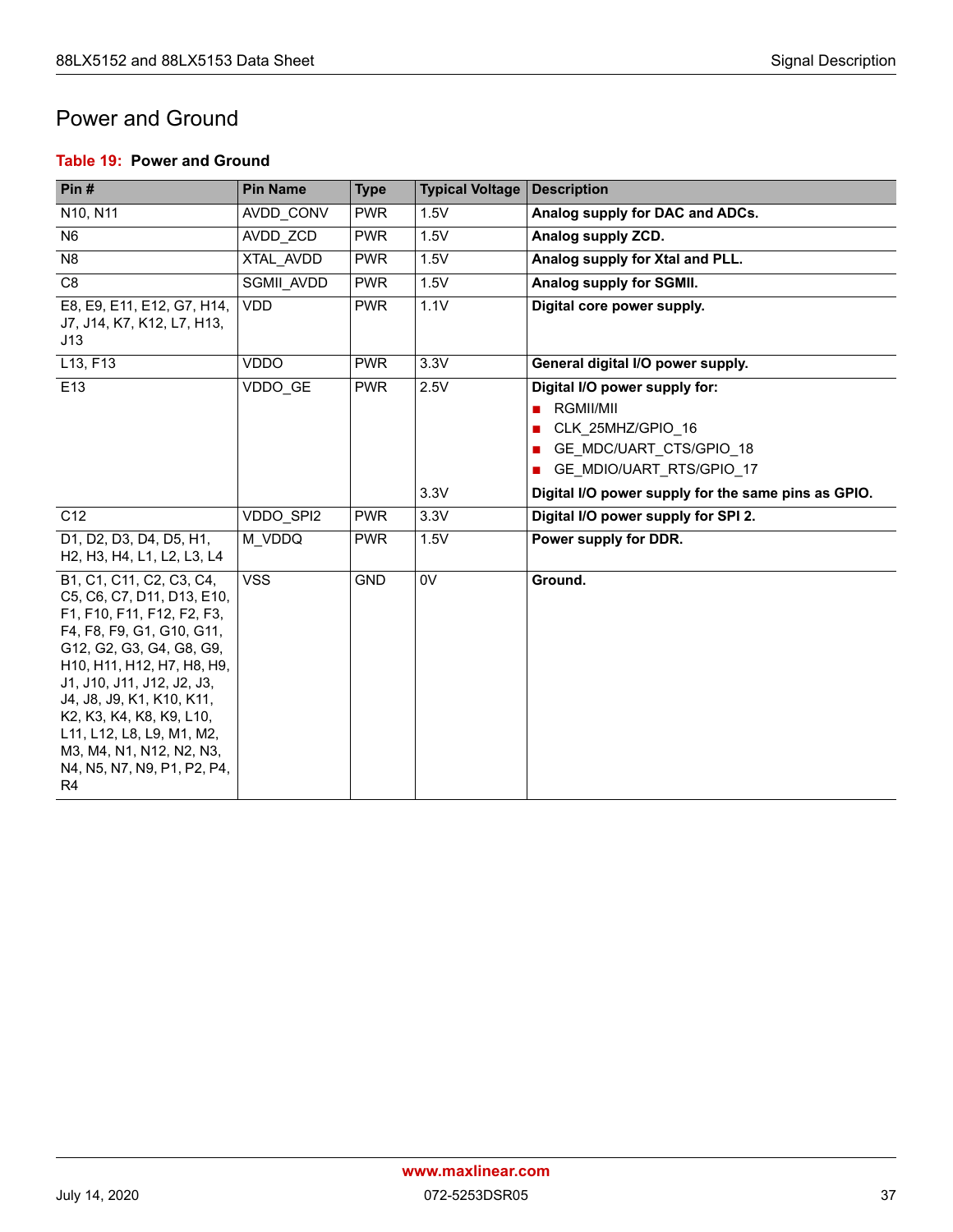### <span id="page-44-0"></span>**Others**

#### <span id="page-44-1"></span>**Table 20: Others Pins**

| Pin#            | <b>Pin Name</b> | <b>Type</b> | <b>Description</b>                                                                                                                    |
|-----------------|-----------------|-------------|---------------------------------------------------------------------------------------------------------------------------------------|
| P <sub>5</sub>  | XTAL ISET       | A, IO       | Current Reference. Connect to an external $6.04k\Omega$ resistor with 1% accuracy.<br>This pin generates internal reference currents. |
| A2              | VREFCA DQ M     | A, I        | DRAM Reference Voltage. Set to M_VDDQ/2.                                                                                              |
| <b>B2</b>       | ZQ              | A, IO       | Place a $240\Omega$ 1% resistor between ZQ and VSS.                                                                                   |
| R <sub>2</sub>  | M CAL           | A, IO       | Calibration Pad. Place a 1200 1% resistor between M CAL and VSS.                                                                      |
| R <sub>6</sub>  | <b>ATP</b>      | <b>DNC</b>  | Reserved pin, which must be left floating.                                                                                            |
| C <sub>9</sub>  | <b>DNC</b>      | <b>DNC</b>  | Reserved pin, which must be left floating.                                                                                            |
| A8              | RESERVED 1      | <b>DNC</b>  | Reserved pin, which must be left floating.                                                                                            |
| B <sub>8</sub>  | RESERVED 2      | <b>DNC</b>  | Reserved pin, which must be left floating.                                                                                            |
| A7              | RESERVED 3      | <b>DNC</b>  | Reserved pin, which must be left floating.                                                                                            |
| B7              | RESERVED 4      | <b>DNC</b>  | Reserved pin, which must be left floating.                                                                                            |
| A <sub>6</sub>  | RESERVED 5      | <b>DNC</b>  | Reserved pin, which must be left floating.                                                                                            |
| B <sub>6</sub>  | RESERVED 6      | <b>DNC</b>  | Reserved pin, which must be left floating.                                                                                            |
| A3              | RESERVED 7      | <b>DNC</b>  | Reserved pin, which must be left floating.                                                                                            |
| <b>B3</b>       | RESERVED 8      | <b>DNC</b>  | Reserved pin, which must be left floating.                                                                                            |
| G13             | RESERVED 9      | <b>DNC</b>  | Reserved pin, which must be left floating.                                                                                            |
| C <sub>10</sub> | RESERVED 10     | <b>DNC</b>  | Reserved pin, which must be left floating.                                                                                            |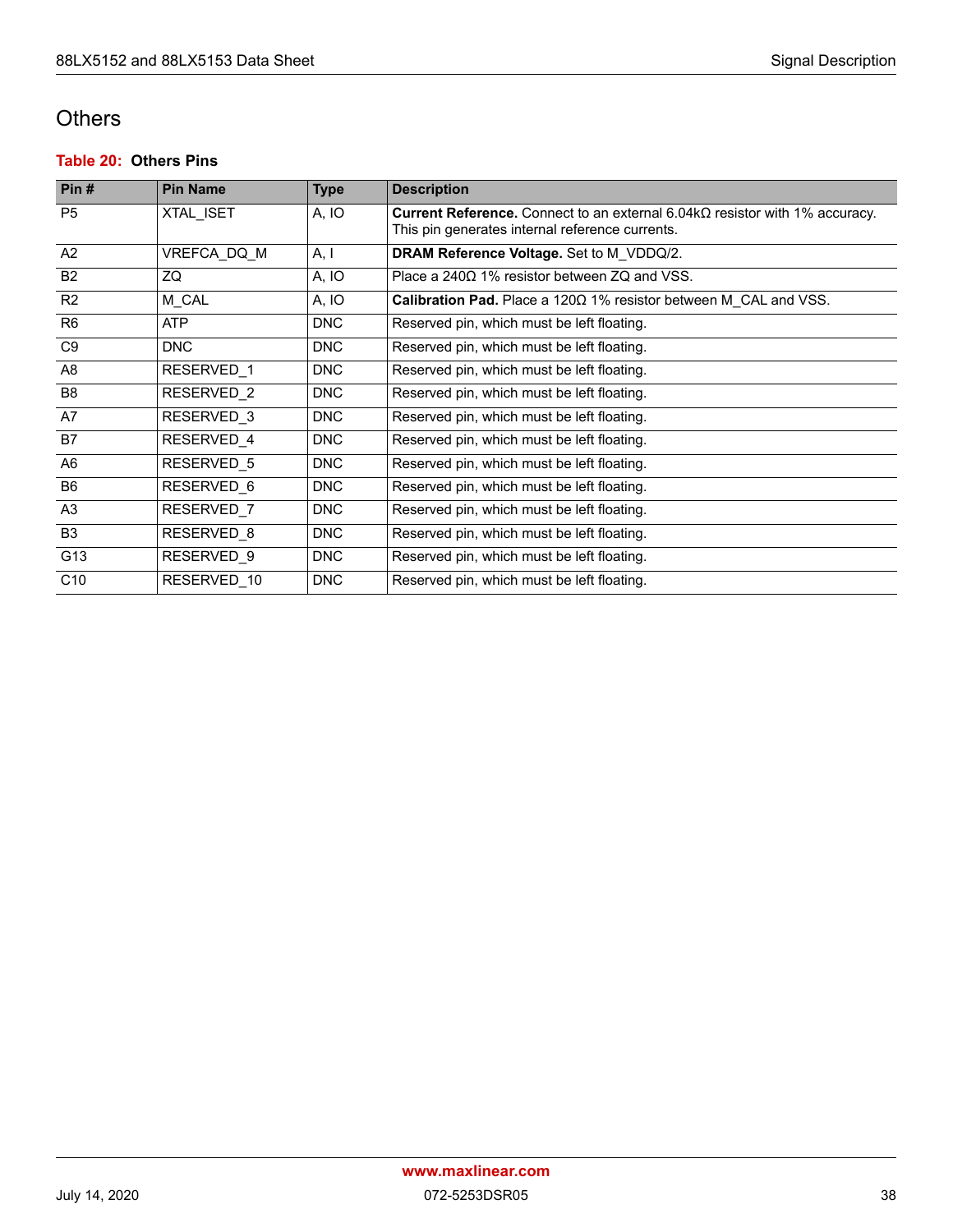# <span id="page-45-0"></span>Electrical Specifications

## <span id="page-45-1"></span>Absolute Maximum Ratings

**Important!** The stresses above what is listed under the following table may cause permanent damage to the device. This is a stress rating only—functional operation of the device above what is listed under the following table or any other conditions beyond what MaxLinear recommends is not implied. Exposure to conditions above the recommended extended periods of time may affect device reliability. Solder reflow profile is specified in the IPC/JEDEC J-STD-020C standard.

#### <span id="page-45-3"></span>**Table 21: Absolute Maximum Ratings**

| <b>Parameter</b>                 | <b>Minimum</b> | <b>Maximum</b> | <b>Units</b> |
|----------------------------------|----------------|----------------|--------------|
| Digital I/O Power Supply         | $-0.4$         | 3.63           |              |
| Digital Core Power Supply        | $-0.4$         | 1.32           |              |
| Analog SGMII Power Supply        | $-0.4$         | 1.8            |              |
| Analog PLL and Xtal Power Supply | $-0.4$         | 1.8            |              |
| Analog Converters Power Supply   | $-0.4$         | 1.8            |              |
| Analog ZCD Power Supply          | $-0.4$         | 1.98           |              |
| Storage Temperature              | $-40$          | 150            | °С           |

## <span id="page-45-2"></span>Required Operating Conditions

#### <span id="page-45-4"></span>**Table 22: Required Operating Conditions**

| <b>Symbol</b> | <b>Parameter</b>                     | <b>Condition</b> | <b>Minimum</b> | <b>Typical</b> | <b>Maximum</b> | <b>Unit</b>  |
|---------------|--------------------------------------|------------------|----------------|----------------|----------------|--------------|
| <b>VDDO</b>   | Digital I/O Power Supply             | VDDO at 3.3V     | 3.135          | 3.3            | 3.465          | V            |
|               |                                      | VDDO at 2.5V     | 2.375          | 2.5            | 2.635          | ٧            |
| <b>VDD</b>    | Digital Core Power Supply            |                  | 1.067          | 1.1            | 1.133          | V            |
| XTAL AVDD     | Analog PLL and Crystal Power Supply  |                  | 1.455          | 1.5            | 1.545          | V            |
| SGMII AVDD    | Analog SGMII Power Supply            |                  | 1.455          | 1.5            | 1.545          | V            |
| AVDD CONV     | Analog Converters Power Supply       |                  | 1.455          | 1.5            | 1.545          | V            |
| M VDDQ        | Analog DDR Power Supply              |                  | 1.455          | 1.5            | 1.545          | v            |
| AVDD ZCD      | Analog ZCD Power supply              |                  | 1.455          | 1.5            | 1.545          | V            |
| $T_A$         | <b>Ambient Operating Temperature</b> |                  |                |                |                |              |
|               | <b>Commercial Grade</b>              |                  | 0              |                | 70             | °C           |
|               | Industrial Grade                     |                  | $-40$          |                | 85             | $^{\circ}$ C |
| $T_{\rm J}$   | Maximum Junction Temperature         |                  |                |                | 125            | $^{\circ}$ C |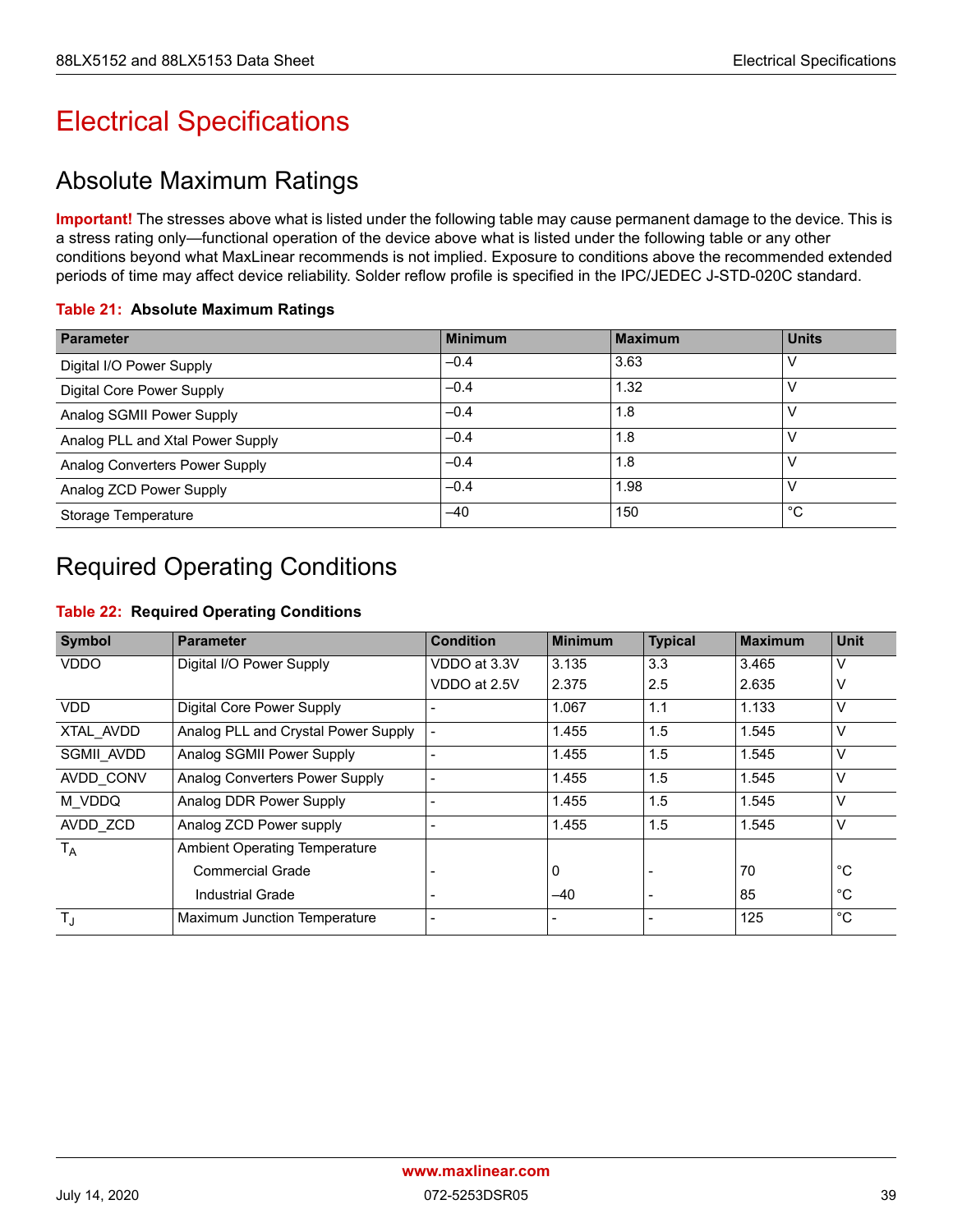## <span id="page-46-0"></span>DC Electrical Characteristics

#### <span id="page-46-1"></span>**Table 23: Power Consumption**

| <b>Ping</b>                                                  | <b>Condition</b>         | l Minimum | <b>Typical</b> | Maximum | <b>Unit</b> |
|--------------------------------------------------------------|--------------------------|-----------|----------------|---------|-------------|
| VDD(1.1V)                                                    |                          |           | 1000           | 1800    | mW          |
| XTAL AVDD, SGMII AVDD, AVDD CONV,<br>AVDD ZCD, M VDDQ (1.5V) |                          |           | 375            | 500     | mW          |
| <b>VDDO (3.3V)</b>                                           | Does not include VDDO GE |           | -20            | 40      | mW          |
| VDDO GE $(2.5V)$                                             |                          |           | l 60           | -80     | mW          |

#### **Note:**

- Actual power consumption depends on several factors, such as
	- Traffic bursts.
	- Actual driving settings for the I/Os.
	- Capacitance on the I/Os.
	- Transmission modes.
- **VDDO power consumption does not include low impedance loads, such as LEDs.**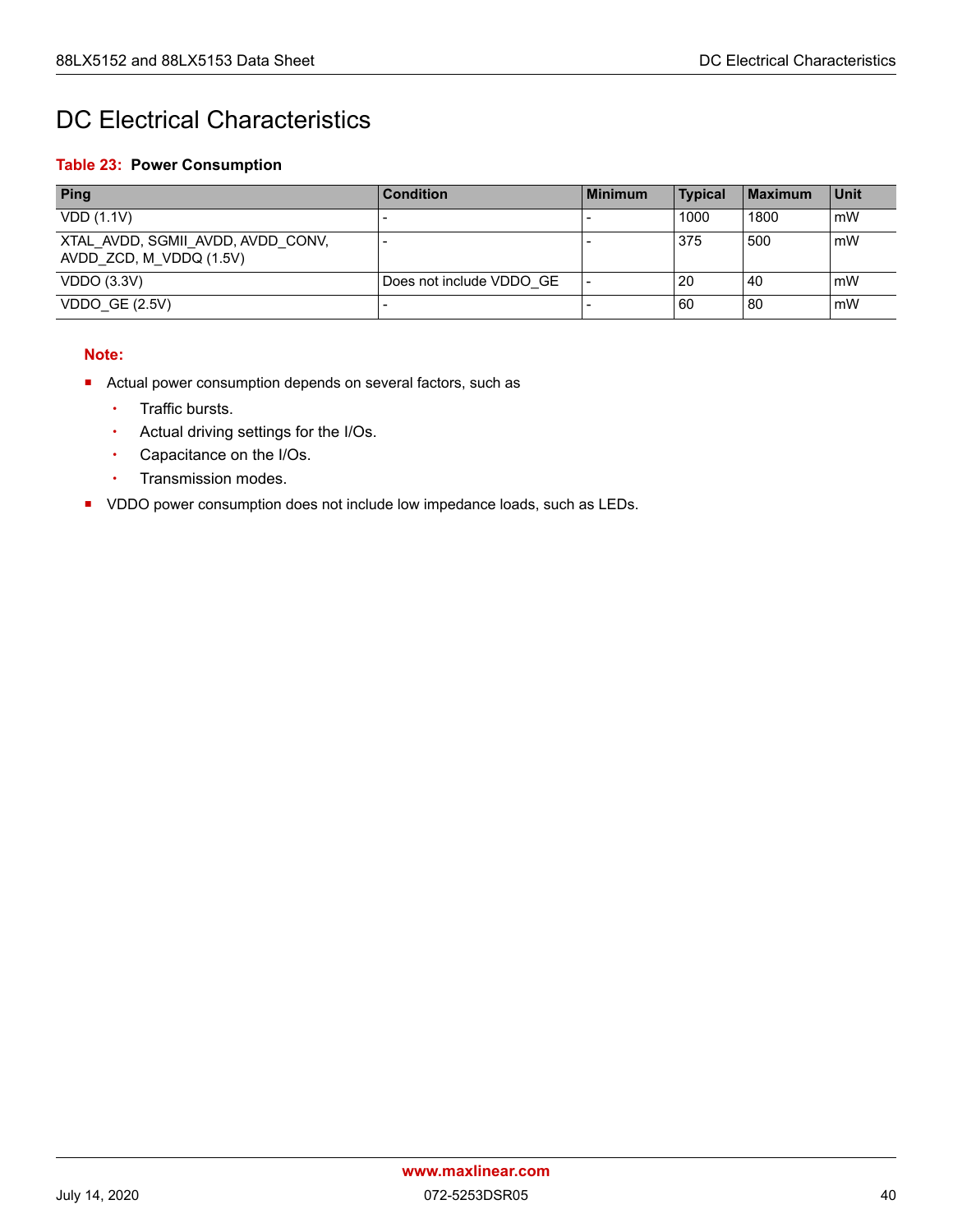# <span id="page-47-0"></span>Digital Pins Operating Conditions

### <span id="page-47-1"></span>**Table 24: Digital Pins Operating Conditions**

| <b>Symbol</b>                        | <b>Parameter</b>                 | <b>Pins</b>               | <b>Condition</b>  | <b>Minimum</b> | <b>Maximum</b>    | <b>Unit</b> |
|--------------------------------------|----------------------------------|---------------------------|-------------------|----------------|-------------------|-------------|
| V <sub>IH</sub>                      |                                  | XTAL IN                   |                   | 0.8            |                   | $\vee$      |
|                                      | High Level Input Voltage         | All Others (Single-ended) |                   | VDDO × 0.7     | $VDDO + 0.4$      | $\vee$      |
| $V_{IL}$                             | Low Level Input Voltage          | XTAL IN                   |                   |                | 0.2               | $\vee$      |
|                                      |                                  | All Others (Single-ended) |                   | $-0.4$         | $VDDO \times 0.3$ | $\vee$      |
| $I_{OH}$                             | <b>High Level Output Current</b> | RGMII Inputs <sup>1</sup> | VDDO GE=2.5V      | $\overline{4}$ |                   | mA          |
|                                      | All Others                       | $VDDO = 3.3V$             | 7                 |                | mA                |             |
|                                      |                                  | <b>RGMII Inputs</b>       | 0.2V              | $\overline{4}$ |                   | mA          |
| Low Level Output Current<br>$I_{OL}$ |                                  | All Others                | 0.2V              | 10             |                   | mA          |
| $I_{LK}$                             | Input Leakage Current            | All                       | VDDO is ON,       |                | $\overline{2}$    | μA          |
|                                      |                                  |                           | 0 < V(PAD) < VDDO |                |                   |             |
| PU                                   | Pull-up Resistance               | All (with Pull-up)        |                   | 30             | 150               | $k\Omega$   |
| <b>PD</b>                            | Pull-down Resistance             | All (with Pull-down)      |                   | 30             | 150               | $k\Omega$   |
|                                      |                                  | XTAL IN                   |                   |                | 8                 | pF          |
| $C_{\text{IN}}$                      | Input Capacitance                | All Others                |                   |                | 5                 | pF          |

1. RGMII Inputs:

- GE\_RXD\_3/GPIO\_25
- GE\_RXD\_2/GPIO\_26
- GE\_RX\_CLK/GPIO\_27
- GE\_RXD\_1/GPIO\_28
- GE\_RXD\_0/GPIO\_29
- GE\_RX\_CTRL/GPIO\_30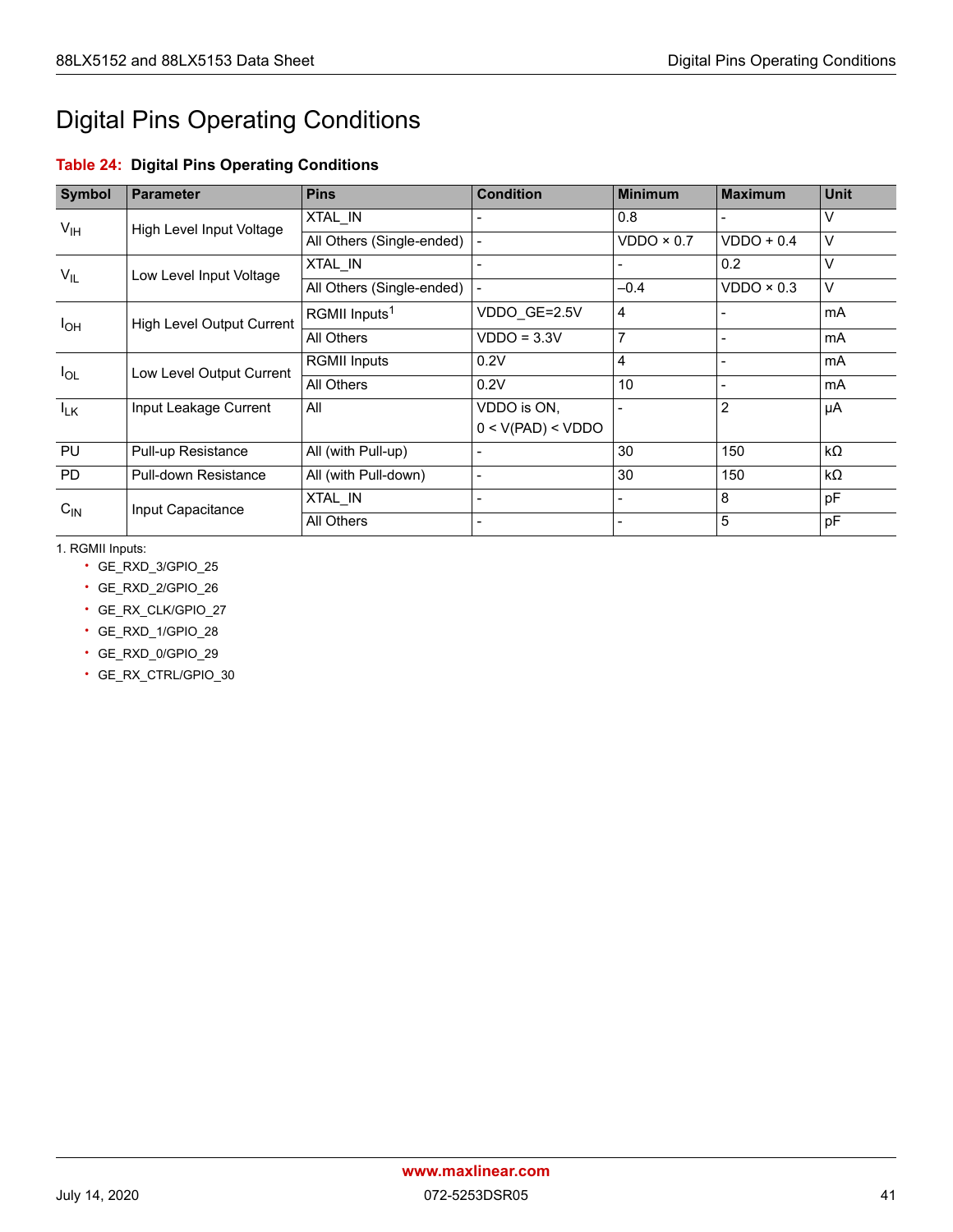## <span id="page-48-0"></span>Thermal Resistance Characteristics

<span id="page-48-3"></span>**Table 25: Thermal Resistance Characteristics**

| Symbol                      | <b>Parameter</b>                       | l Minimum | <b>Typical</b> | l Maximum | <b>Unit</b>   |
|-----------------------------|----------------------------------------|-----------|----------------|-----------|---------------|
| $\theta_{\text{JC}}^{1, 2}$ | Junction-to-case Thermal Resistance    |           | 10.4           |           | $\degree$ C/W |
| $\Theta_{JA}$               | Junction-to-ambient Thermal Resistance |           | 37.1           |           | $\degree$ C/W |

1. Thermal resistance between the junction and package case surface assumes that all heat from the junction is taken out from the case surface.

2. Values obtained from simulations based on the *JEDEC 2s2p PCB*.

## <span id="page-48-1"></span>System Clock Specifications

The system clock is obtained using an oscillator with an external quartz crystal. The crystal network must be adjusted to produce the nominal frequency at 25°C and comply with the drive level specified by the manufacturer.

#### <span id="page-48-4"></span>**Table 26: System Clock Specifications**

| <b>Parameter</b> | <b>Minimum</b> | <b>Typical</b> | <b>Maximum</b> | <b>Unit</b> |
|------------------|----------------|----------------|----------------|-------------|
| Frequency        |                | 25             |                | MHz         |
| Tolerance        |                |                | ± 25           | ppm         |

## <span id="page-48-2"></span>ESD Performance

Pins meet the ESD levels listed in the following table.

#### <span id="page-48-5"></span>**Table 27: ESD Levels**

| <b>Parameter</b> | <b>Description</b> | <b>Level Passed</b> |
|------------------|--------------------|---------------------|
| JESD22-A114-F    | <b>HBM</b>         | <b>2 KV</b>         |
| JESD22-C101E     | <b>CDM</b>         | 800V                |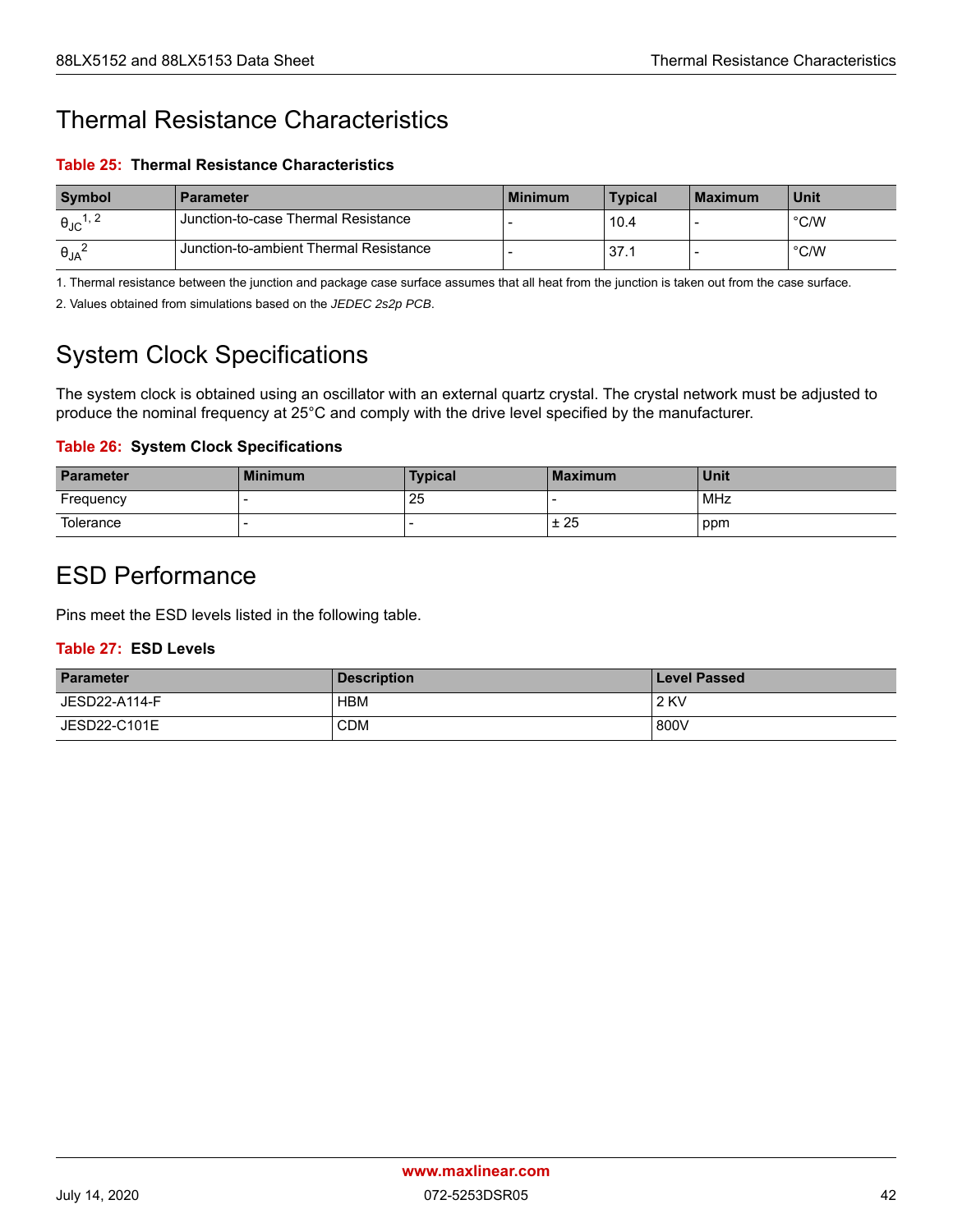## <span id="page-49-0"></span>AC Electrical Specifications

### <span id="page-49-1"></span>Reset



#### **Figure 21: Reset Timing Specification**

#### <span id="page-49-5"></span><span id="page-49-3"></span>**Table 28: Reset Requirements**

| <b>Symbol</b>              | <b>Description</b> | <b>Minimum</b> | <b>Typical</b> | Maximum | Unit         |
|----------------------------|--------------------|----------------|----------------|---------|--------------|
| $\mathsf{T}_{\mathsf{CK}}$ | Clock Period.      |                | 40             |         | ns           |
| l RW                       | Reset pulse width. |                |                |         | Clock cycles |
| l RW                       | Reset pulse width. |                | $20^{\circ}$   |         | ms           |

1. To ensure a correct voltage level of configuration pins at the end of reset, a pulse of typically 10ms is required.

### <span id="page-49-2"></span>SPI Timings

#### *SPI Features*

- Master only operation.
- The AFE must always be connected to SPI1 through SPI1\_CS\_N.
- Similarly, SPI2 must always be connected to a SPI flash memory using SPI2\_CS\_N.

#### *AC Electrical Characteristics*



**Figure 22: SPI Timing Characteristics**

<span id="page-49-4"></span>**Note:** The X represents either SPI1 or SPI2. The diagram shown in [Figure 22](#page-49-4) is drawn for CPHA=0 CPOL=0 and CPHA=1 CPOL=1.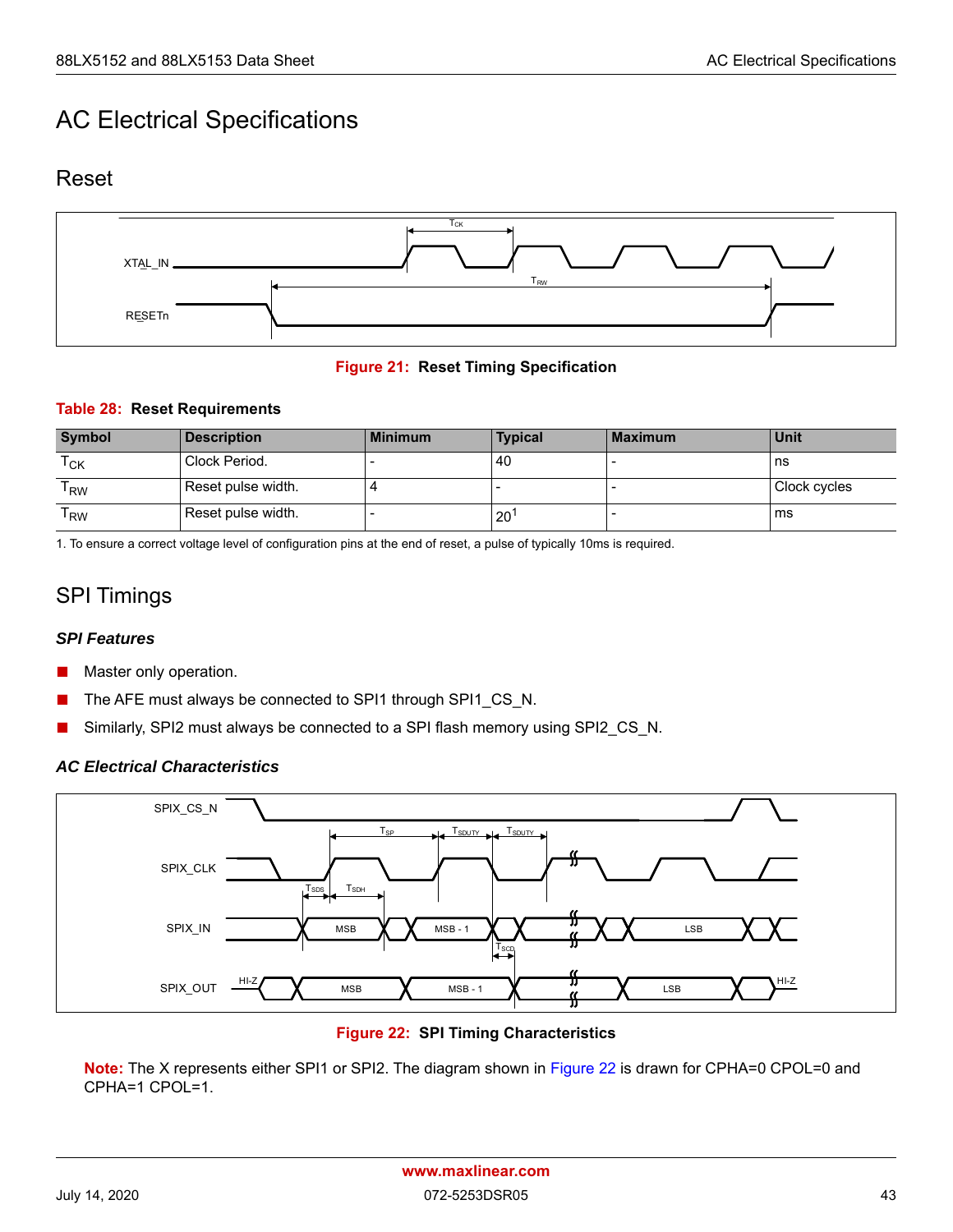#### <span id="page-50-1"></span>**Table 29: SPI1 Timing Characteristics**

| <b>Symbol</b>              | <b>Description</b>       | <b>Minimum</b>  | <b>Typical</b> | <b>Maximum</b> | <b>Unit</b> |
|----------------------------|--------------------------|-----------------|----------------|----------------|-------------|
| $\mathsf{T}_{\mathsf{SP}}$ | SPI1 clock period.       | $10^{1}$        |                |                | ns          |
|                            |                          | 30 <sup>2</sup> |                |                |             |
| T <sub>SDUTY</sub>         | SPI1 clock duty cycle.   | 40              |                |                | %           |
| $T_{SDS}$                  | SPI1 data setup time.    |                 |                | $\blacksquare$ | ns          |
| $T_{SDH}$                  | SPI1 data hold time.     | υ               |                |                | ns          |
| $T_{SCD}$                  | SPI1 clock to data time. | v               |                | చ              | ns          |

1. For write operations; Read operations should be ignored.

2. For read operations.

**Note:** All output delays are defined with a 5pF load.

#### <span id="page-50-2"></span>**Table 30: SPI2 Timing Characteristics**

| <b>Symbol</b>               | <b>Description</b>       | <b>Minimum</b> | <b>Typical</b> | <b>Maximum</b> | <b>Unit</b> |
|-----------------------------|--------------------------|----------------|----------------|----------------|-------------|
| $\mathsf{T}_{\mathsf{SP}}$  | SPI2 clock period.       | 20             |                |                | ns          |
| T <sub>SDUTY</sub>          | SPI2 clock duty cycle.   | 40             |                |                | $\%$        |
| $T_{SDS}$                   | SPI2 data setup time.    |                |                |                | ns          |
| $\mathsf{T}_{\mathsf{SDH}}$ | SPI2 data hold time.     |                |                |                | ns          |
| $\mathsf{T}_{\texttt{SCD}}$ | SPI2 clock to data time. |                |                | ు              | ns          |

**Note:** All output delays are defined with a 6pF load.

### <span id="page-50-0"></span>UART Interface Timings

The basic UART interface consists of two pins and with the capability of an extended UART by using two more control pins (CTS and RTS).

When the device is:

- Transmitting to an external device: UART characters are transmitted serially using the UART\_TX wire.
- Receiving data from an external device: UART characters are received serially using the UART\_RX wire.

Both UART\_TX and UART\_RX are asynchronous.

- The UART\_RTS requests the device to be prepared to receive data.
- The UART\_CTS indicates that device is ready to accept data.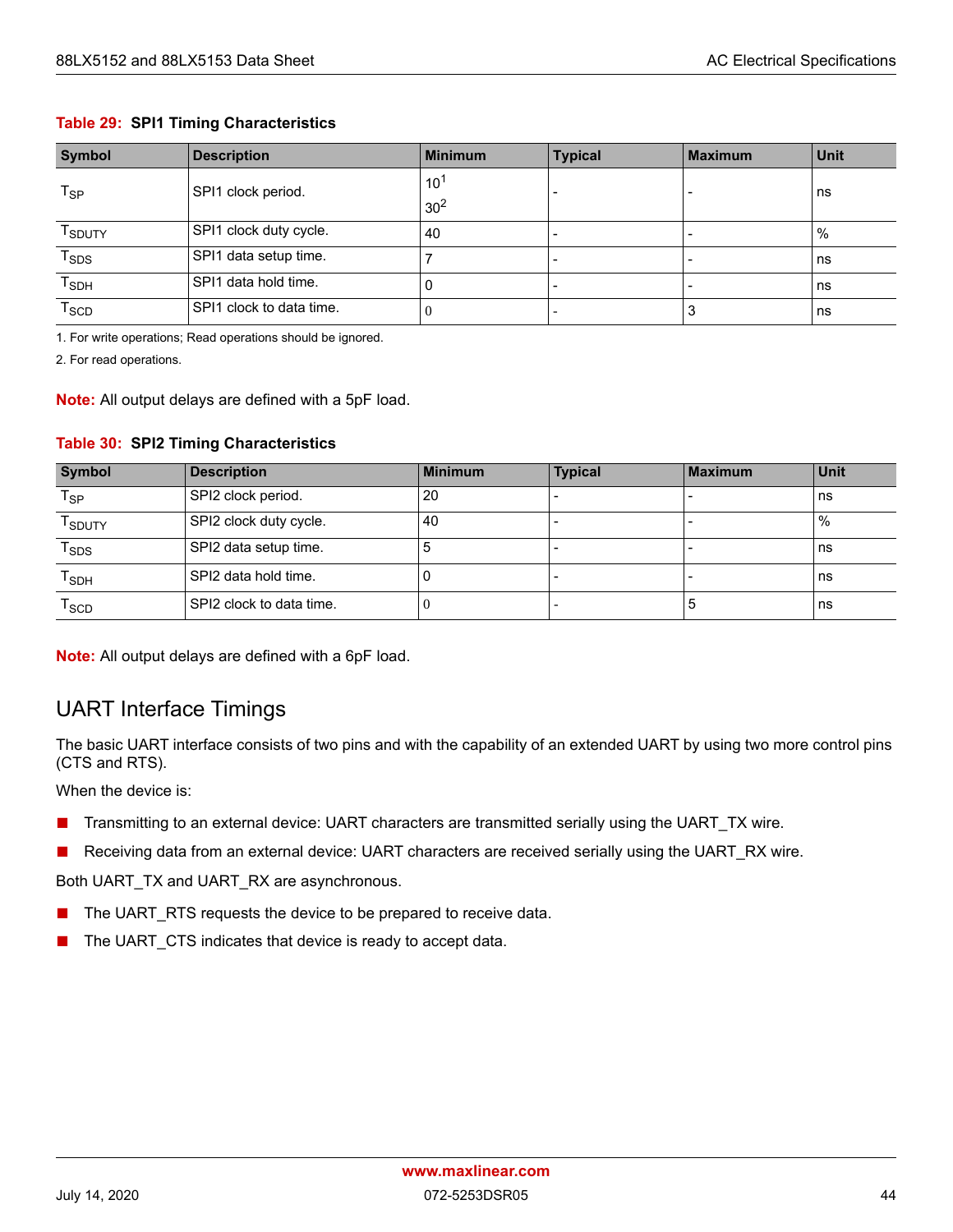The following figure shows the UART frame transmission and reception format. The UART transmits and receives each data character in a standard format consisting of a single start bit, 8-bits of data, and a single stop bit.



**Figure 23: UART Interface**

### <span id="page-51-1"></span><span id="page-51-0"></span>SMI Timings

#### *SMI Master Mode Timings*



**Figure 24: SMI Master Mode Timing Characteristics**

#### <span id="page-51-3"></span><span id="page-51-2"></span>**Table 31: SMI as Master Timing Characteristics**

| <b>Symbol</b>                     | <b>Description</b>            | <b>Minimum</b> | <b>Typical</b> | <b>Maximum</b> | Unit |
|-----------------------------------|-------------------------------|----------------|----------------|----------------|------|
| $\mathsf{T}_{\mathsf{MDCD}}$      | GE MDIO clock to data timing. |                |                | 10             | ns   |
| $\mathsf{\Gamma}_{\mathsf{MDDS}}$ | GE_MDIO data setup timing.    | 10             |                |                | ns   |
| т <sub>мррн</sub>                 | GE MDIO data hold timing.     |                |                |                | ns   |
| Т <sub>МDСН</sub>                 | GE MDC clock high time.       | 40             |                |                | ns   |
| l <sub>MDCL</sub>                 | GE MDC clock low time.        | 40             |                |                | ns   |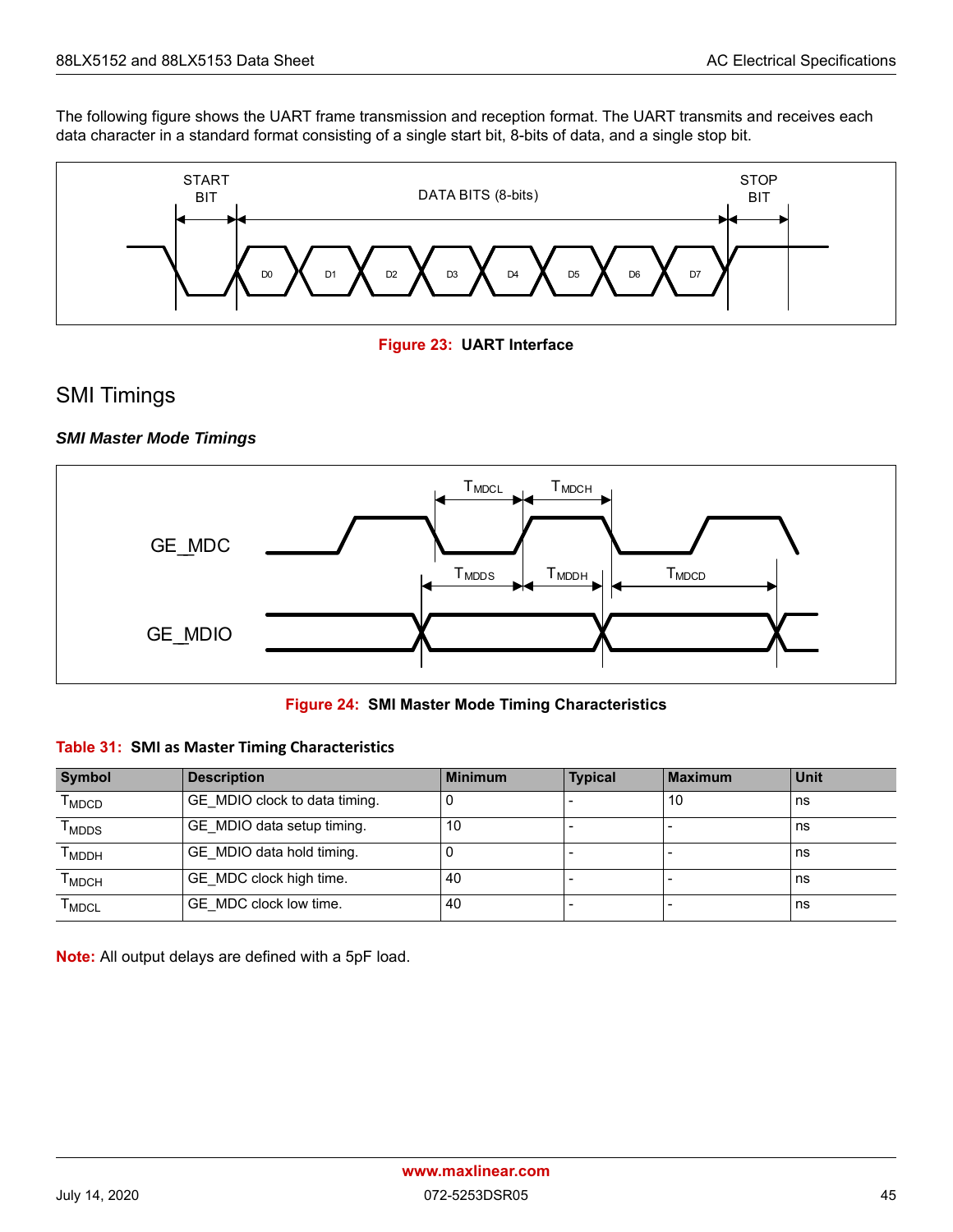#### *SMI Slave Mode Timing*



#### **Figure 25: SMI Slave Mode Timing Characteristics**

#### <span id="page-52-1"></span><span id="page-52-0"></span>**Table 32: SMI as Slave Mode Timing Characteristics**

| <b>Symbol</b>                | <b>Description</b>            | <b>Minimum</b> | <b>Typical</b> | <b>Maximum</b> | Unit |
|------------------------------|-------------------------------|----------------|----------------|----------------|------|
| T <sub>PDCD</sub>            | GE MDIO clock to data timing. |                |                | 10             | ns   |
| $\mathsf{T}_{\mathsf{PDDS}}$ | GE MDIO data setup timing.    | 10             |                |                | ns   |
| Т <sub>РDDН</sub>            | GE MDIO data hold timing.     | 10             |                |                | ns   |
| T <sub>PDCH</sub>            | GE MDC clock high time.       | 40             |                |                | ns   |
| $\mathsf{T}_{\mathsf{PDCL}}$ | GE MDC clock low time.        | 40             |                |                | ns   |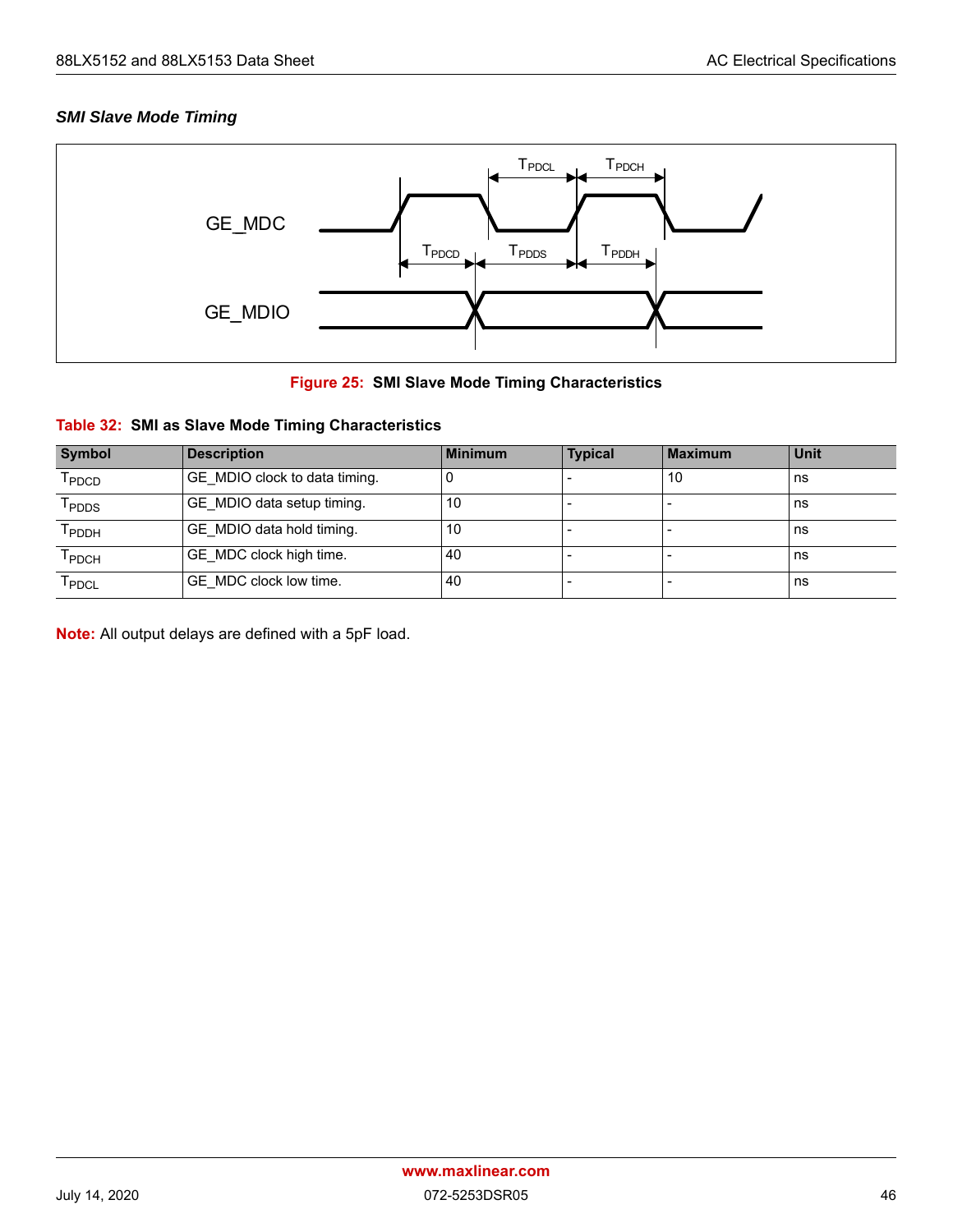### <span id="page-53-0"></span>MII Timings

#### *MII MAC Mode Timings*



**Figure 26: MII MAC Timing Characteristic**

#### <span id="page-53-2"></span><span id="page-53-1"></span>**Table 33: MII as MAC Timing Characteristics**

| <b>Symbol</b>                    | <b>Description</b>          | <b>Minimum</b> | <b>Typical</b> | <b>Maximum</b> | Unit |
|----------------------------------|-----------------------------|----------------|----------------|----------------|------|
| $\mathsf{T}_{\mathsf{MC}}$       | MII clock.                  |                | 40             |                | ns   |
| Duty 10/100                      | MII duty-cycle.             | 35             |                | 65             | $\%$ |
| $\mathsf{T}_{\mathsf{MCO}}$      | MII clock to output timing. |                |                | 25             | ns   |
| $\mathsf{\Gamma}_{\mathsf{MDS}}$ | MII data setup timing.      | 10             |                |                | ns   |
| Т <sub>мрн</sub>                 | MII data hold timing.       | 10             |                |                | ns   |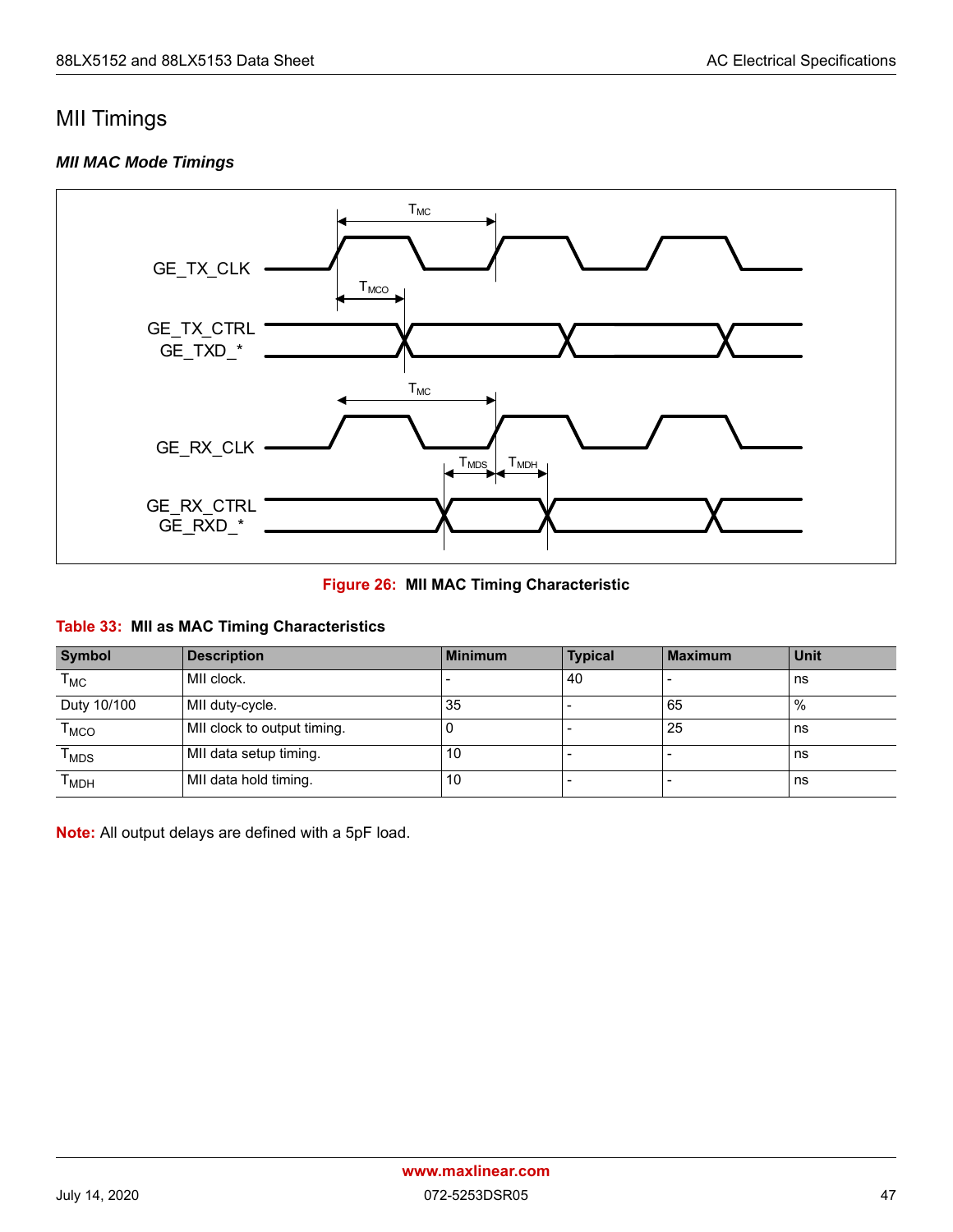#### *MII PHY Mode Timings*



#### **Figure 27: MII PHY Timing Characteristic**

### <span id="page-54-1"></span><span id="page-54-0"></span>**Table 34: MII as PHY Timing Characteristics**

| <b>Symbol</b>               | <b>Description</b>          | Minimum | <b>Typical</b> | <b>Maximum</b> | <b>Unit</b> |
|-----------------------------|-----------------------------|---------|----------------|----------------|-------------|
| $\mathsf{T}_{\mathsf{PC}}$  | MII clock.                  |         | 40             |                | ns          |
| Duty 10/100                 | MII duty cycle.             | 35      |                | 65             | %           |
| $\mathsf{T}_{\mathsf{PCO}}$ | MII clock to output timing. | 15      |                | 26             | ns          |
| $\mathsf{T}_\mathsf{PDS}$   | MII data setup timing.      | 10      |                |                | ns          |
| Т <sub>РDН</sub>            | MII data hold timing.       | $-0.5$  |                |                | ns          |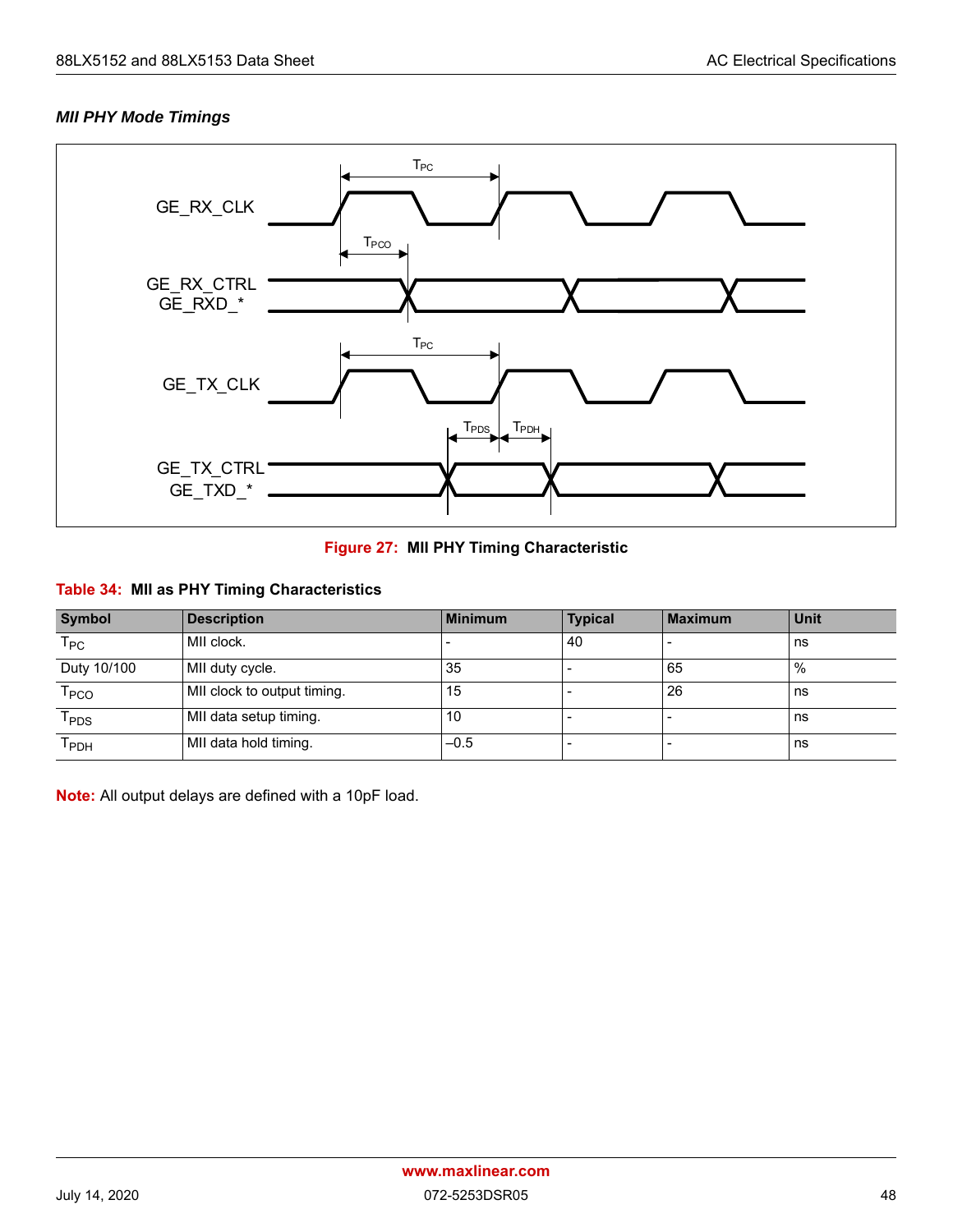### <span id="page-55-0"></span>RGMII Timings

The RGMII uses a 125MHz clock with a 4-bit wide data path. Besides the 4-bit wide data path, the GE\_TX\_CTL and GE\_RX\_CTL lines are used to carry control information such as TX\_EN, TX\_ER, RX\_DV, and RX\_ER.



**Figure 28: RGMII 1000Mbps Timing Characteristics**

<span id="page-55-1"></span>

<span id="page-55-2"></span>**Figure 29: RGMII 10/100Mbps Timing Characteristics**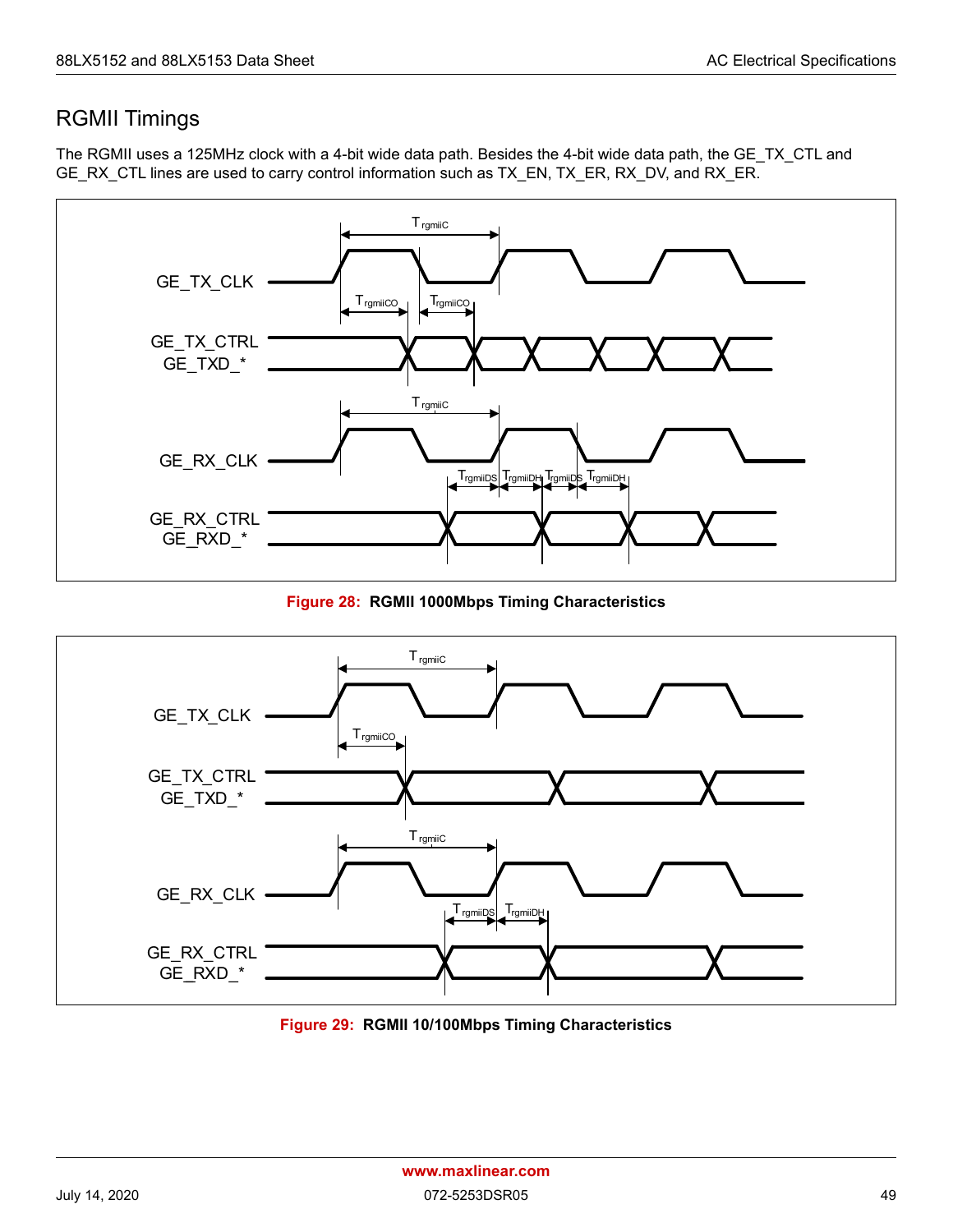| Symbol               | <b>Description</b>                  | <b>Minimum</b> | <b>Typical</b> | <b>Maximum</b> | Unit |
|----------------------|-------------------------------------|----------------|----------------|----------------|------|
| $T_{rgmiC}$          | RGMII clock cycle duration.         |                | 7.2            |                |      |
| Duty G               | RGMII 1000 duty cycle.              |                | 45             | 50             | 55   |
| Duty T               | RGMII 10/100 duty cycle.            |                | 40             | 50             | 60   |
| $T_{rgmiCO}$         | GE TX CLK clock to data/CTL timing. |                | $-0.5$         |                | 0.5  |
| <sup>I</sup> rgmiiDS | GE RX data/CTL setup timing.        |                |                |                |      |
| I ramiiDH            | GE RX data/CTL hold timing.         |                | 0.8            |                |      |

#### <span id="page-56-0"></span>**Table 35: RGMII (No Delay Mode, both in Tx and Rx) Timing Characteristics**

**Note:** All output delays are defined with a 5pF load.

#### <span id="page-56-1"></span>**Table 36: RGMII (Delay Mode, both in Tx and Rx) Timing Characteristics**

| <b>Symbol</b>        | <b>Description</b>                         | <b>Minimum</b> | <b>Typical</b> | <b>Maximum</b> | Unit |
|----------------------|--------------------------------------------|----------------|----------------|----------------|------|
| l <sub>rqmii</sub> C | RGMII clock cycle duration.                | 7.2            |                | 8.8            | ns   |
| Duty G               | RGMII 1000 duty cycle.                     | 45             | 50             | 55             | $\%$ |
| <sup>1</sup> ramiiCO | <b>GE TX CLK clock to data/CTL timing.</b> | $-2.6$         |                | $-1.2$         | ns   |
| <sup>I</sup> rgmiiDS | GE RX data/CTL setup timing.               |                |                |                | ns   |
| <sup>I</sup> rgmiiDH | GE RX data/CTL hold timing.                | 2.6            |                |                | ns   |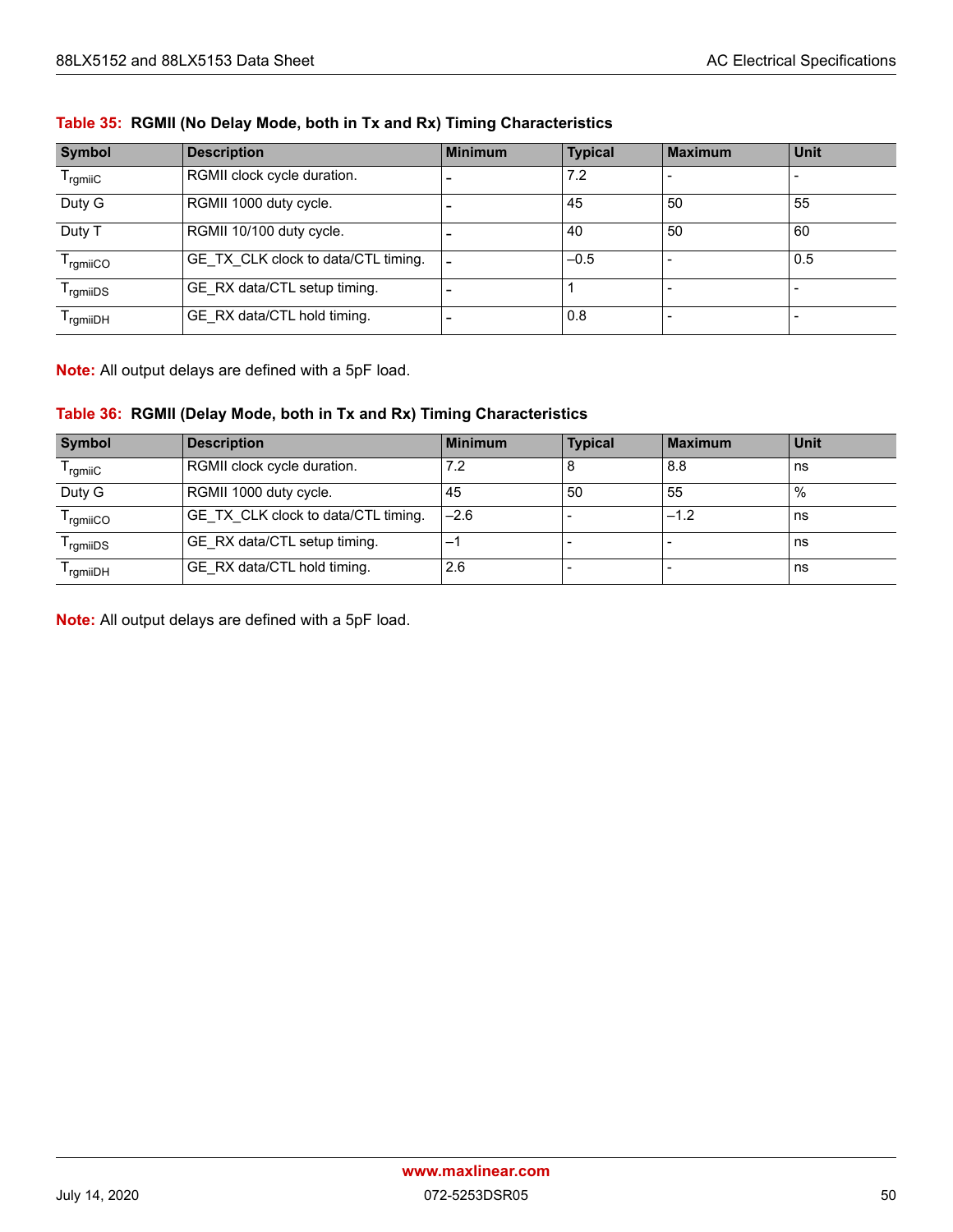### <span id="page-57-0"></span>SGMII Specifications

The 88LX5152 and 88LX5153 incorporates a 1Gbps/2.5Gbps SerDes interface. By default, the SerDes is used in SGMII mode.

#### <span id="page-57-1"></span>**Table 37: SerDes Specification**

| <b>Parameter</b>                                | <b>Condition</b>              | <b>Minimum</b>           | <b>Typical</b> | <b>Maximum</b> | <b>Unit</b>      |
|-------------------------------------------------|-------------------------------|--------------------------|----------------|----------------|------------------|
| SerDes Baud Rate                                | 1G<br>2.5G                    |                          | 1.25<br>3.125  |                | GBd              |
| <b>TXP Differential Output Voltage</b>          | 1G<br>2.5G                    | 0.3<br>0.8               |                | 0.8<br>1.2     | $V_{\text{pp}}$  |
| TXP Total Jitter <sup>1</sup>                   | 1G/2.5G                       |                          |                | 0.35           | UI               |
| <b>TXP Differential Impedance</b>               |                               | $\overline{\phantom{0}}$ | 100            |                | Ω                |
| <b>TXP Differential Mode Return Loss</b>        | 100MHz-2500MHz                | 8                        |                |                | dB               |
| <b>TXP Common Mode Return Loss</b>              | 100MHz-2500MHz                | 11                       |                |                | dB               |
| <b>RXP Differential Input Voltage</b>           |                               | 0.2                      |                |                | $V_{\text{pp}}$  |
| RXP Total Jitter Tolerance <sup>1</sup>         | 1G                            | $\overline{\phantom{0}}$ |                | 0.65           | UI               |
|                                                 | Applied sinusoidal jitter     |                          |                | 0.12           | $UI_{\text{pp}}$ |
| RXP 2.5GBase-KX Jitter Tolerance <sup>1,2</sup> | Applied random jitter         |                          |                | 0.2            | $UI_{\text{pp}}$ |
|                                                 | Applied duty cycle distortion |                          |                | 0.035          | $UI_{\text{pp}}$ |
|                                                 | Broadband noise               | $\overline{\phantom{0}}$ |                | 10.2           | mV               |
| RXP Differential Impedance                      |                               | $\overline{\phantom{0}}$ | 100            |                | Ω                |
| <b>RXP Differential Mode Return Loss</b>        | 100MHz-2500MHz                | 9.8                      |                | $\blacksquare$ | dB               |
| <b>RXP Common Mode Return Loss</b>              | 100MHz-2500MHz                | 14.6                     |                |                | dB               |

1. Measured at BER: 1E-12.

2. PRBS31 test pattern used.

**Note:** The external AC-coupling capacitor is required.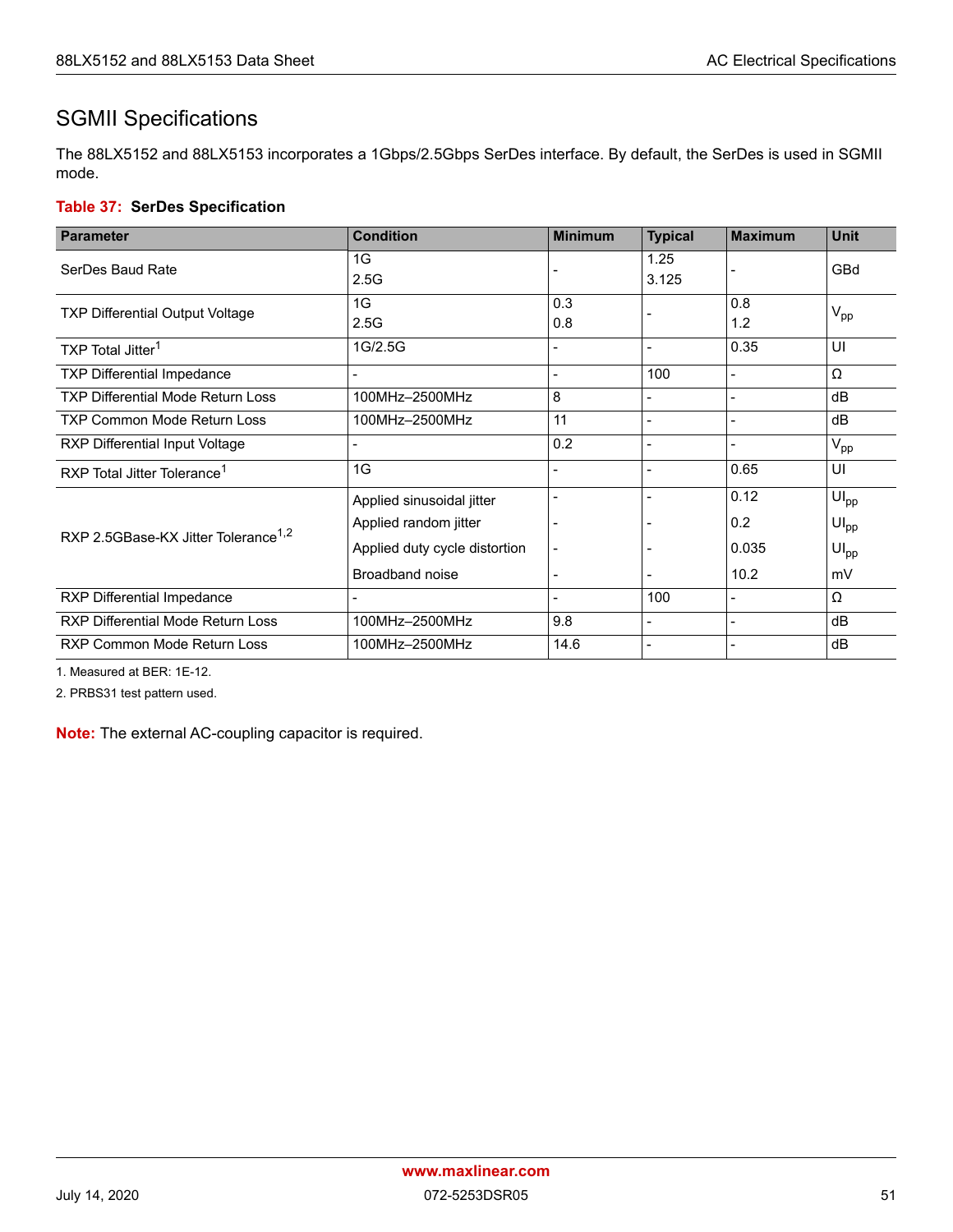### <span id="page-58-0"></span>JTAG Interface AC Timing



**Figure 30: JTAG Input Timing Characteristics**

<span id="page-58-1"></span>

**Figure 31: JTAG Output Timing Characteristics**

#### <span id="page-58-3"></span><span id="page-58-2"></span>**Table 38: JTAG Timing Characteristics**

| <b>Symbol</b>      | <b>Description</b>         | <b>Minimum</b> | <b>Typical</b> | <b>Maximum</b> | <b>Unit</b> |
|--------------------|----------------------------|----------------|----------------|----------------|-------------|
| $T_{\sf JP}$       | JTAG TCK period.           | 40             |                |                | ns          |
| $\mathsf{T_{JMS}}$ | JTAG TMS setup timing.     | 25             |                |                | ns          |
| $T_{JMH}$          | JTAG TMS hold timing.      |                |                |                | ns          |
| T <sub>JDS</sub>   | JTAG data setup timing.    | 25             |                |                | ns          |
| $T_{\sf JDH}$      | JTAG data hold timing.     |                |                |                | ns          |
| $T_{JCD}$          | JTAG clock to data timing. |                |                | 15             | ns          |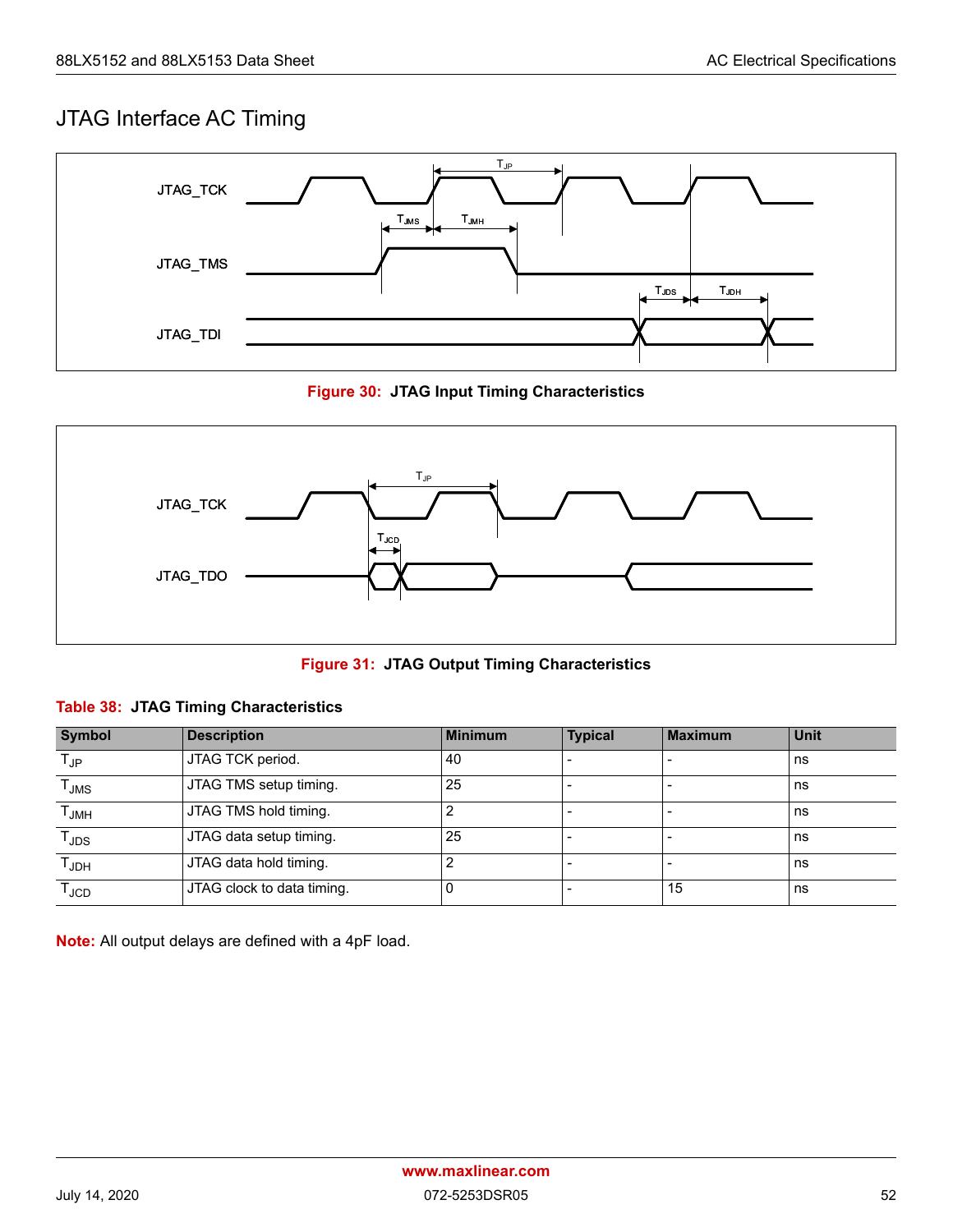# <span id="page-59-0"></span>Mechanical Drawings

### <span id="page-59-1"></span>186-Pin TFBGA Package



<span id="page-59-2"></span>**Figure 32: 186-Pin TFBGA Package 10mm × 10mm Mechanical Drawing**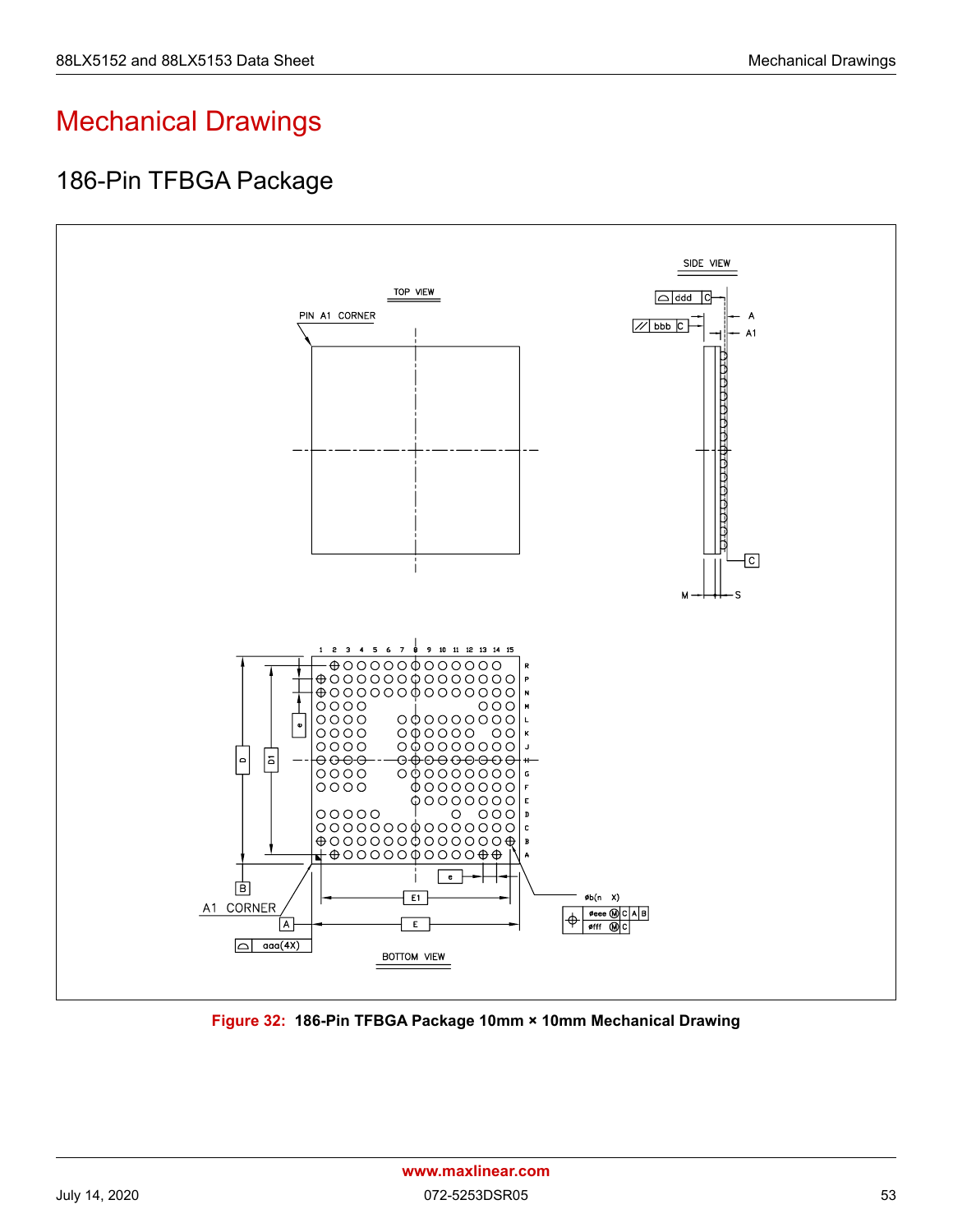### <span id="page-60-0"></span>**Table 39: Package Dimensions**

| Item                       |   | <b>Symbol</b>                | <b>Minimum</b>               | <b>Nominal</b> | <b>Maximum</b>           | <b>Unit</b>    |
|----------------------------|---|------------------------------|------------------------------|----------------|--------------------------|----------------|
| <b>Body Size</b>           | X | E                            |                              | 10.000         |                          | mm             |
|                            | Υ | D                            | $\blacksquare$               | 10.000         | $\overline{\phantom{a}}$ | mm             |
| <b>Ball Pitch</b>          |   | $\mathbf e$                  | $\overline{\phantom{a}}$     | 0.650          | $\overline{\phantom{a}}$ | mm             |
| <b>Total Thickness</b>     |   | $\overline{A}$               | 1.040                        | 1.110          | 1.180                    | mm             |
| <b>Mold Thickness</b>      |   | M                            |                              | 0.530 Ref.     | $\blacksquare$           | mm             |
| <b>Substrate Thickness</b> |   | S                            |                              | 0.260 Ref.     | $\blacksquare$           | mm             |
| <b>Ball Diameter</b>       |   | $\qquad \qquad \blacksquare$ |                              | 0.400          | $\blacksquare$           | mm             |
| Stand-off                  |   | A <sub>1</sub>               | 0.270                        |                | 0.370                    | mm             |
| <b>Ball Width</b>          |   | $\mathsf b$                  | 0.380                        |                | 0.380                    | mm             |
| Package Edge Tolerance     |   | aaa                          |                              | 0.150          | $\overline{\phantom{0}}$ | mm             |
| <b>Mold Parallelism</b>    |   | bbb                          |                              | 0.200          |                          | mm             |
| Co-planarity               |   | ddd                          |                              | 0.120          | $\overline{\phantom{0}}$ | mm             |
| Ball Offset (Package)      |   | eee                          | $\qquad \qquad \blacksquare$ | 0.150          | $\overline{\phantom{a}}$ | mm             |
| <b>Ball Offset (Ball)</b>  |   | fff                          | $\blacksquare$               | 0.080          | $\overline{\phantom{0}}$ | mm             |
| <b>Ball Count</b>          |   | $\mathsf{n}$                 | $\blacksquare$               | 186            | $\blacksquare$           | $\blacksquare$ |
| Edge Ball Center to Center | X | E <sub>1</sub>               |                              | 9.100          | $\overline{\phantom{0}}$ | mm             |
|                            | Υ | D <sub>1</sub>               |                              | 9.100          |                          | mm             |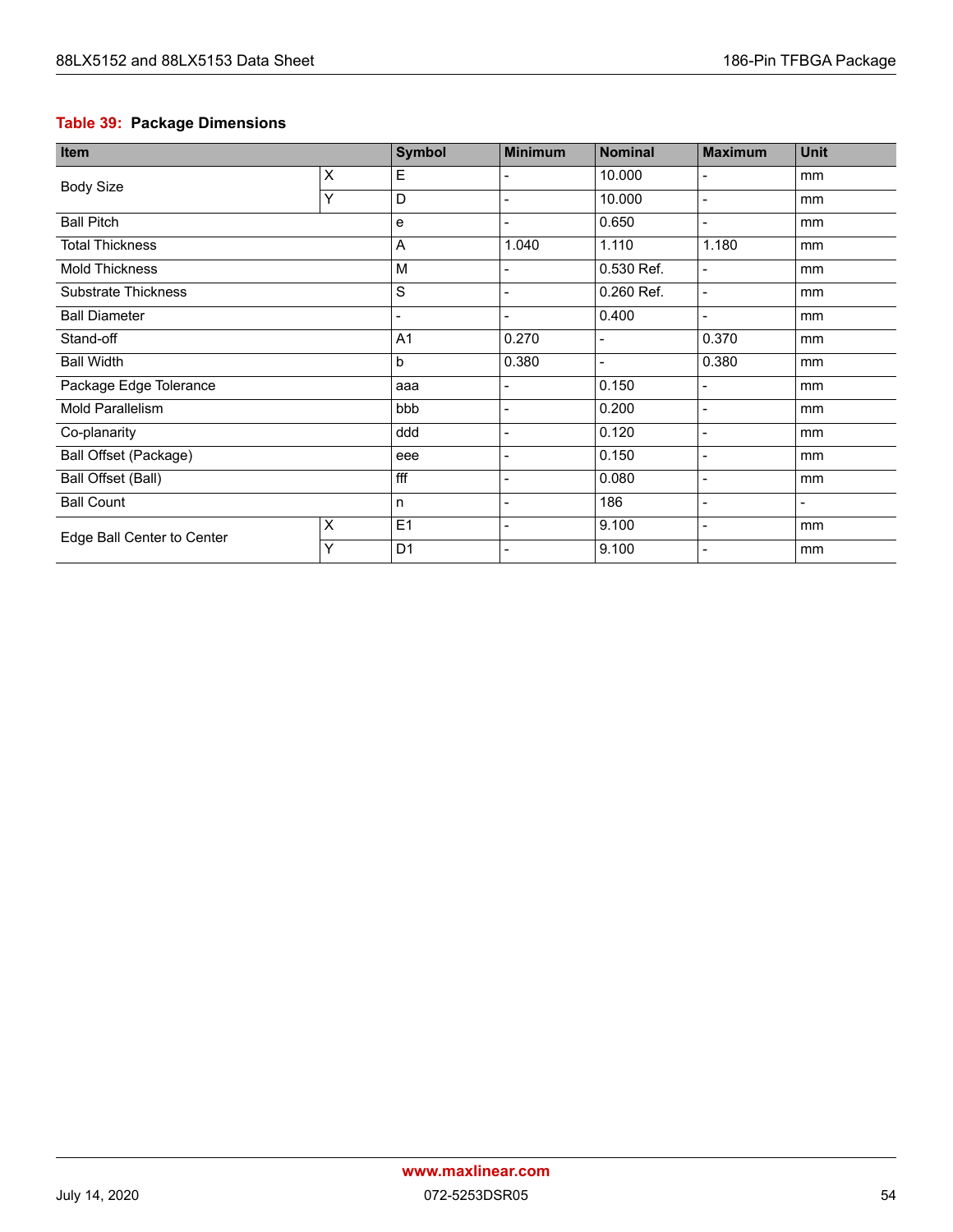# <span id="page-61-0"></span>Ordering Information

## <span id="page-61-1"></span>Part Order Numbering

The following figures show the part order numbering scheme for the 88LX5152 and 88LX5153. For more information, contact MaxLinear's Customer Technical Support.





<span id="page-61-2"></span>

<span id="page-61-3"></span>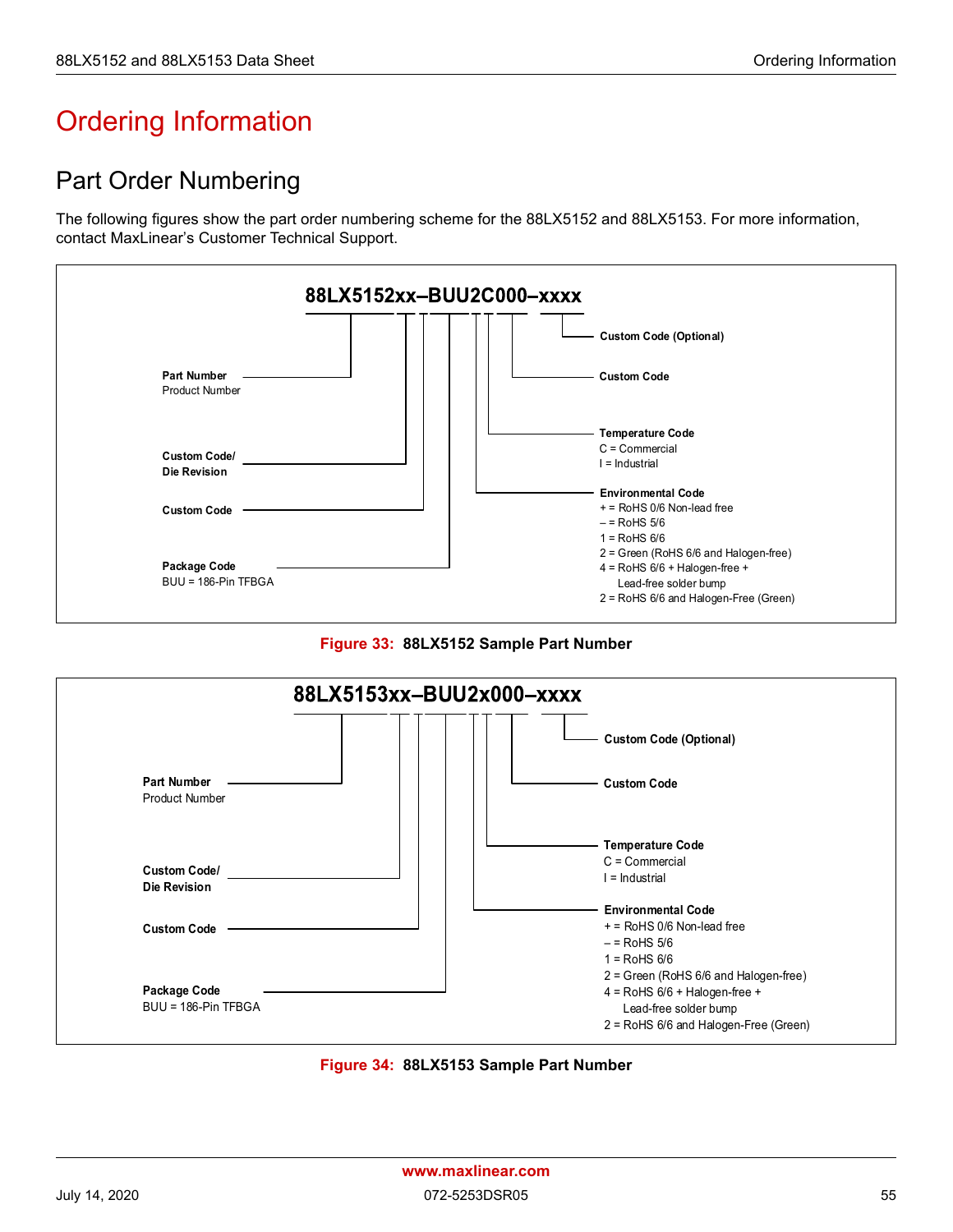# <span id="page-62-0"></span>Part Order Options

#### <span id="page-62-1"></span>**Table 40: 88LX5152 and 88LX5153 Part Order Options**

| <b>Package Type</b> | <b>Part Order Number</b> | Description                                                                |
|---------------------|--------------------------|----------------------------------------------------------------------------|
| 186-pin TFBGA       | 88LX5152A0-BUU2C000      | G.hn Wave-2 BB—powerline MIMO.                                             |
| 186-pin TFBGA       | 88LX5153A0-BUU2C000      | G.hn Wave-2 BB—coaxial/phone line/powerline MIMO.                          |
| 186-pin TFBGA       | 88LX5153A0-BUU2I000      | G.hn Wave-2 BB—coaxial/phone line/powerline MIMO (Industrial temperature). |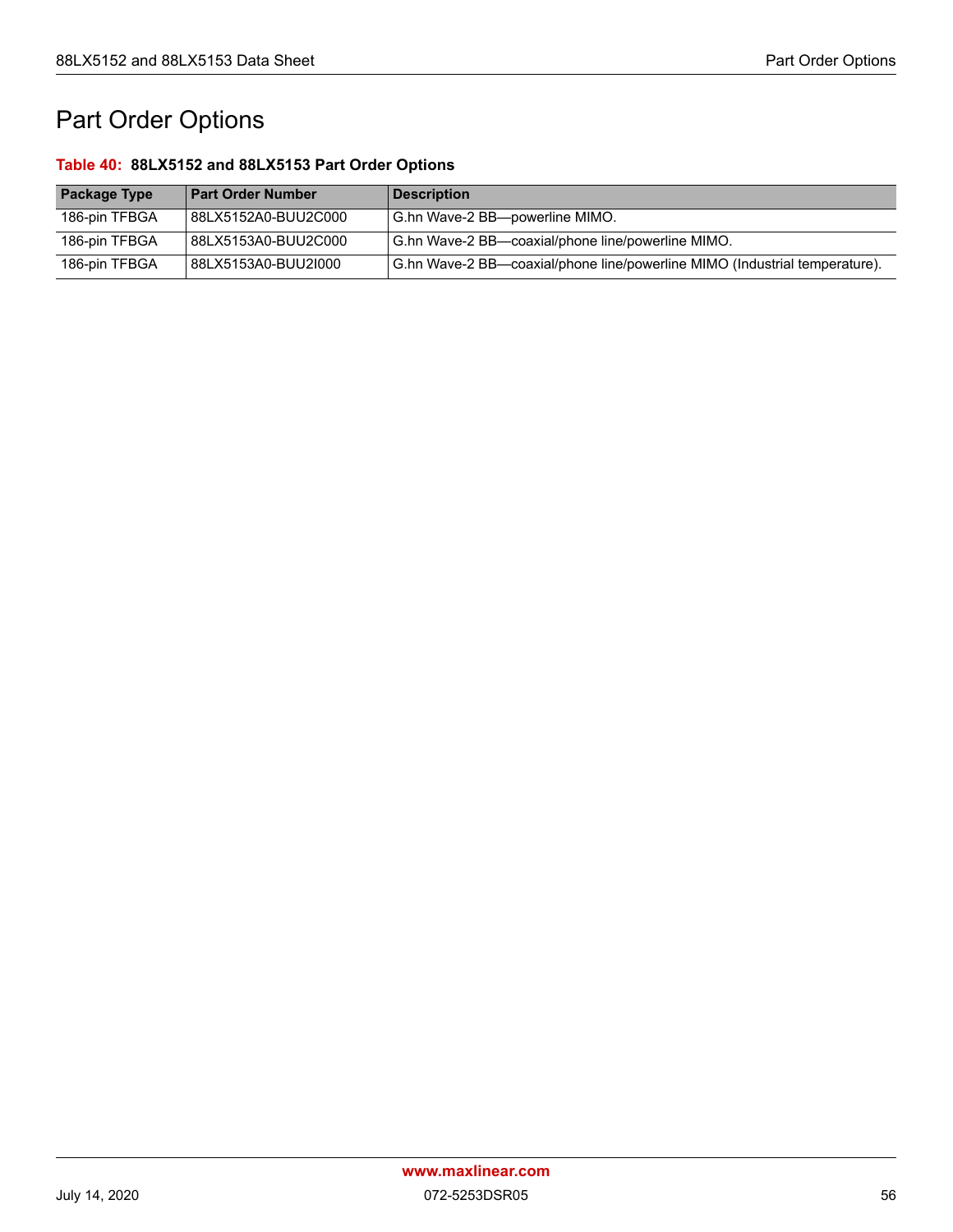# <span id="page-63-0"></span>Package Marking

The following figure shows a sample package marking and pin 1 location for the 88LX5152 and 88LX5153 devices.



**Figure 35: 88LX5152 and 88LX5153 Package Marking and Pin 1 Location**

<span id="page-63-1"></span>

<span id="page-63-2"></span>**Figure 36: 88LX5153A Package Marking and Pin 1 Location**